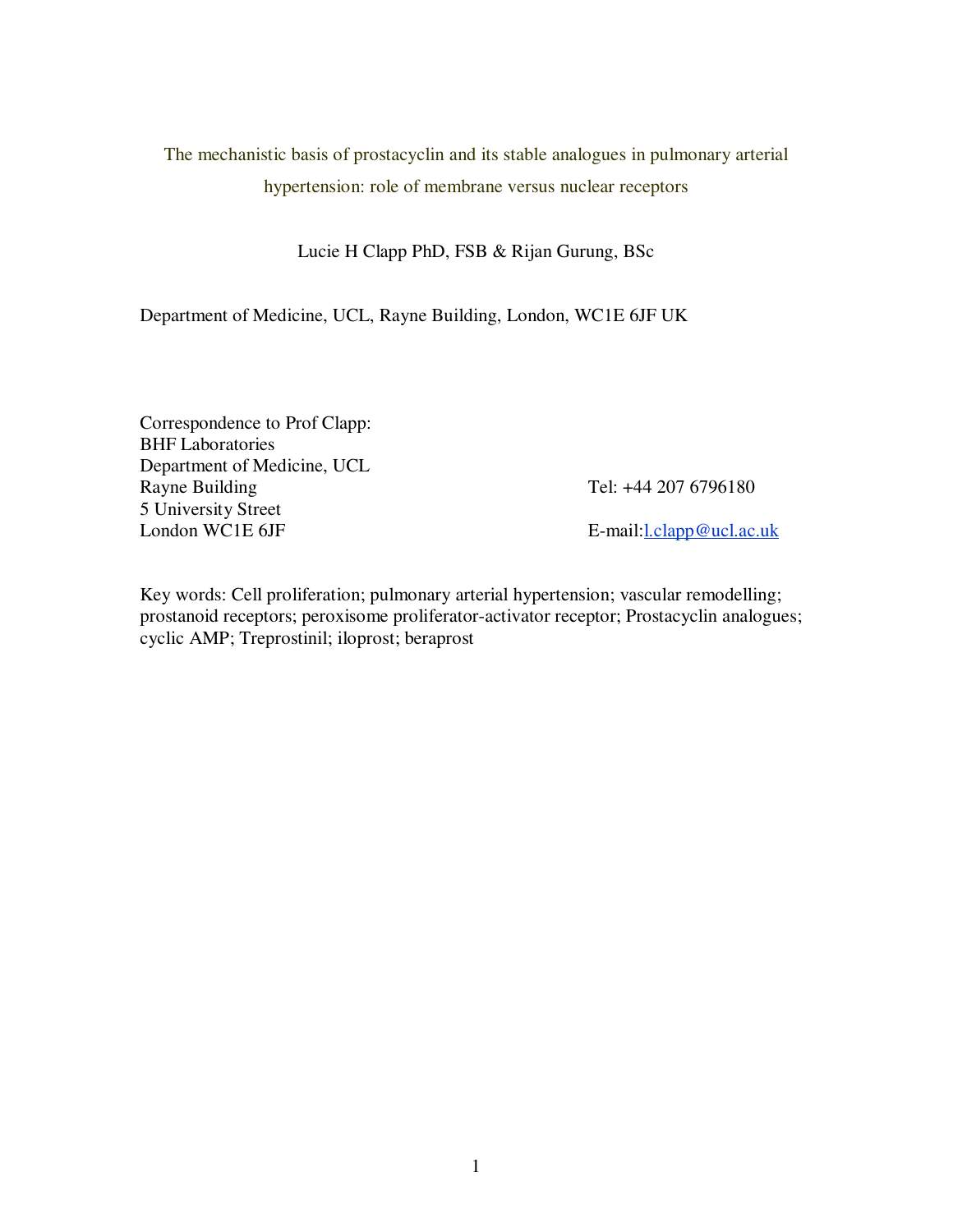#### **Abstract**

Pulmonary arterial hypertension (PAH) is a progressive disease of distal pulmonary arteries in which patients suffer from elevated pulmonary arterial pressure, extensive vascular remodelling and right ventricular failure. To date prostacyclin therapy remains the most efficacious treatment for PAH and is the only approved monotherapy to have a positive impact on long-term survival. A key thing to note is that improvement exceeds that predicted from vasodilator testing strongly suggesting that additional mechanisms contribute to the therapeutic benefit of prostacyclins in PAH. Given these agents have potent antiproliferative, anti-inflammatory and endothelial regenerating properties suggests therapeutic benefit might result from a slowing, stabilization or even some reversal of vascular remodelling in vivo. This review discusses evidence that the pharmacology of each prostacyclin (IP) receptor agonist so far developed is distinct, with non-IP receptor targets clearly contributing to the therapeutic and side effect profile of  $PGI<sub>2</sub> (EP<sub>3</sub>)$ , iloprost  $(EP<sub>1</sub>)$ , treprostinil  $(EP_2, DP_1)$  along with a family of nuclear receptors known as peroxisome proliferator-activated receptors (PPARs), to which prostacyclin and some analogues directly bind. These targets are functionally expressed to varying degrees in arteries, veins, platelets, fibroblasts and inflammatory cells, and are likely to be involved in the biological actions of prostacylins. Recently, a highly selective IP agonist, selexipag has been developed for PAH. This agent should prove useful in distinguishing IP from other prostanoid receptors or PPAR binding effects in human tissue. It remains to be determined, whether selectively for the IP receptor gives rise to superior or inferior clinical benefit in PAH.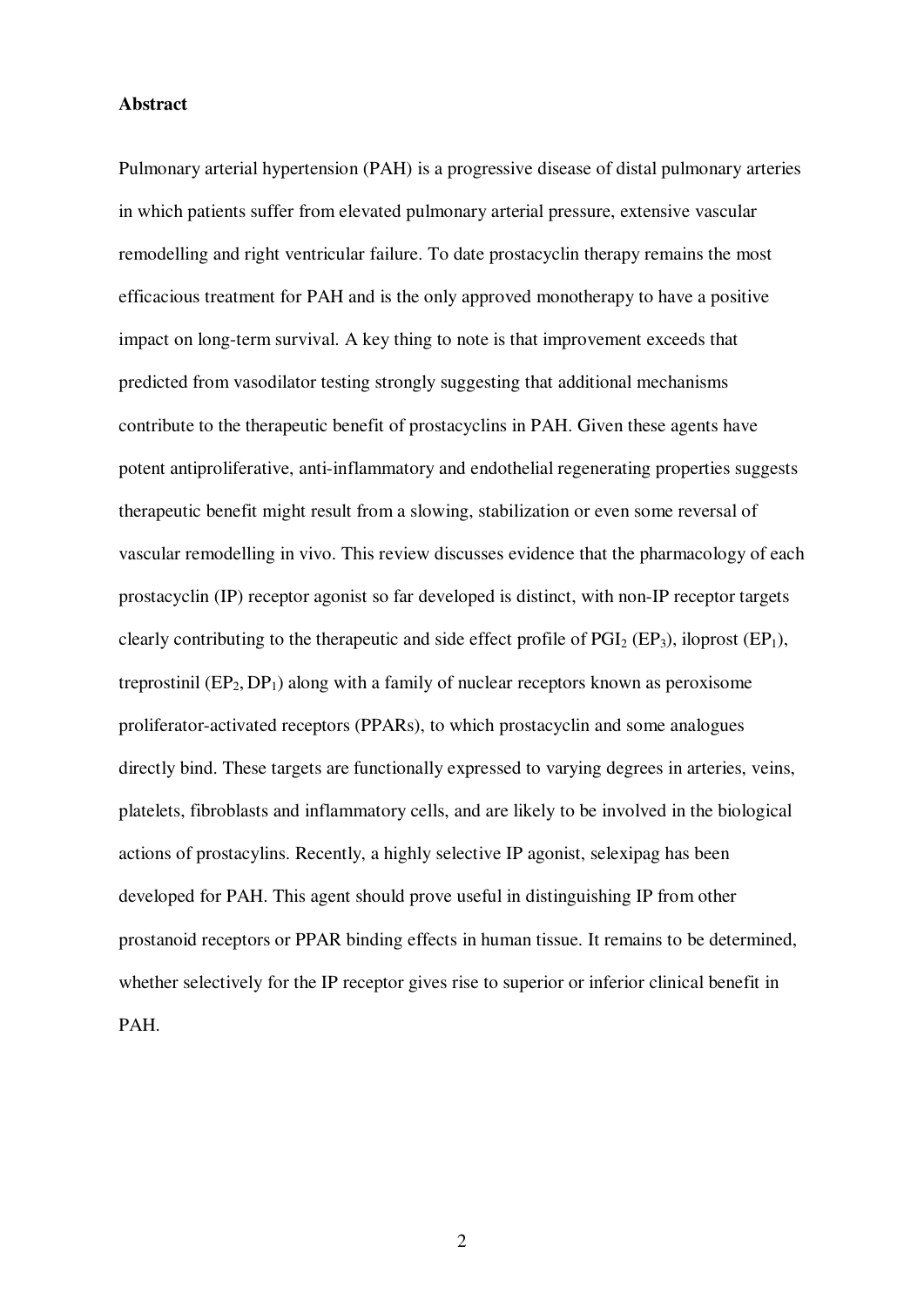#### 1. **Introduction**

Pulmonary arterial hypertension (PAH) is a debilitating and fatal disease, involving extensive remodelling and narrowing of the blood vessels within the pulmonary vasculature. This leads to increased pulmonary vascular resistance and right ventricular hypertrophy, with eventual heart failure and death [1]. Without appropriate treatment, adults with PAH have a median life expectancy of 2.8 years from diagnosis while children have less than 10 months [2,3]. The disease is probably initiated by endothelial damage, caused by a combination of sheer stress, hypoxia and genetic factors (including mutations in the transforming growth factor family of genes) leading to increased production of vasoconstrictors (endothelin & thromboxane) accompanying the loss of vasodilator and anti-platelet agents, prostacyclin (PGI<sub>2</sub>) and nitric oxide (NO). This process is exacerbated by ion channel dysfunction, including loss of potassium channel activity/expression (voltage-gated and the two-pore domain  $K^+$  channels) and upregulation of calcium entry through canonical transient receptor potential cation (TRPC) channels both leading to smooth muscle membrane depolarisation and  $Ca^{2+}$  influx [4]. The earliest known pathology in PAH is medial thickening due to hypertrophy and hyperplasia. However, as the disease progresses, proliferation of adventitial and intimal layers take over and uncontrolled endothelial proliferation is thought to underlie plexiform lesions. High cell proliferation rates within all layers (adventitia, media and endothelium) coupled with decreased programmed cell death (apoptosis) is a widely accepted explanation for the structural changes seen in PAH [1,5-7]. Indeed proliferative rates of human pulmonary arterial smooth muscle cells (PASMCs) isolated from patients with idiopathic PAH (IPAH) and grown in culture are close to double that of normal cells suggesting a switch from a less contractile to a more proliferative cellular phenotype [8,9]. Moreover proliferative rates are much higher in paediatric versus adult IPAH cells, consistent with the particularly aggressive nature of this disease in children [9]. In addition PASMCs isolated from PAH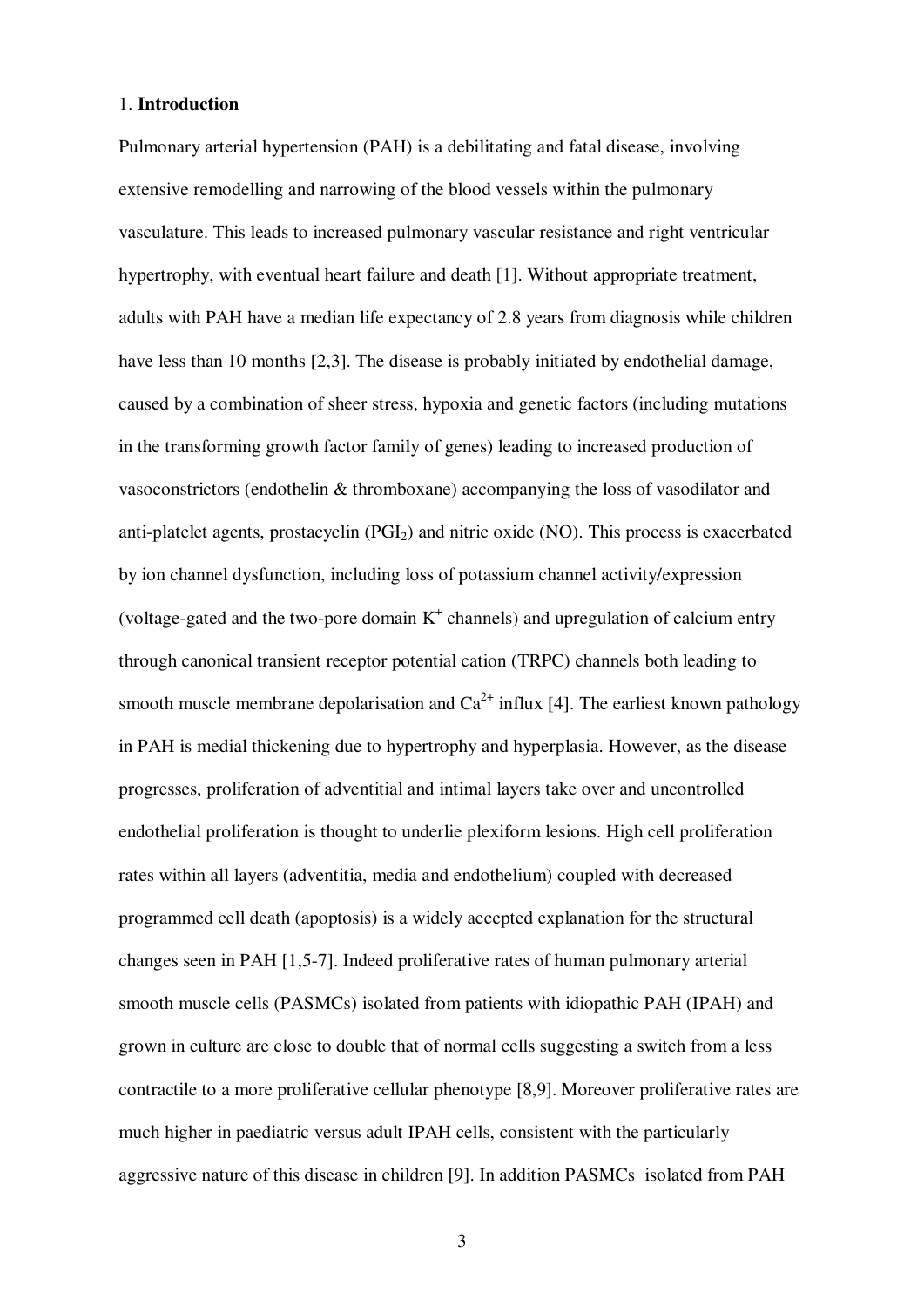patients lose responsiveness to bone morphogenetic protein (BMP) ligands and display excessive proliferation in response to transforming growth factor  $\beta$ 1 (TGF- $\beta$ 1), when typically both these agents have antiproliferative and apoptotic effects in normal cells [10,11]. Thus the disease appears to alter the intrinsic properties either of resident smooth muscle cells, or those cells which have become incorporated into the hyperplastic medial layer. One such event which may drive this is sustained hypoxia, which can cause the recruitment of cells with enhanced growth, migratory and pro-mitogenic features in the wall of distal pulmonary arteries [12]. Factors that appear to drive these phenotypic changes, include platelet-derived growth factor (PDGF), and other mitogens such as the chemokine stromal cell derived factor, SDF-1/CXCL12 and the calcium binding protein and a mediator of metastasis, S100A4 [12].

## **2. Vascular wall remodeling in PAH**

The aggressive pulmonary vascular obliterative disease characteristic of PAH, as already mentioned, involves all cell types within the vessel wall. Smooth muscle cells are initially hyperplastic and hypertrophied, and then become atrophied as fibrotic intimal proliferation develops. Adventitial fibroblasts proliferate and migrate. Endothelial damage is marked and plexiform lesions are thought to consist of proliferating abnormal endothelial cells which may sometimes consist of monoclonal endothelial cell expansion [6,13]. Thus it comes as no surprise that patients with PAH have elevated levels of several growth factors, including PDGF, VEGF, TGF-β, epidermal growth factor, fibroblast growth factor (FGF) and angiopoietin [6,7,14,15]. A number of proproliferative signalling pathways involving growth factors, cytokines, metabolic signalling, and elastases and proteases have been identified in the pathophysiology of PAH. These combine to induce proliferation and migration of smooth muscle, endothelial cells and fibroblasts, while VEGF and angiopoietin  $(1 \& 2)$  are also key markers of angiogenic remodelling. Metalloproteinases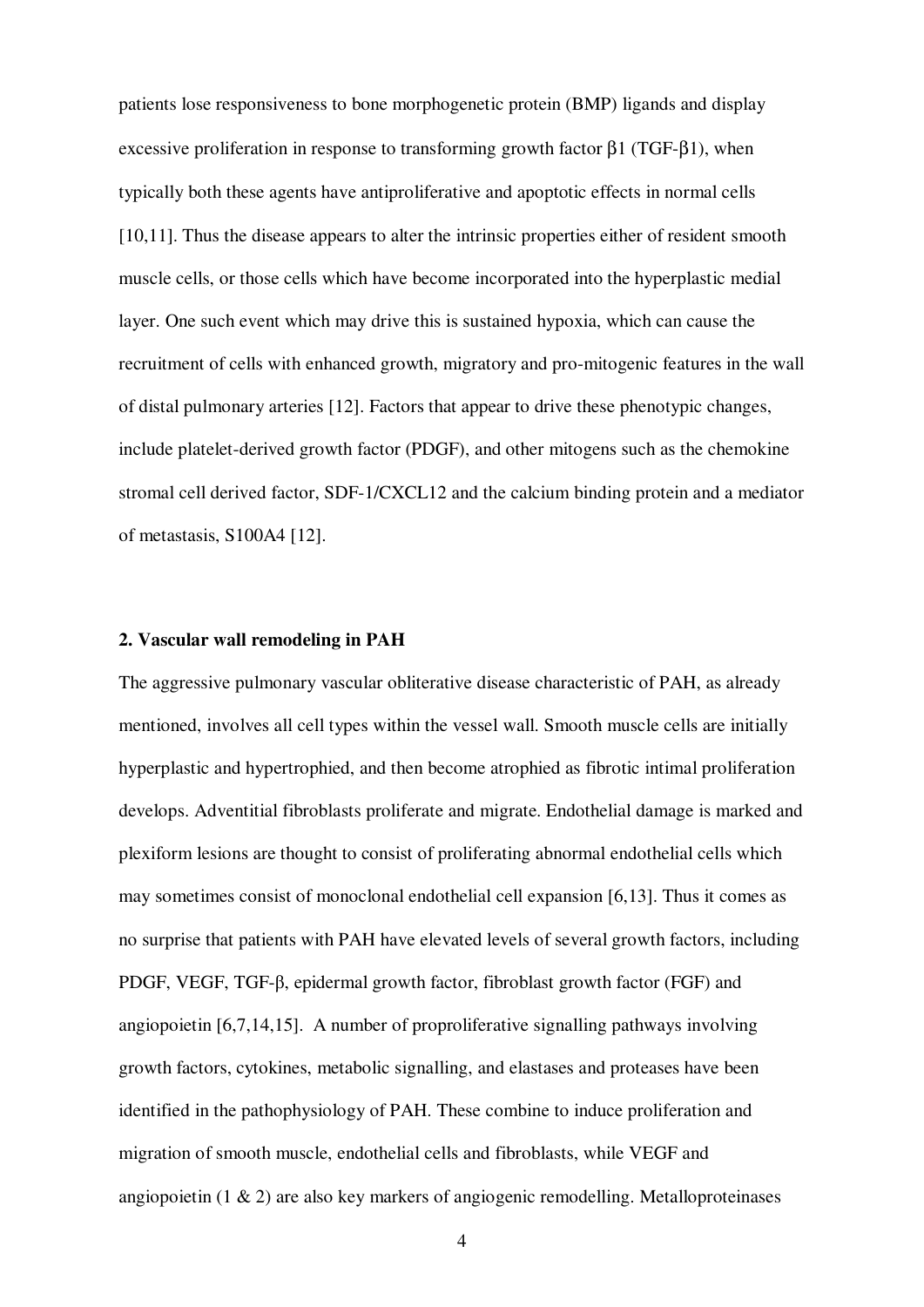(MMPs) which are also elevated in PAH [15] and other inflammatory lung diseases [16] contribute to structural remodeling, by growth factor activation, degradation of extracellular matrix proteins (collagens, gelatins and proteoglycans) and disruption of the internal elastic lamina [6]. Inflammation is also a key component of PAH, with thrombotic lesions and infiltration of T-cells, monocytes, macrophages, dendritic and mast cells into other types of lesions, commonly observed [7,14]. While traditionally inflammation is thought to center around the recruitment of inflammatory cells to the intima of blood vessels driven by the expression of adhesion molecules on the endothelium (see later), increasing evidence suggest that inflammation may be initiated and/or driven from within the perivascular and adventitial layers - the so called "inside out hypothesis". Here adventitial fibroblasts play a key role in providing the environment in which leukocytes can rapidly infiltrate and recruit monocytes and progenitor cells to the site of vascular injury, where they produce many factors driving expression of adhesion molecules, growth factors, cytokines and chemokines [7]. Of note, the adventitial layer was reported to undergo the highest expansion in arteries between 50-100  $\mu$ m in IPAH patients, with increased collagen deposition the major cause of this increase in thickness [17]. The extent to which venous remodelling contributes to the pathology in IPAH is currently a subject of much debate [7], and is thwarted by the difficulty in identifying veins that might masquerade as a remodelled artery, and for which there is no consistent cellular biomarker. That said, in a systematic study of veins identified as vessels having a single elastic lamina, a doubling of inimal and adventitial layers was documented, but reported to result from collagen deposition rather than cell proliferation [17]. Evidence of chronic inflammation with resident monocytes and intra alveolar macrophages was also seen in 65% of patients. Thus structural changes in the venous circulation probably contribute to disease pathology in PAH.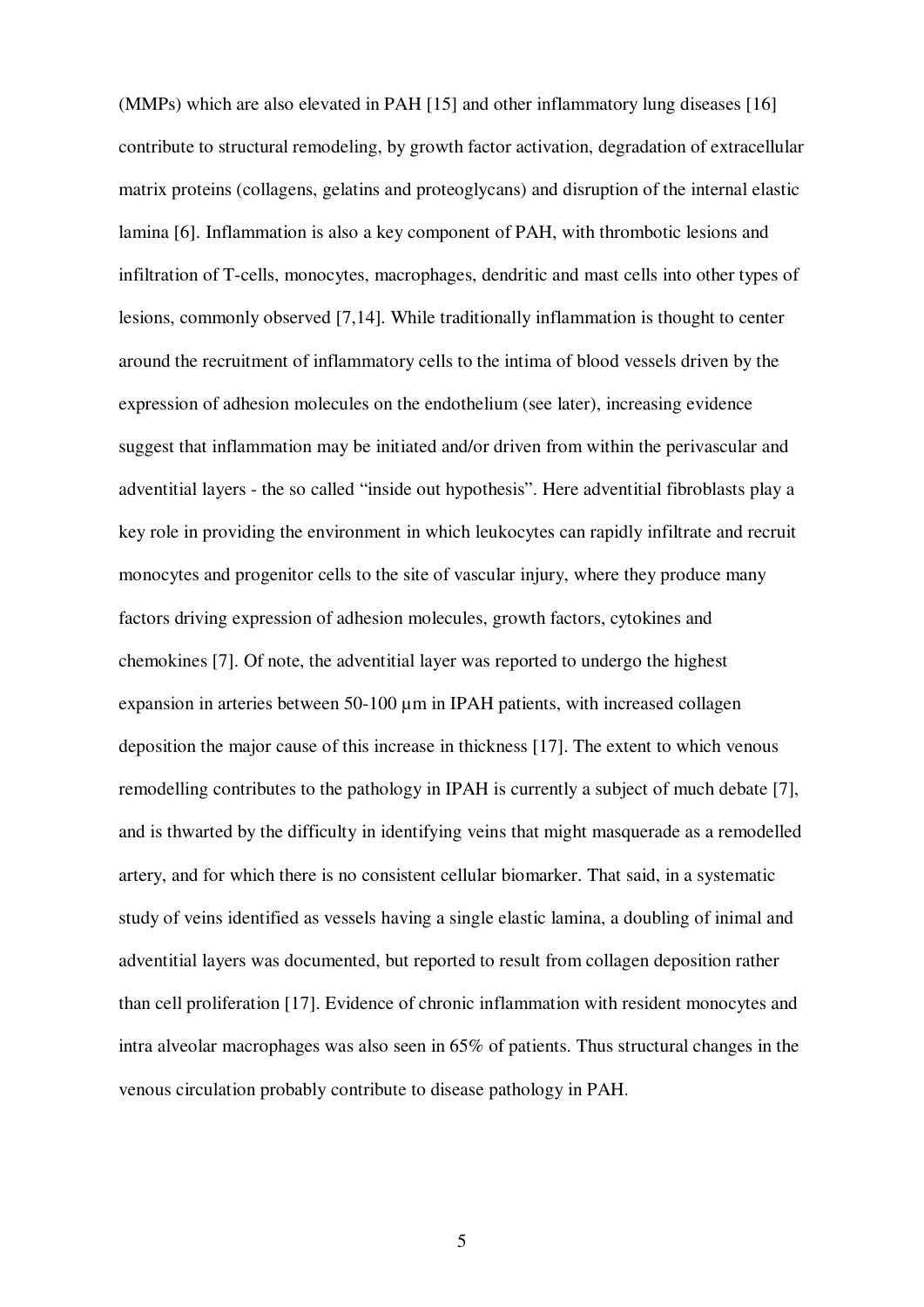#### *2.1 Rationale for PAH therapy: Beyond just pulmonary vasodilatation*

The rationale behind the treatment of PAH is to lower pulmonary arterial pressure (PAP) and hence bring about a reduction in pulmonary vascular resistance (PVR) and right heart afterload [1]. Thus it is not surprising that therapies based around promoting vasodilatation have been developed, and include  $PGI<sub>2</sub>$  (epoprostenol) or stable analogues, endothelin-1 (ET-1) receptor antagonists (ERAs) and cyclic GMP (cGMP) elevating agents to increase nitric oxide (NO) bioavailability by preventing the breakdown phosphodiesterase type five (PDE5) (siledenafil, tadalafil) or that stimulate guanylyl cyclase (riociguat) [18,19]. Randomized controlled trials have described improvements in pulmonary hemodynamics, exercise tolerance and clinical symptoms with each class of agents, though to date the only monotherapy demonstrating a significant impact on long-term survival (3-5 yrs) in controlled clinical trials is  $PGI_2$ , where survival at 3 and 5 years was 63% & 55%, respectively in PAH patients [1]. In open labeled or retrospective long-term analysis of subcutaneous (SC) treprostinil, patterns of observed survival versus predicted appear to be similar or possibly slightly better (69% at 3 years) than those seen with IV epoprostenol involving patients with similar baseline characteristics [20-24]. In the latter study, this occurred despite a high proportion (44%) of patients in WHO functional class IV. Moreover, in the same study outcomes were beyond expectations in a group of patients who could tolerate up-titration of treprostinil beyond 6 months, with survival being 57% at 9 years, though overall the rate in the whole patient group at this time was 35% [24]. Comparisons with iloprost are difficult to make, given the most common formulation of this drug is inhalation. Where data exists, event free survival rates are poor (20% at 3 years) though a 59% survival rate was recorded at 3 years [25] accepting 20% of patients were on an additional therapy. It should be noted that transition from inhalation to IV late on in the disease was reported not to improve outcome [26]. In the only long-term randomized controlled trial of beraprost, this agent improved exercise capacity with evidence of less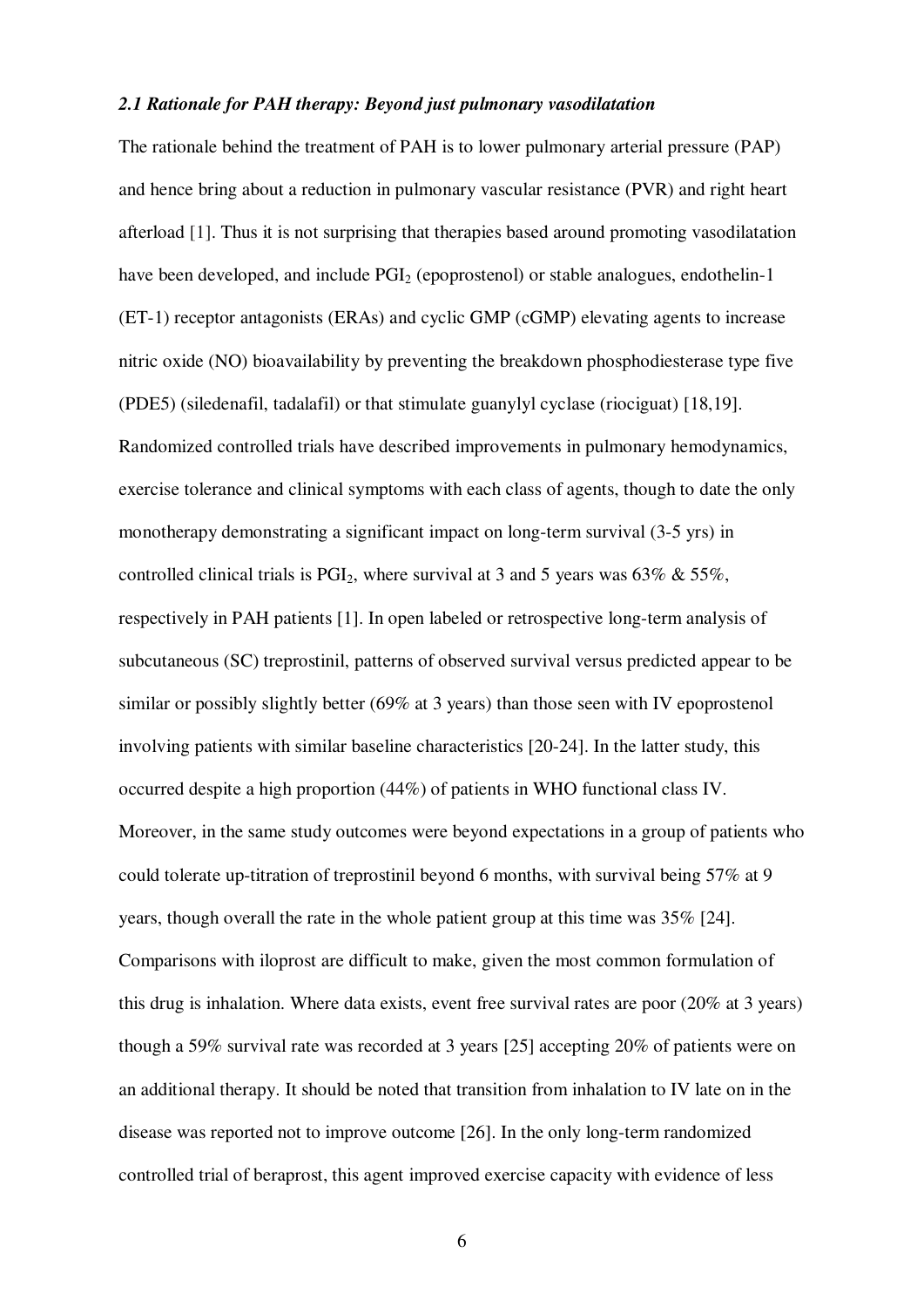disease progression at 6 months, though such beneficial effects were not present at >9 months [27]. Taken together, differences in the efficacy and survival rates within the  $PGI<sub>2</sub>$ class of drugs occurs, may reflect either their distinct pharmacology [28-30] and/or their differential ability to inhibit human pulmonary artery smooth muscle cell (PASMC) proliferation [31]. To this end it is worth noting that the rank order of  $PGI<sub>2</sub>$  analogues to inhibit normal human PASMC proliferation was treprostinil (UT-15) >iloprost>beraprost [31] thus at least matching clinical observations about long-term efficacy.

Despite the wide use of vasodilator therapy in PAH, pulmonary vasodilation does not necessarily predict either a fall in PVR or a positive benefit, nor is it consistently observed beyond the first 3-4 few months of therapy [32]. Indeed <15% of PAH patients are responsive to any type of vasodilator therapy at all, and of those, only ~6% respond to longterm oral calcium channel blocker therapy [33]. Likewise, significant clinical improvement exceeding that predicted from vasodilator testing alone is widely documented [1,18,34,35]. Taken together, this strongly suggests the long-term benefits of PGI<sub>2</sub> and its stable analogues in PAH are related to other biological properties of these agents, probably resulting from their known anti-proliferative and anti-inflammatory properties in many cell types [36,37]. This has led to the widely held view that prostacyclins slow or may even reverse the vascular remodelling process in PAH, as clearly demonstrated in experimental models, even when iloprost or treprostinil are administered after the establishment of PAH [38,39]. Indeed all 3 main class of agents used to treat PAH are expected to promote inhibition of vascular smooth muscle cell growth [40,41] with antiproliferative effects of prostacyclins, cGMP elevating agents and endothelin antagonists recognised as an important property of these agents in ACCF/AHA 2009 Expert Consensus Document on PH [1]. Few studies have however attempted to compare relevant biological readouts of current treatments. When we compared the antiproliferative properties of clinically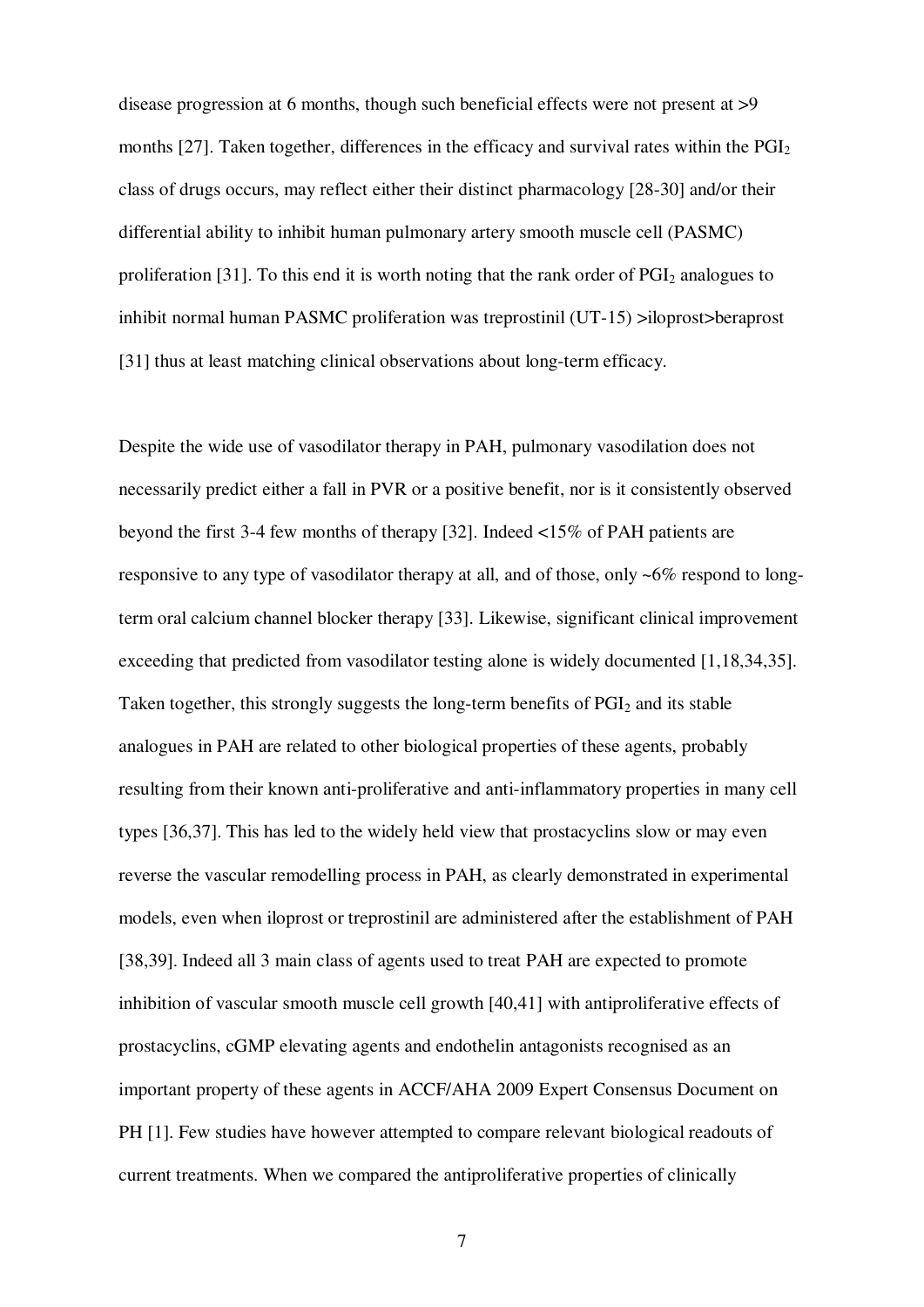approved therapies under the same experimental conditions, the lowest dose to significantly inhibit ET-1 induced cell growth in PASMCs derived from PAH patients, varied 10,000 fold  $(0.1nM-1\mu)$  with a rank order being treprostinil>riociguat≥selexipag metabolite≥tadalafil=iloprost>>macitentan≥bosentan [42]. Thus PGI2 mimetics and cGMP elevating agents appear substantially more effective as antiproliferative agents than mixed  $(ET_A \text{ and } ET_B)$  ERAs. This is a somewhat surprising result, given that ET-1 contributes to enhanced proliferation in PAH through increased smooth muscle receptor expression [5,43], but may reflect the fact that ET-1 binds with high affinity to  $ET_A$  and  $ET_B$  receptors with a half-life of dissociation lasting hours, making them a challenge to antagonise pharmacologically  $[44]$ . That  $PGI<sub>2</sub>$  and cGMP elevating agents are effective as antiproliferative, suggests these agents can either act downstream of ET-1 receptors and/or inhibit ET-1 synthesis, as has been documented for both prostacyclins and cGMP elevating agents [5,45,46]. Thus cAMP and cGMP elevating agents given alone or in combination may be a good strategy in those patients who have high ET-1, levels of which predicts a poor survival outcome in PAH. These results therefore predict a hugely variable response on cell proliferation for current therapies.

For the remainder of this article, I will focus on the recent advances in our understanding of the mechanistic basis for PGI<sub>2</sub> effects on smooth muscle cell proliferation and vascular remodeling through classical (membrane IP receptors) and non-classical (nuclear receptors) pathways. In addition, I will discuss the implications arising from the key differences in the pharmacological action of PGI2 agonists which may have an impact on their therapeutic targets and/or give rise to agents with different efficacies and side-effect profiles. I will also discuss the evidence that prostacyclins have potent anti-inflammatory properties with the ability to also to promote endothelial repair and regeneration.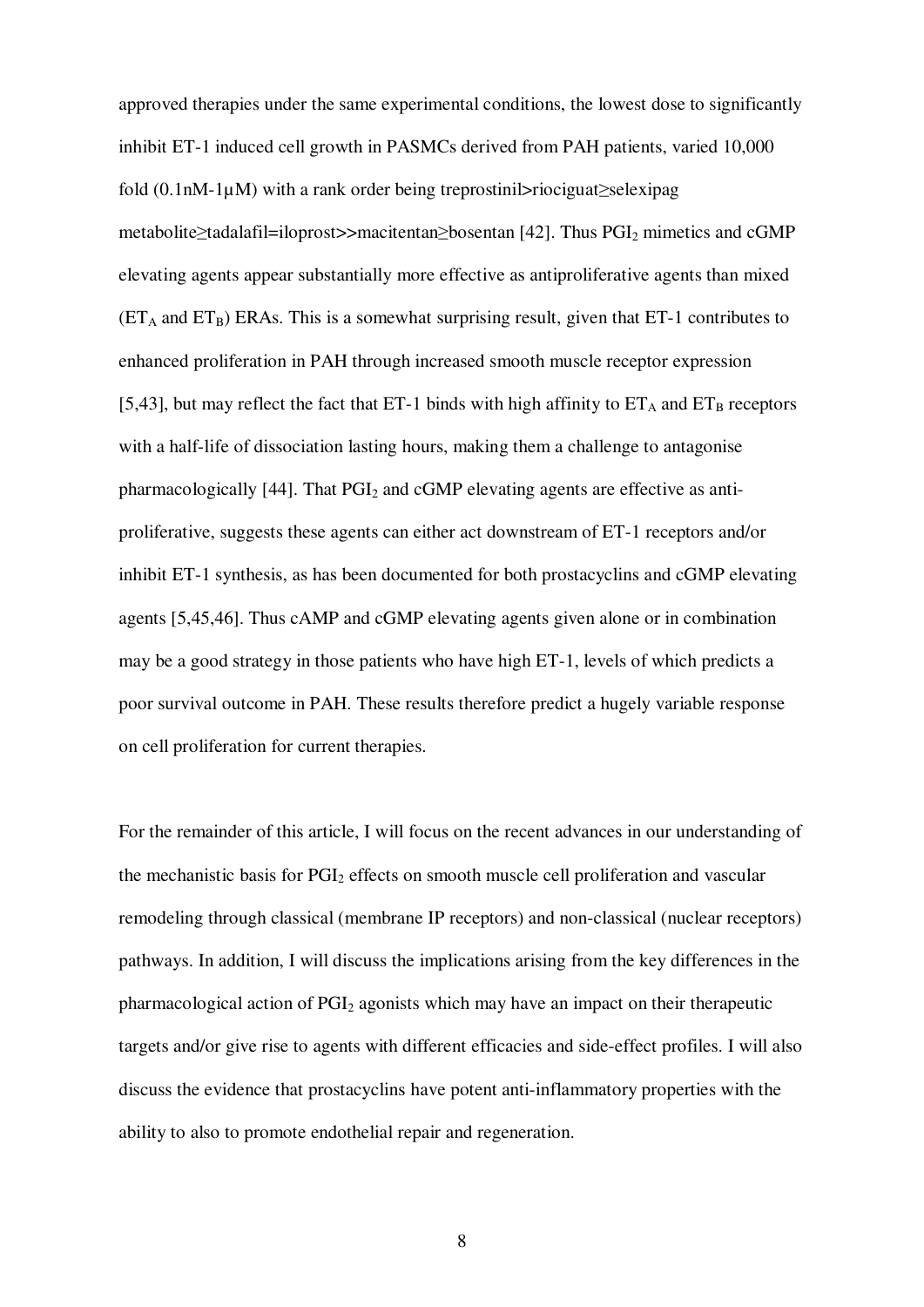#### **3. PGI2, classical biological target and early clinical use**

PGI<sub>2</sub> is a 20 carbon prostanoid derivative formed within vascular endothelial and smooth muscle cells in response to the oxidation of arachidonic acid by cyclooxygenase (COX-1 and COX-2) enzymes [47]. Back in late 70s, John Vane and co-workers reported that arteries (but not platelets) contained an enzyme (PGI2 synthase; PGI2S) which transformed prostaglandin intermediates to an unstable substance  $(PGI<sub>2</sub>)$  that inhibited platelet aggregation in a cyclic AMP-dependent manner (reviewed in [47,48]. The nature of the receptor pathway was confirmed two decades later when the seven-transmembrane  $PGI<sub>2</sub>$ (IP) receptor from human, mouse and rat was cloned and expressed in cells in 1994 by Narumiya and colleagues (see [49] for details). Aactivation of this plasma membrane receptor is coupled via Gs to adenylyl cyclase and cyclic AMP (cAMP) generation [49]. Once elevated, cAMP is rapidly broken down by specific phosphodiesterases (PDE), with PDE 1, 3, 4 largely responsible for regulating basal levels and analogue-induced elevation in the lung [50-52]. Experiments in IP receptor knockout mice confirmed that the antiaggregatory and blood pressure lowering properties of the PGI<sub>2</sub> analogue, cicaprost was indeed through this receptor [53] as were the majority of its antiproliferative effects in cultured mouse PASMCs [9].

Not long after the discovery of  $PGI<sub>2</sub>$ , this agent (epoprostenol) was given to patients with PAH and shown to be a potent dilator of both the systemic and pulmonary circulation [54], including in a subset of severely diseased patients not responding to traditional oral vasodilator therapy at all [55]. At the time of these small scale studies, much of the focus of PGI<sub>2</sub> in the clinical arena, was for the treatment of peripheral vascular disease such as critical limb ischemia associated with atherosclerosis and Buerger's disease [56]. Mechanistic studies in the late  $80$ 's, suggested that  $PGI<sub>2</sub>$  was a potent inhibitor of growth factor release from platelets and leukocytes, in particular PDGF, a key driver of smooth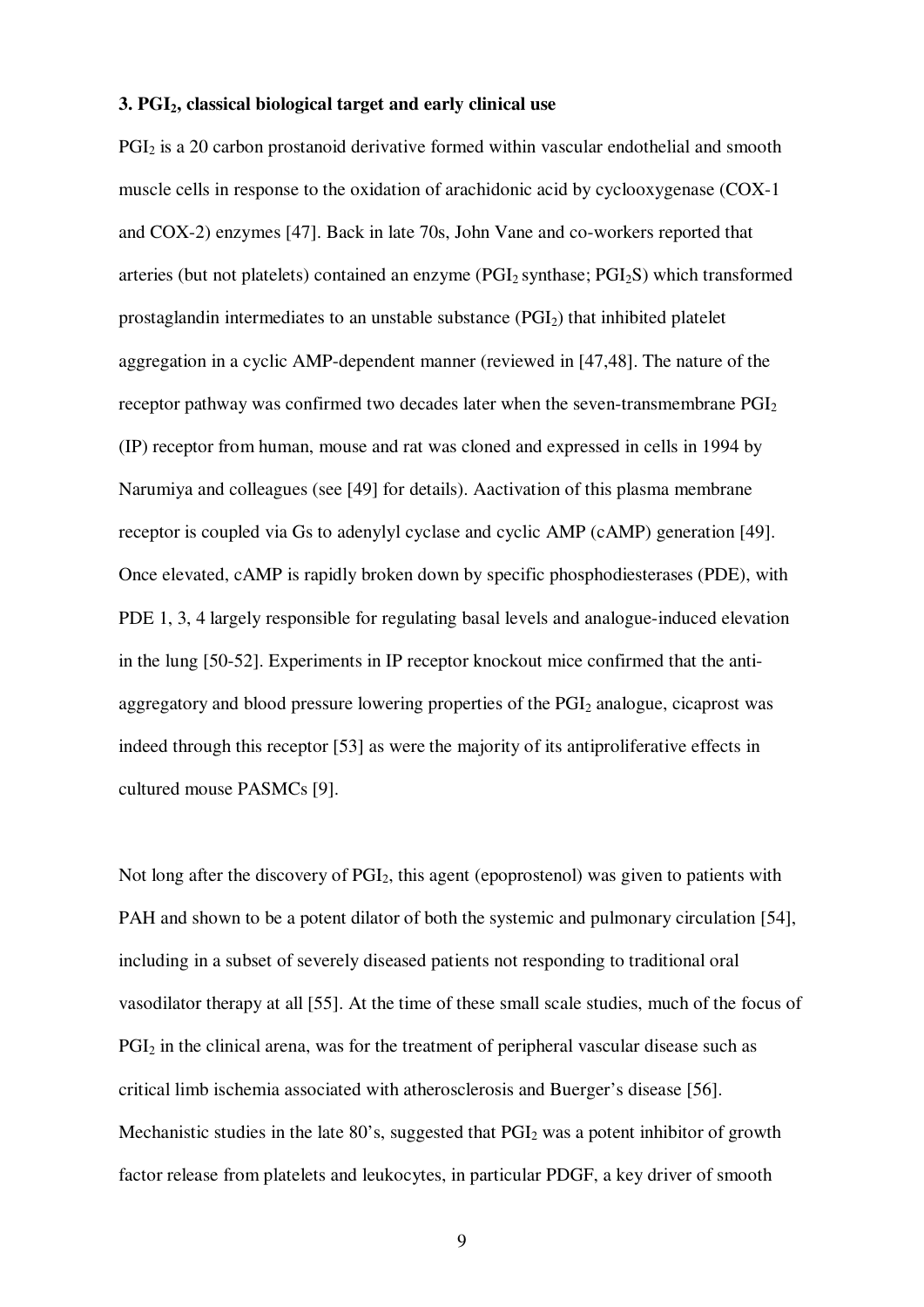muscle cell proliferation and neointimal formation in atherosclerosis [57]. This coupled with lipid lowering and anti-proliferative effects of  $PGI<sub>2</sub>$  in cultured aortic cells from a number of species, including human, were all evidence for the anti-atherosclerotic potential of  $PGI<sub>2</sub>$  (reviewed in [57]. Subsequently, the importance of  $PGI<sub>2</sub>$  in this disease process has been further highlighted in gene transfer and deletion experiments. Thus overexpression of PGI2S inhibited neointimal formation in animal models of arterial injury [58,59] and vascular smooth muscle cell proliferation induced by serum [60]. In contrast, deletion of the synthase in mice resulted in raised blood pressure, fibrosis, and the development of vascular disorders with thickening of vascular walls in the kidney but also in aorta with age [61]. Likewise, in IP receptor knockout mice, greater platelet activation and vascular smooth muscle cell proliferation in response to vascular injury were observed as well as enhanced atherogenesis when either the low density lipid (LDL) -receptor or apolipoprotein-E (apoE) gene was knocked out together with the IP receptor [62,63]. Loss of the IP receptor, while not affecting blood pressure, does lead to an exaggerated hypertensive and remodeling effect of hypoxia in the lung [64], as well as an augmented cardiac hypertrophy in response to pressure overload [53,64,65] and mice develop salt-sensitive hypertension [66]. Furthermore, the potent angiogenic and anti-remodelling effects of bone-marrow derived endothelial progenitor cells (EPCs) in both a hind limb ischemia and vascular injury model were impaired in IP<sup>-/-</sup> null mice [67,68]. The mechanism may in part be due a reduction in adhesion of EPCs to the relevant sites of repair [68].

Thus, there is strong evidence that PGI<sub>2</sub>, through activation of its classical biological target, the IP receptor, is protective in the context of proliferative diseases such as atherosclerosis and PAH.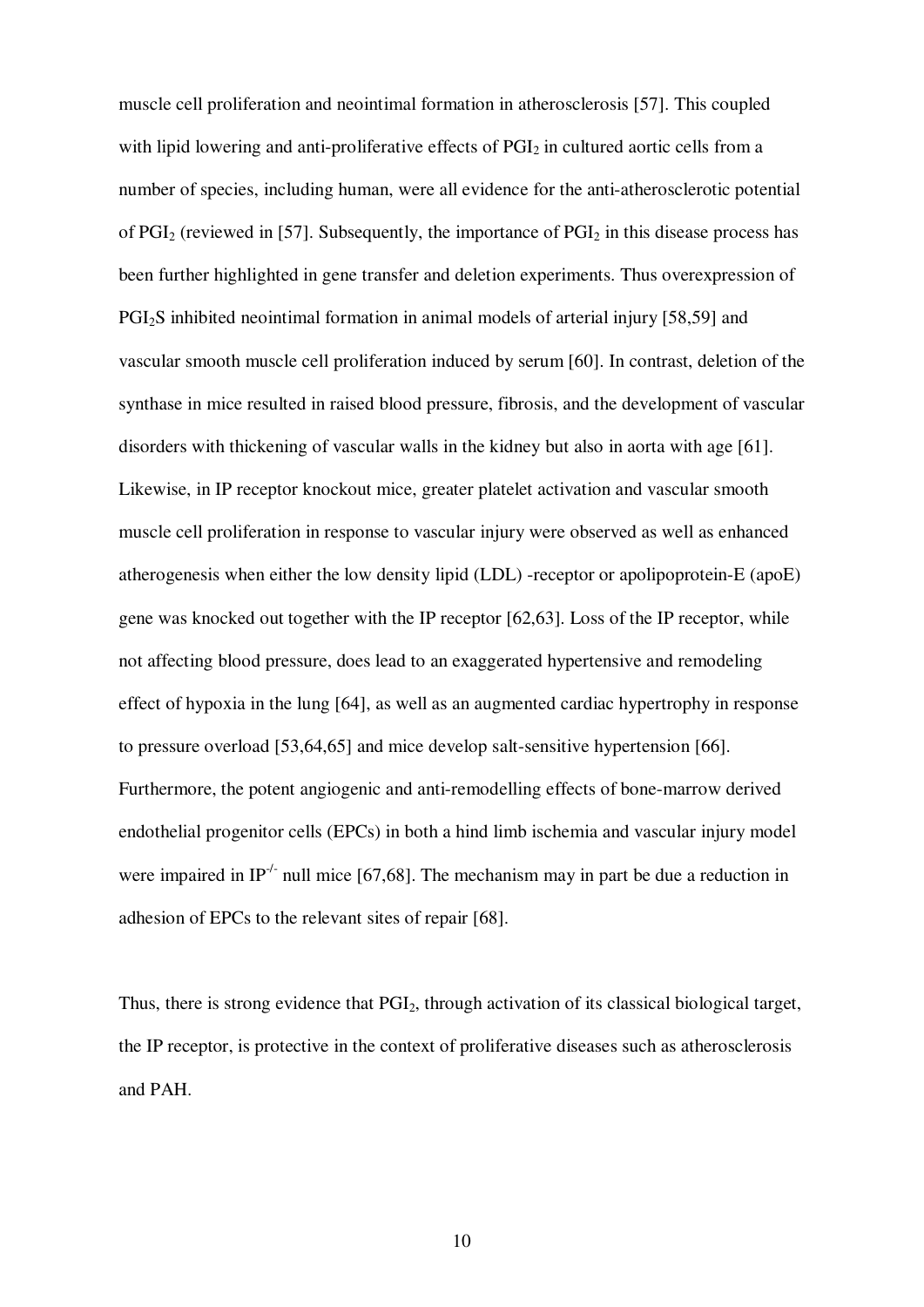#### **4. PGI2 analogues signal through multiple prostanoid receptors**

Prostacyclin is clinically hard to work because it is chemically unstable with a half-life either *in vitro* or *in vivo* of approximately 3 minutes at a physiological pH and temperature [69]. Given this inherent instability, chemists set about making a series of compounds based around PGI2 that were not susceptible to hydrolysis in solution and had a longer biological half life. Iloprost, which shares the same pentanoic side chain to  $PGI<sub>2</sub>$ , will however very slowly degrade at room temperature and is most susceptible to β-oxidation making its terminal plasma half-life less (20-30 mins) than either beraprost (40-60 mins) or treprostinil (180-270 mins) [70-72]. Several drug formulations now exist for clinical use including intravenous (iloprost, treprostinil), oral (beraprost, treprostinil), inhaled (iloprost and treprostinil) and subcutaneous (treprostinil). As shown in table 1, like prostacyclin, all stable PGI2 analogues potently bind to the IP receptor. Iloprost is approximately 10 fold more potent than treprostinil [29], consistent with the observed potency difference of these two agents to inhibit IP-dependent relaxation in human pulmonary artery [73]. Selexipag (NS-304) is a novel non-prostanoid moiety that is currently being developed as an oral drug for PAH [74], with Phase III trials (GRIPON) now complete. It differs from other PGI<sub>2</sub> analogues in that selexipag is a pro-drug with a relatively low affinity at the IP receptor (Ki 260 nM), but is rapidly hydrolyzed *in vivo* to an active metabolite, MRE-269 (ACT-333679), that has a high affinity for the human IP receptor (Ki 20 nM) and a long  $(\sim 8hr)$ plasma half-life [75,76]. Despite the selexipag metabolite having a high IP receptor potency, it like PGI2, was comparatively weak at relaxing in human pulmonary artery, with its concentration-response curve shifted by two orders of magnitude to the right compared to iloprost [73]. The reason for this discrepancy is not immediately obvious considering that neither selexipag nor its metabolite have significant binding affinity ( $Ki \ge 2.6µM$ ) for any other prostanoid receptor that might oppose its action at the IP receptor, but might be explained on the basis of multiple targets for the other analogues (see below). In other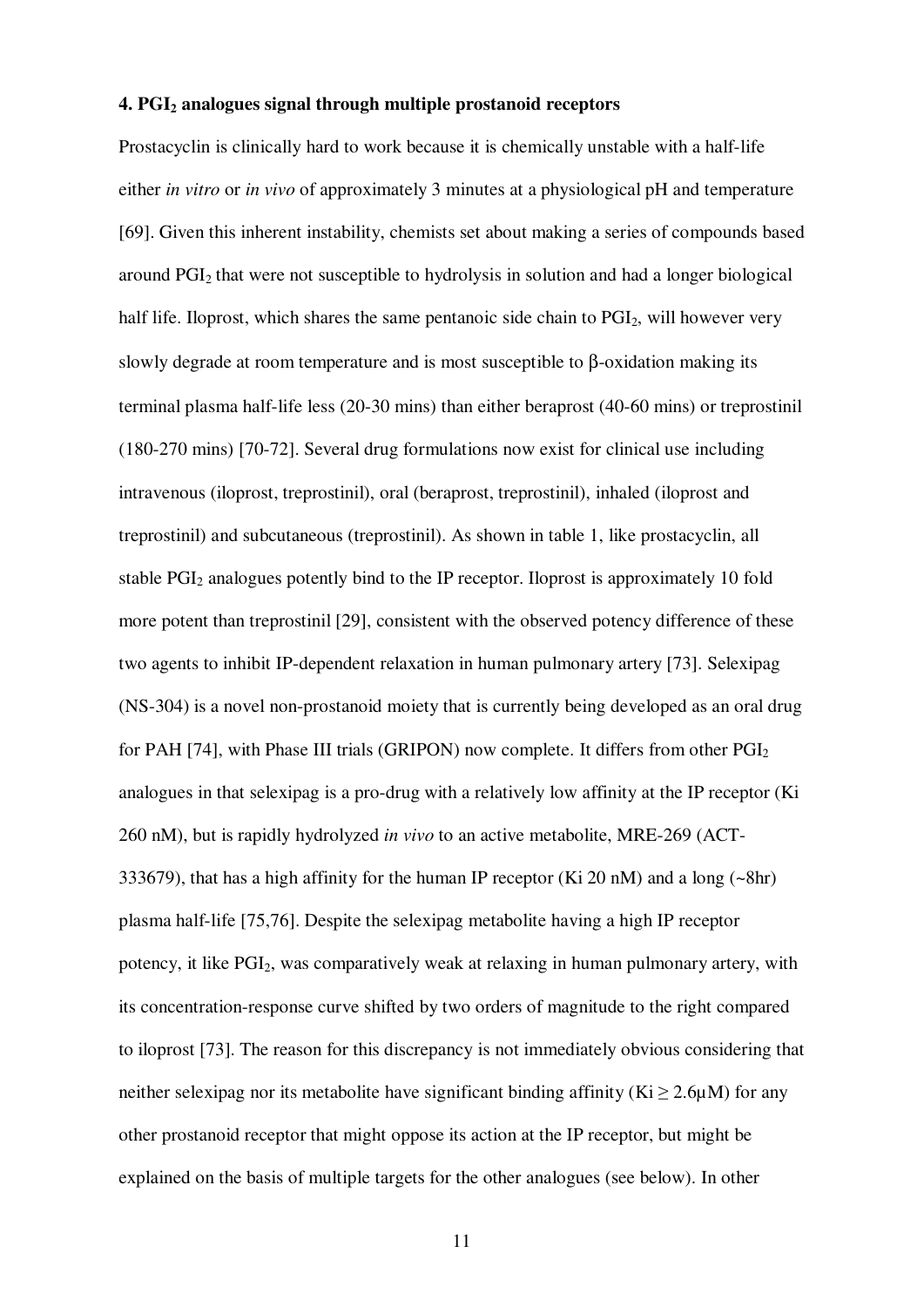experiments where IP agonists have been compared as antiproliferative agents under the same experimental conditions, effects of iloprost and MRE-269 were broadly similar, whereas treprostinil was an order of magnitude more effective [42], as observed previously when analogues were compared in normal human PASMCs [31].

Increasing evidence suggest that prostacyclins have significant actions at other prostaglandin receptors which might contribute to or modulate their therapeutic action (figure 1). The  $EP_2$ ,  $EP_4$  and  $DP_1$  receptors are vasorelaxant receptors coupled to Gs and therefore elevate intracellular cyclic AMP levels while  $EP_1$ ,  $EP_3$ ,  $FP$  and  $TP$  are contractile receptors coupled to Gi and Gq that either elevate intracellular  $Ca^{2+}$  and/or reduce cyclic AMP [77]. Although difficult to assess in binding studies,  $PGI<sub>2</sub>$  is known to have poor selectivity for prostanoid receptors, binding to and activating  $EP_1$ ,  $EP_3$  and TP receptors, albeit at higher concentrations (15-45 fold for  $EP_1$  and  $EP_3$  and  $\langle 100 \text{ fold for TP} \rangle$  compared with the corresponding natural ligand [78-80]. This still means that such receptors will be significantly activated by PGI<sub>2</sub> between 10-40 nM (EP<sub>3</sub>) and  $\sim$ 100 nM (EP<sub>1</sub> & TP), with the plasma concentration of epoprostenol (as measured by its metabolite, 6-keto-prostaglandin  $F_{1\alpha}$ ) in PAH patients estimated to be ~25nM [81]. Activation of these receptors would therefore lead to vasoconstriction, thrombosis and cell proliferation [49,82]. In human lung and platelets,  $EP_3$  and TP receptors are the main prostanoid receptor to oppose signalling through IP receptors, the exception being pulmonary veins where  $EP_1$  and  $TP$  receptors appear to counteract prostanoid-induced relaxation [82,83]. Thus  $PGI<sub>2</sub>$  has the potential for deleterious effects if IP receptor expression is compromised and/or if TP/EP receptor signaling is enhanced. Indeed, in mice genetically deficient in the IP receptor, vascular proliferation and platelet activation are increased in response to tissue injury whereas the opposite occurs in TP receptor knockout mice, [84]. Moreover, thromboxane levels rise when the IP receptor gene is deleted and the vasodilator response to cicaprost is converted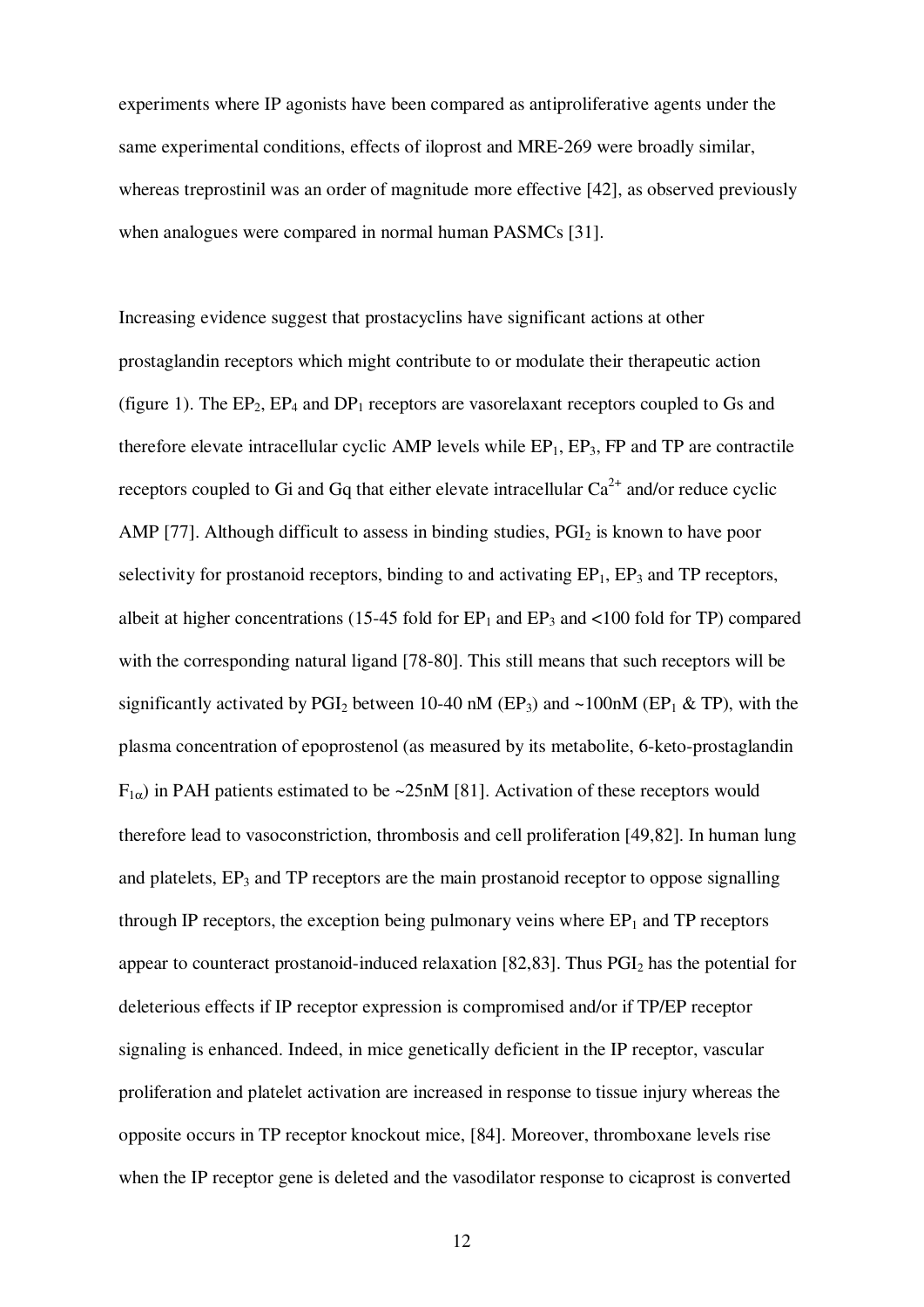to vasoconstriction [84], presumed to relate to activation of the  $EP_3$  receptor which is negatively coupled to adenylyl cyclase via Gi [85,86]. Taken together, this suggests that the balance between these receptor pathways is crucial in maintaining vascular homoeostasis. The PGI<sub>2</sub> and thromboxane pathways are intrinsically linked at the receptor level since the TP receptor can dimmerise with the IP receptor in native cells, where TP agonists behave in an "IP-like" manner, and actually increase intracellular cyclic AMP. Such an association, serving to limit the deleterious effects of thromboxane, was reported recently to be disrupted under conditions of hypercholesterolemia [87]. Given that IP but not TP homodimer function was shown in the same study to be down-regulated, suggests that atherosclerotic disease preferentially enhances TP receptor signalling. This may in part explain why, apoE null mice fed a high cholesterol diet, could develop PAH [88].

Like PGI2, iloprost has poor selectivity for prostanoid receptors, being essentially equipotent at activating both IP and  $EP_1$  receptors [49,89], and this was recently confirmed [29]. Thus it is not surprising that iloprost-induced vasorelaxation can be enhanced by  $EP_1$ receptor blockade in the isolated rabbit perfused lungs [52] or in guinea-pig aorta [90]. The significance of  $EP_1$  receptor activation is not widely understood, but its activation may contribute to loss of efficacy clinically in PAH, either through enhanced IP receptor desensitisation [52] or reduced cAMP generation through activation of the calcium/calmodulin-dependent PDE1 isoform [91]. Functional  $EP_1$  receptors are found in the gastrointestinal track, causing contraction of the human colon, while in the stomach, these receptors can have either detrimental or beneficial effects, worsening histamineinduced gastric injury and delaying gastric emptying while providing cytoprotection against acid- and ethanol- induced injury of the mucosa [77,92].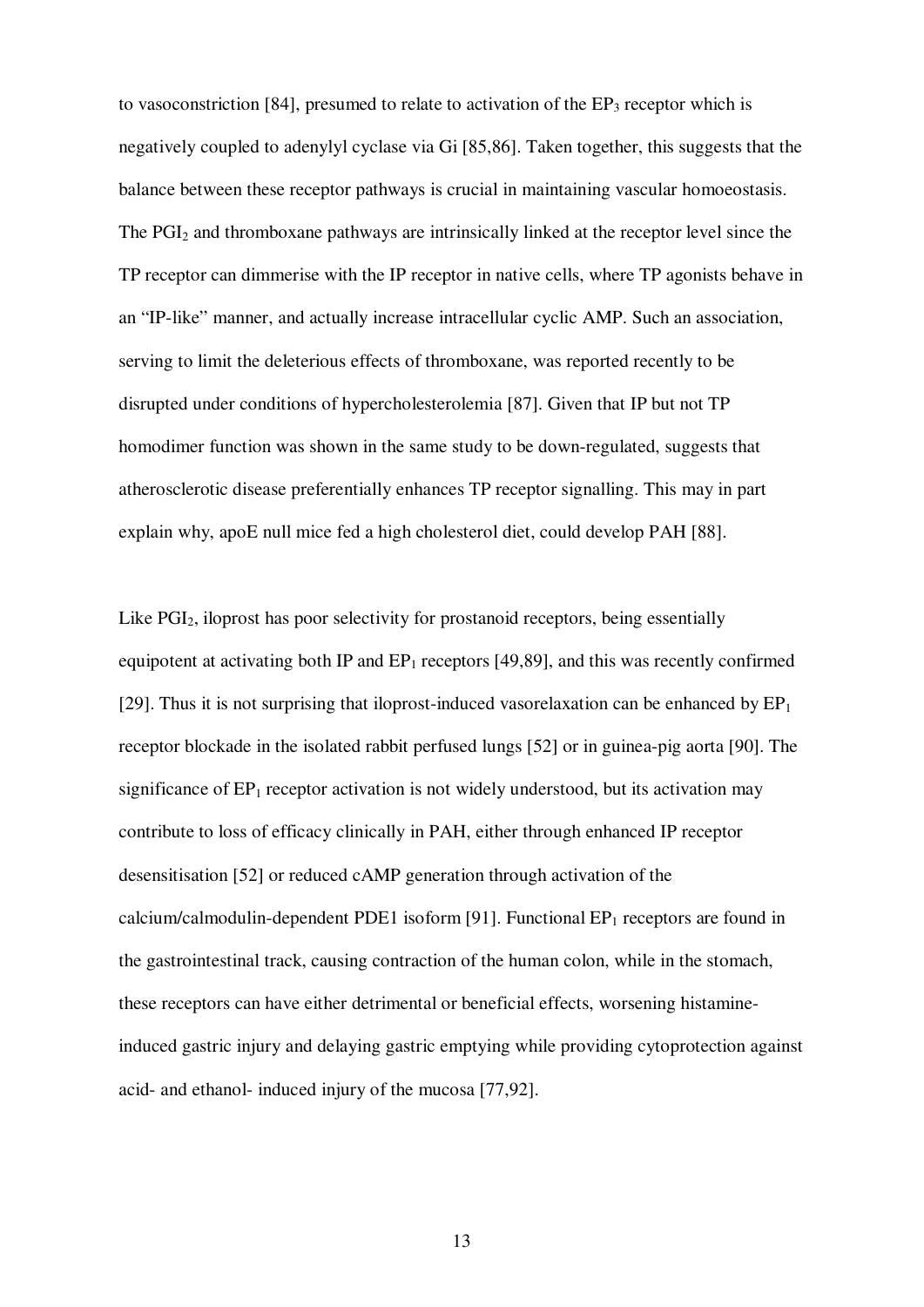Iloprost has been reported to have significant activity at the human  $EP_4$  receptor, though not at the mouse receptor (Table 1). Despite notable expression of  $EP_4$  receptors in the human lung [93], they do not appear to mediate relaxation of human pulmonary arteries but may in veins [82,83], though relaxations induced by iloprost (and treprostinil) were recently found to be insensitive to  $EP_4$  antagonists in both arteries or veins [73]. In situations where the IP receptor is down regulated (in PAH or high cell passage number), it is possible that  $EP_4$ receptors may generate sufficient cyclic AMP for a functional response on vascular tone or cell proliferation [93]. However, this would appear to occur at concentrations well outside (>50 fold) the therapeutic dose range [29,89], with the upper plasma concentration achieved in patients with this drug being close to 1 nM [94]. This strongly suggests that  $EP_4$ receptors are not likely to be a clinically relevant target for iloprost.

Until recently, little was known about the pharmacology of treprostinil, though enhanced and more prolonged cAMP generation compared to other analogues was originally reported in both human PASMCs and mouse alveolar macrophages, strongly suggesting signalling through additional Gs coupled receptors [31,95]. This was largely accounted for in macrophages by activation of  $EP_2$  but not  $EP_4$  receptors [95]. In comparative binding studies, treprostinil, in contrast to iloprost, was shown to have high affinity for the  $DP_1$  and EP<sub>2</sub> receptor (Ki 4.4 & 3.6 nM, respectively) while having a 100 fold lower affinity for EP<sub>1</sub> ([29] and Table 1). A similar pattern was observed for functional assays (cyclic AMP and calcium) in the same study, confirming the unique pharmacology of treprostinil with respect to iloprost and other  $PGI<sub>2</sub>$  analogues [89]. Consistent with these findings, treprostinil was a more potent vasodilator of human pulmonary veins than arteries and  $DP_1$ receptor activation could account for this, whereas  $PGI<sub>2</sub>$  was a poor venorelaxant, while iloprost was equipoent [73]. Moreover, when treprostinil was assessed as a vasorelaxant in several isolated smooth muscle preparations, it was equipotent with  $PGE<sub>2</sub>$  against  $EP<sub>2</sub>$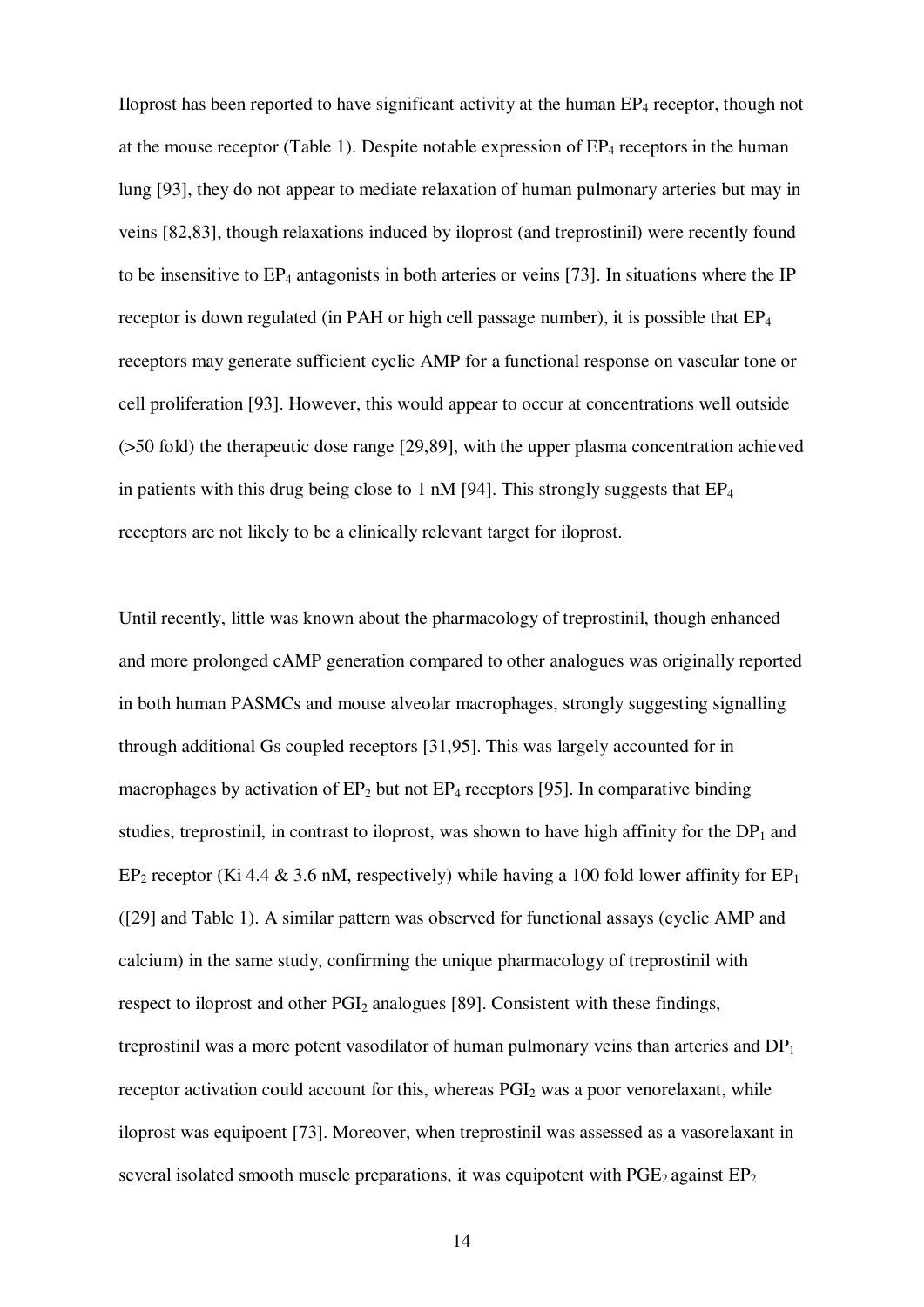receptors (EC<sub>50</sub> 4-5 nM) in mouse trachea and only 3-4 times less potent than PGD<sub>2</sub> at DP<sub>1</sub> receptors in rabbit saphenous vein and vena cava [96]. Thus in functional assays, treprostinil is behaving like potent  $EP_2$  and  $DP_1$  agonist. Given the plasma concentration achieved with intravenous or subcutaneous treprostinil in patients ranges between 2.5 to 25 nM [97], strongly suggests  $EP_2$  and  $DP_1$  receptors will be activated within the therapeutic window of this drug. Thus activation of IP,  $DP_1$  and  $EP_2$  receptors, all of which are linked to cyclic AMP generation could act in concert to produce the biological effects of treprostinil.

One consequence of having an agent that can potently relax veins might be to prevent pulmonary oedema, commonly caused by vasoconstriction or loss of vein distensibility by collagen deposition [98]. Both endothelin and thromboxane constrict human veins more potently than arteries and increase microvascular pressure, suggesting when their levels are high, this will increase the risk of oedema in PAH (see [98] for discussion).  $PGI<sub>2</sub>$  has detrimental effects in patients with pulmonary veno-occlusive disease (POVD), presumably because it will cause pooling of the blood in the veins due to a mismatch of arterial and venous blood flow, whereas this is not likely to happen with iloprost and treprostinil [73]. Thus one might argue in favour of either agent, particularly treprostinil, being considered in post-capillary disease, where venous remodelling due to high pressure is a major problem. Another prediction from the pharmacology of treprostinil is that it will be a particularly effective bronchial dilator and inhibitor of platelet function as human bronchial smooth muscle [99,100] and platelets [101,102] both express functional IP,  $DP_1$  and  $EP_2$  receptors. Indeed treprostinil was reported to inhibit human platelet aggregation with an  $EC_{50}$  in the subnanomolar range  $[103]$ . EP<sub>2</sub> receptors have other important functions to consider in the context of a fibrotic disease like PAH. These receptors significantly contribute to the antiproliferative effects of  $PGE_2$  in cultured human airway smooth muscle and fibroblasts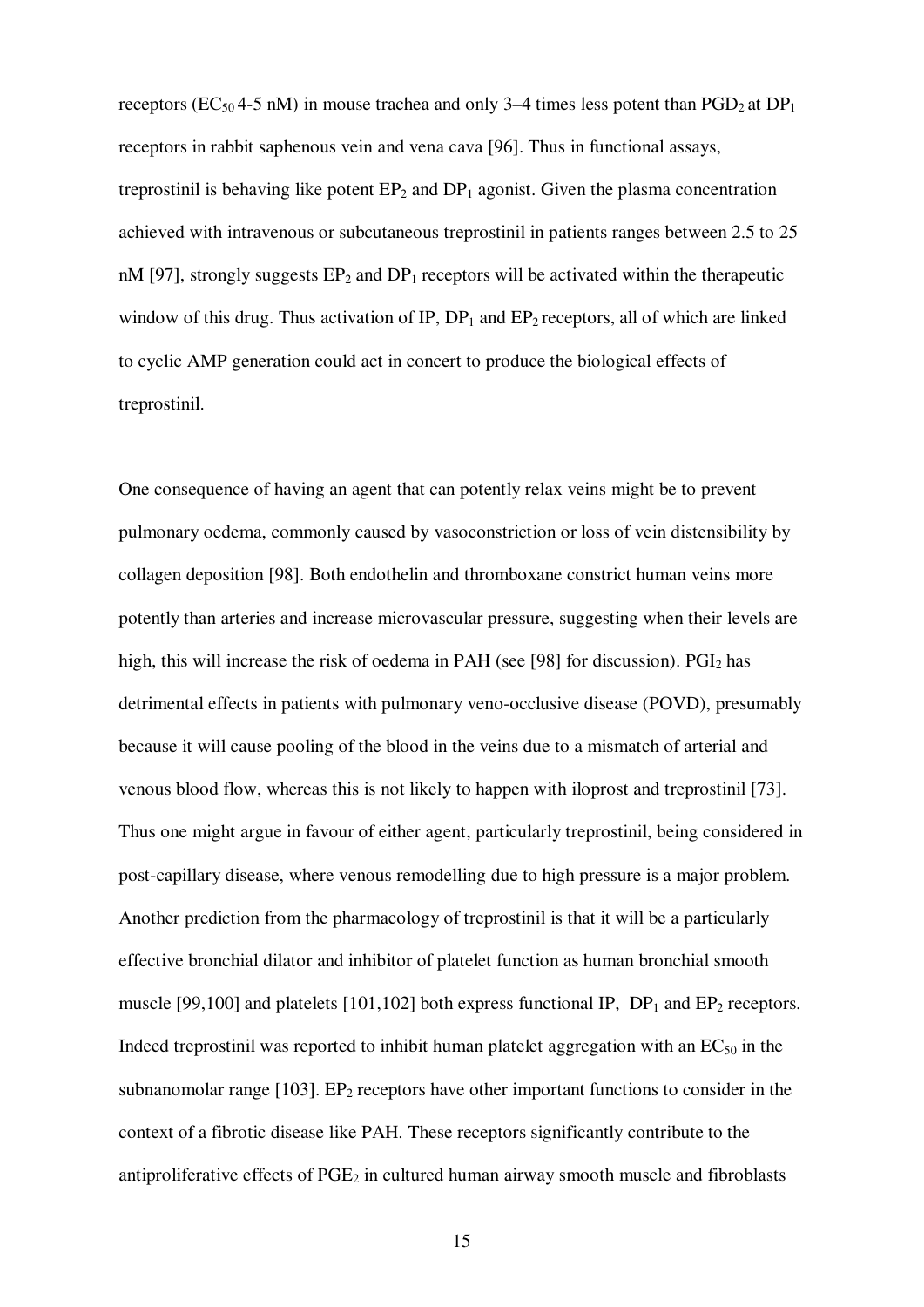[104,105]. The role of  $EP_2$  receptor in the context of remodelling in PAH is unknown, though neointimal hyperplasia in response to injury was accelerated in  $EP2^{-/-}$  mice, and associated with increased proliferation and migration of smooth muscle cells [106]. It is also important to note that activation of  $EP_2$  receptors have a range of inhibitory effects on fibroblast function (proliferation, migration, transition from fibroblast to myofibroblast) that is driven largely by PDGF and TGFβ, which could therefore contribute to the beneficial effects of treprostinil in PAH [107-109].

Other potential targets for  $PGI<sub>2</sub>$  and its analogues include  $EP<sub>3</sub>$  receptors [89] which may negatively modulate vasorelaxation induced by analogues and [76,86,110], particularly in small pulmonary vessels where  $EP_3$  agonists are more effective vasoconstrictor agents [110]. Extrapolation from historical dose-ratios comparing the functional effects of prostaglandin  $E_2$  and  $PGI_2$  with the binding data in table 1, would make  $PGI_2$ , the only prostacyclin drug to potentially activate EP<sub>3</sub> receptors in the clinical dose-range. Indeed, in the rat fundus potent ( $EC_{50}$  53nM) contractile effects are reported for  $PGI_2$  [80], with double that required to elicit contractions with iloprost in the same preparation and even higher (1 and 10  $\mu$ M) for beraprost and treprostinil, respectively [111]. The situation may differ under conditions when IP receptors are down regulated as occurs in PAH [9,93]. Furthermore, contractile agents, particularly phenylephrine, can markedly potentiate the effects of EP<sub>3</sub> agonists, where strong contractions are only observed with some 'priming' beforehand  $[112]$  which makes  $PGL<sub>2</sub>$  to activate TP receptors in the sub nanomolar range and contract rat pulmonary arteries further [113]. This situation may be relevant under conditions of high sympathetic tone coupled to high thromboxane levels as is likely to occur in PAH.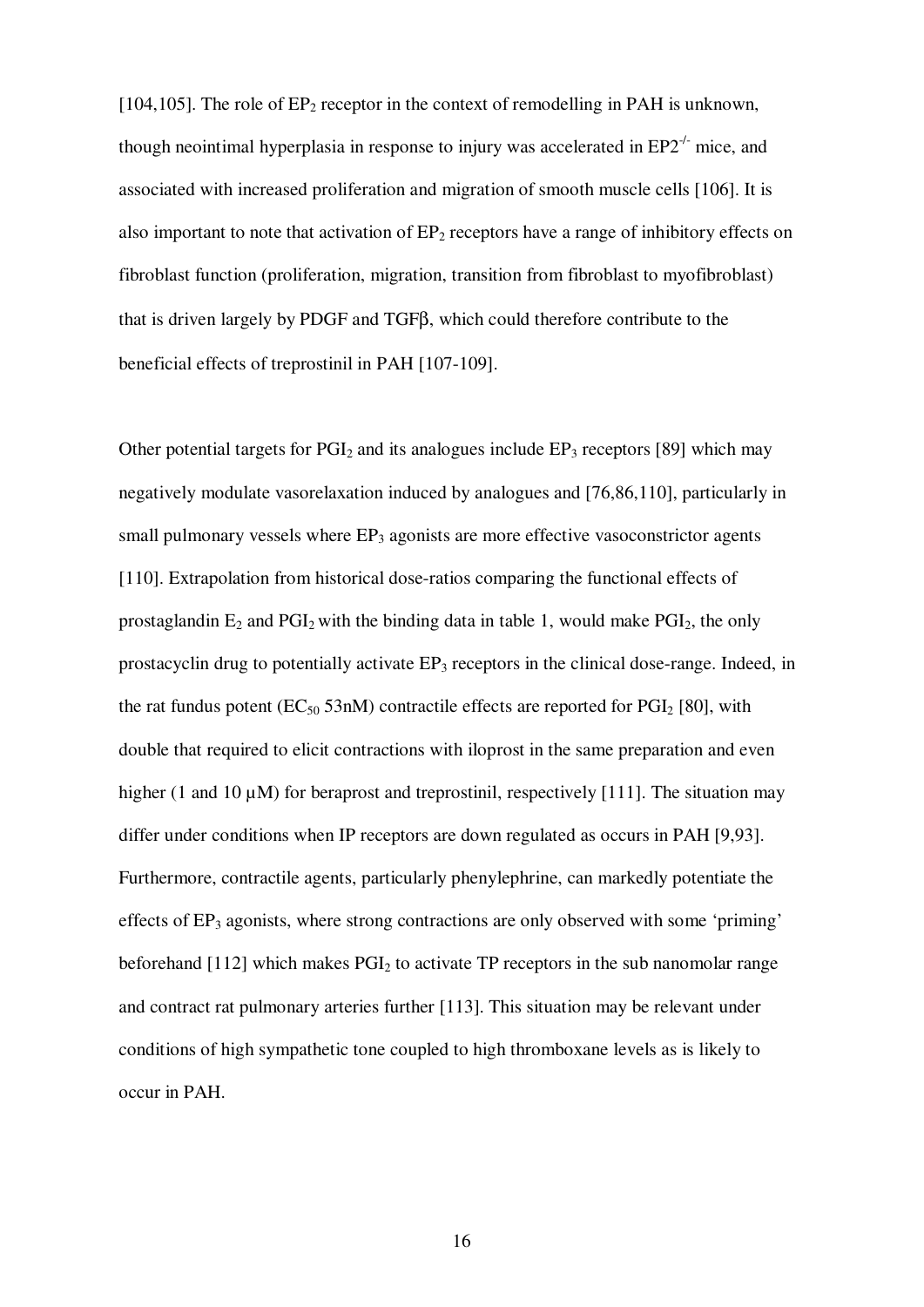#### **5. PGI2 signalling through nuclear receptors**

Apart from clear differences in the functional consequence of gene deletion of the IP receptor and PGI2S, it has been acknowledge for a while that IP receptors alone cannot fully account for the known biological actions of  $PGI<sub>2</sub>$ . Since the discovery that  $PGI<sub>2</sub>S$  has a bimodal distribution in vascular smooth muscle cells, showing strong expression in both plasma membrane and perinuclear regions  $[114]$ , the importance of  $PGI<sub>2</sub>$  signalling through a family of transcription factors called peroxisome proliferator-activated receptors (PPARs) has now been widely recognised [115,116]. PPARs are generally activated by ligand binding and contain a central DNA-binding domain that recognises response elements in the promoters of their target genes. Three main isoforms exist,  $PPAR\alpha$ ,  $PPAR\beta/(\delta)$  and PPARγ, and in the mid to late 90's were shown to be activated by a variety of endogenous ligands, including prostaglandins (e.g. prostaglandin A<sub>1</sub>, A<sub>2</sub>, B<sub>2</sub>, D<sub>2</sub>, 15-Deoxy- $\Delta^{12,14}$ -PGJ2,), fatty acids (e.g. linoleic), and lipoxygenase metabolites (*e.g.* 8-HETE) as well as a variety of synthetic agents [117,118]. At the time of these experiments, it was noted that the PGI<sub>2</sub> analogues, iloprost and carbacyclin could directly bind to PPAR  $\alpha$  or β and activate them as efficiently as endogenous and synthetic ligands [118]. This was not a property shared by cicaprost, and for that matter PGI2, though with the latter, this was presumed to be due to its rapid hydrolysis under experimental conditions [118]. Using crystal structures of the ligand binding domain, the structural basis for iloprost binding to PPAR  $\alpha \& \beta$  has now unequivocally been confirmed, though interestingly direct binding to PPARγ with iloprost could not be demonstrated [119]. This distinctive property of iloprost and of other analogues, including beraprost [120] and treprostinil [103], has often been used to distinguish between signalling through the IP receptor and PPARs. There are a number of instances where the angiogenic, anti-tumour or antiproliferative effects attributed to  $PGI<sub>2</sub>$  or analogue activation of PPARs is either not mimicked by cicaprost and/or does not involve IP receptors [9,121-123]. Nonetheless, there are circumstances where PPAR activation can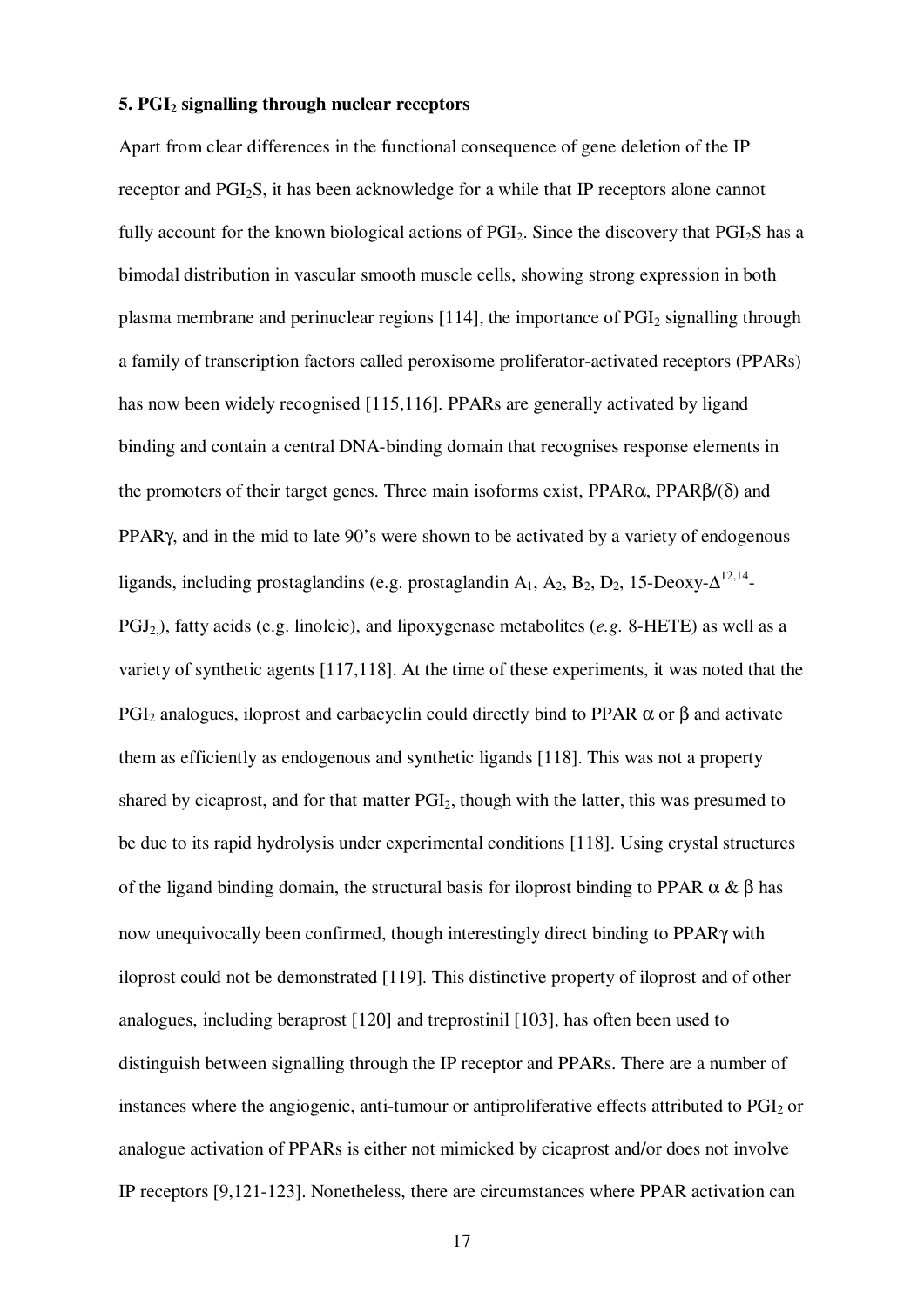be driven by the IP receptor and/or be seen with cicaprost [124,125], suggesting cross talk between PPARs and IP receptors does actually occur. Indeed cyclic AMP-dependent protein kinase A (PKA) is known to phosphorylate and activate the ligand binding domain of PPARs [126]. However, IP receptor-dependent activation of PPARγ, while involving phosphorylation of the ligand binding domain, was found to be independent of cyclic AMP generation and PKA [125]. Given that many other kinases can regulate PPAR activity, including GMP-dependent kinase both in the absence and presence of ligands [127,128] suggests complex regulation by other receptors and/or signalling pathways.

Thus signalling through PPARs represents an important biological target for prostacyclins. Indeed, neither the IP receptor nor cAMP appears to be involved in meditating iloprost relaxation in some rodent blood vessels [30,129] possibly suggesting a major role for PPARs. However, a lot more work is required to tease out the specific role of membrane receptor activation versus direct analogue binding, the cross talk between the two, as well as signalling through endogenously produced ecosanoids, which so far has largely been ignored. The possibility that both membrane and nuclear signalling are required to be inhibited before the role of either pathway can be confirmed should also be considered (c.f. [96]).

The cellular function of PPARs is diverse, regulating processes such as lipid and glucose metabolism, insulin sensitivity, cell growth, apoptosis and inflammation [115,127,130]. Synthetic and highly selective activators exist for each of the PPAR isoforms and these have been extremely useful in identifying the physiological and pathophysiological function of these transcription factors in different cell types. Fibrates activate PPARα and are used clinically in the treatment of hyperlipidaemia while glitazones activate PPARγ and are used to treat type-2 diabetes [127]. GW501516 and GW0742 are highly selective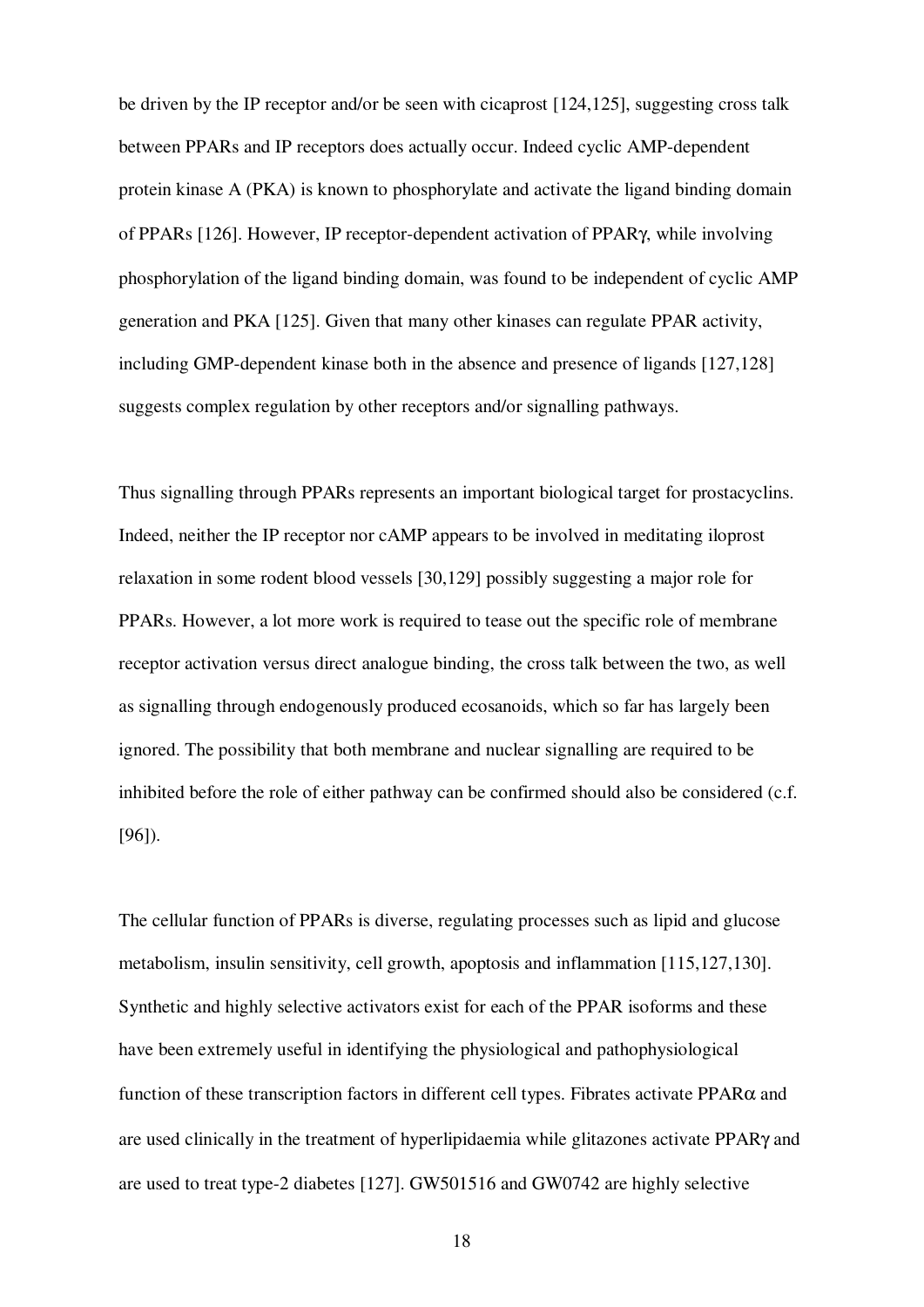activators of PPARβ and their development has mostly been directed towards treatment of metabolic syndromes [116].

## *5.1 Vascular protective effects of PPARs*

All three PPAR isoforms are highly expressed in endothelial cells and to varying degrees in vascular smooth muscle, with PPARβ having the most widespread distribution [127] and probably the highest expression in pulmonary vessels [131,132]. Given that ligands of all three isoforms can promote vasorelaxation [133,134], including in the lung [131,135,136], strongly suggests that PPARs are likely to contribute to the blood pressure lowering effects of PGI<sub>2</sub> [61]. Perhaps in the case of PGI<sub>2</sub> itself, the mechanism occurs independent of the IP receptor, given IP<sup>-/-</sup> null mice are normotenstive [53,64] but PPAR activation is likely to involve an increase in endothelial production of NO through phosphatidylinositide 3 kinase-dependent eNOS phosphorylation and a reduction in ET-1 1 levels [133,134,137,138]. So far, the only PPAR isoform reported to significantly contribute to the vasorelaxing effect of  $PGI_2$  analogues, is  $PPAR\beta$  in pulmonary arterial smooth muscle [131,139]. In the former study, evidence was provided that PPARβ/δ mediated effects involved activation of the large conductance calcium-activated potassium channel in an IP receptor- and PKA- dependent but nitric oxide-independent manner in human PASMCs. In rat pulmonary artery, the IP receptor probably mediates treprostinil and beraprost induced activation of PPARβ [30,139].

Several studies have also shown increased vascular endothelial cell growth factor (VEGF) production following treatment with PGI2, iloprost, beraprost and treprostinil in many cell types both *in vivo* and *in vitro* [15,140,141]. This appears to be linked to cyclic AMP and activation of the cAMP-responsive element binding protein (CREB) [142,143] but also reported to involve PPARα [141] and PPARβ [144,145]. VEGF is linked to increased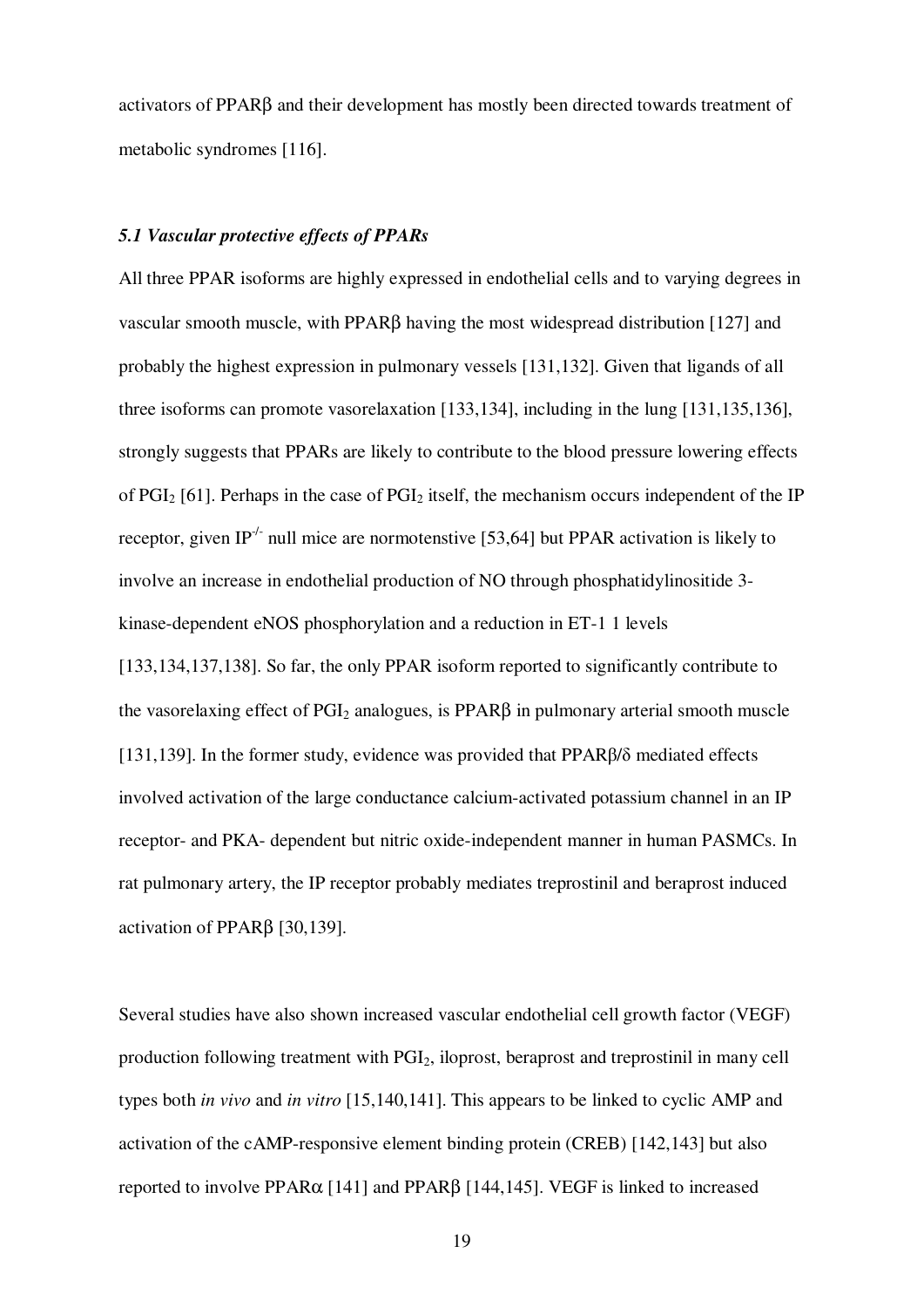production of NO and  $PGI<sub>2</sub>$  in endothelial cells [146] and the stimulation of EPC proliferation to promote neovascularisation [147] or the formation of new blood vessels [141,144]. Thus  $PGI_2$  activation of  $PPAR\alpha$  and  $PPAR\beta$  may have a key role in maintaining endothelial integrity and regeneration. Indeed both iloprost and treprostinil can increase the number and angiogenic potential of EPCs either in patients with PAH [148] or critical limb ischemia [149] and in an *in vitro* assay of endothelial tube formation [123]. In the latter, COX-1, PGI2S and PPARβ expression was strong in these human EPCs, and all critical for *in vivo* capillary formation when these specialised cells were transferred to nude mice [123]. Furthermore, the importance of VEGF in the context of maintaining vascular homeostasis in the lung is highlighted by studies showing that VEGF receptor blockade causes mild pulmonary hypertension (PH) and muscularisation of pulmonary arteries associated with endothelial cell death, which when combined with chronic hypoxia, animals present with severe PAH and occlusive vascular lesions [13]. It is likely these regenerative mechanisms underpin the clinical benefit of these PGI<sub>2</sub> analogues in peripheral vascular disease as well as Raynaud's phenomenon and digital ulcers associated with scleroderma [150,151]. Although cicaprost advanced into clinical trials, treatment of vasospasm in scleroderma patients was shown to be efficacious with iloprost but not with low-dose oral cicaprost [152], despite the latter having potent anti-platelet and blood-pressure effects in human volunteers [153]. Thus with the benefit of hindsight, perhaps lack of efficacy relates not only to the inability of cicaprost to bind and activate PPARα/β but also its inability to enhance VEGF expression and drive angiogenesis in vivo [121]. This is in direct contrast to iloprost.

PPARγ in conjunction with the other PPARs is also likely to impact on endothelial cell function. Agonists of PPARγ cause endothelial tube formation in an endothelial/interstitial cell co-culture assay as well as neovascularization *in vivo*, via an effect associated with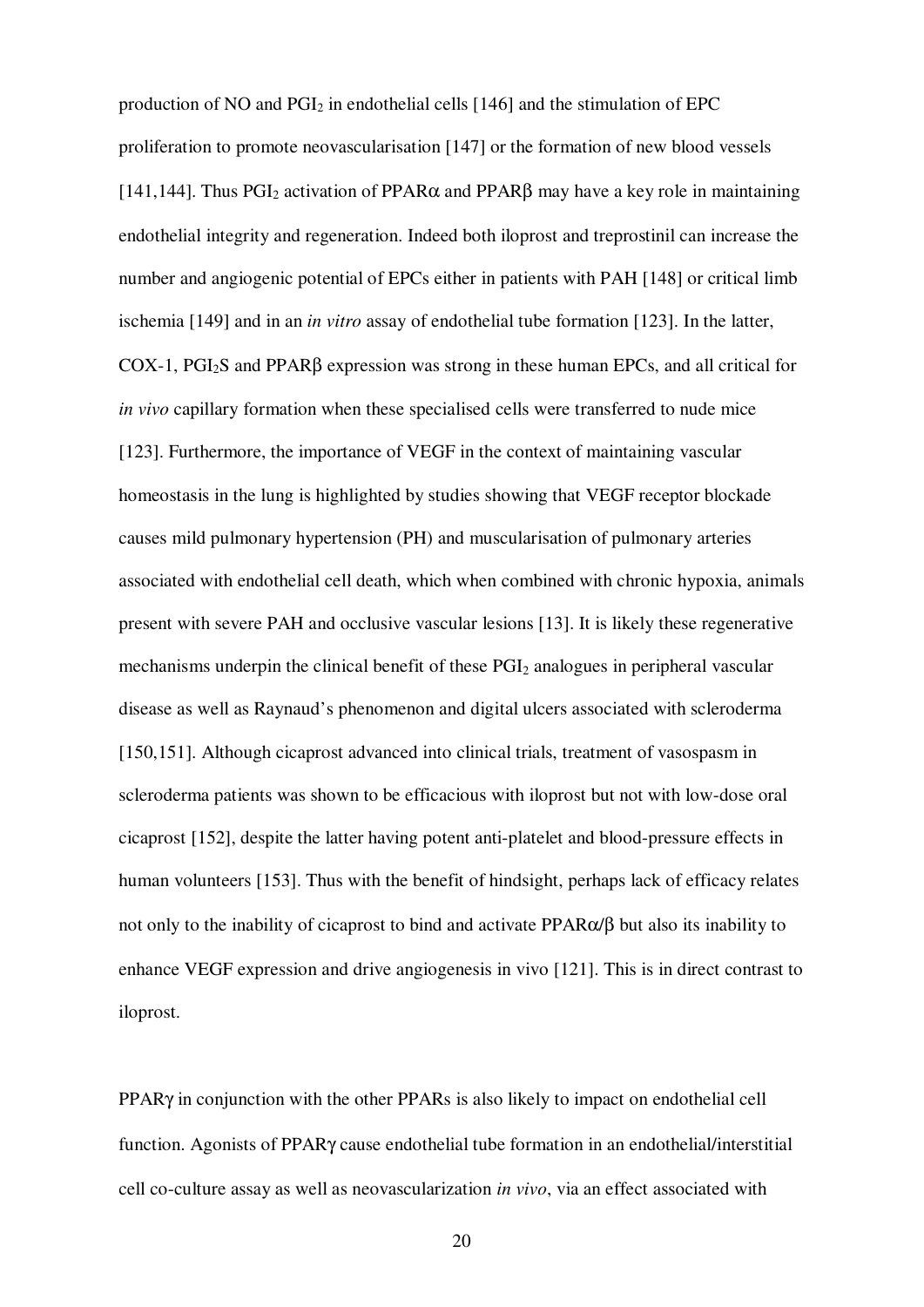increased production of VEGF [154]. Its knockdown in endothelial cells leads to an abnormal, proliferating, apoptosis-resistant phenotype [155], and mice develop spontaneous PAH [156]. PPARγ expression in this cell type is reported to be down-regulated in PAH patients [9,155], suggesting that its loss may strongly impair endothelial cell function. The BMP receptor type 2 (BMPR2), loss of function mutations of which underlie the majority of heritable PAH, is known to be critical for maintaining endothelial cell homeostasis [7]. In work carried by Rabinovitch and colleagues, a BMPR2-mediated complex between PPARγ and β-catenin was found to be critical for promoting pulmonary artery endothelial cell survival, proliferation, and migration via its transcriptional upregulation of the apelin gene (reviewed in [6]). This and other work performed in the same laboratory, has provided compelling evidence that PPARγ is a critical downstream target for BMPR2 in both endothelial and smooth muscle cells.

PPARs can also play a role in the maintenance of a smooth muscle contractile cell phenotype. Thus shear stress applied to endothelial cells co-cultured with smooth muscle cells resulted in increased smooth muscle cell PPAR  $\alpha$ ,  $\beta$ ,  $\gamma$  ligand activity and increased contractile markers together with decreases in proinflammatory gene expression (MCP-1 and interleukin-8). However, knockdown of either endothelial PGI2S or PPARs confirmed a role for PPARα nd β but not PPARγ [157]. In other studies, PPARγ, appears to reduce neointimal hyperplasia by maintaining a smooth muscle contractile phenotype via either upregulation of protein kinase G [158] and/or adiponectin [159].

To summarise, the data discussed above supports the increasing body of evidence that  $PGI<sub>2</sub>$ signalling through PPARs is part of a previously unrecognized mechanism that contributes to the vasoprotective and regenerative effects of  $PGI<sub>2</sub>$  on the endothelium, a subject which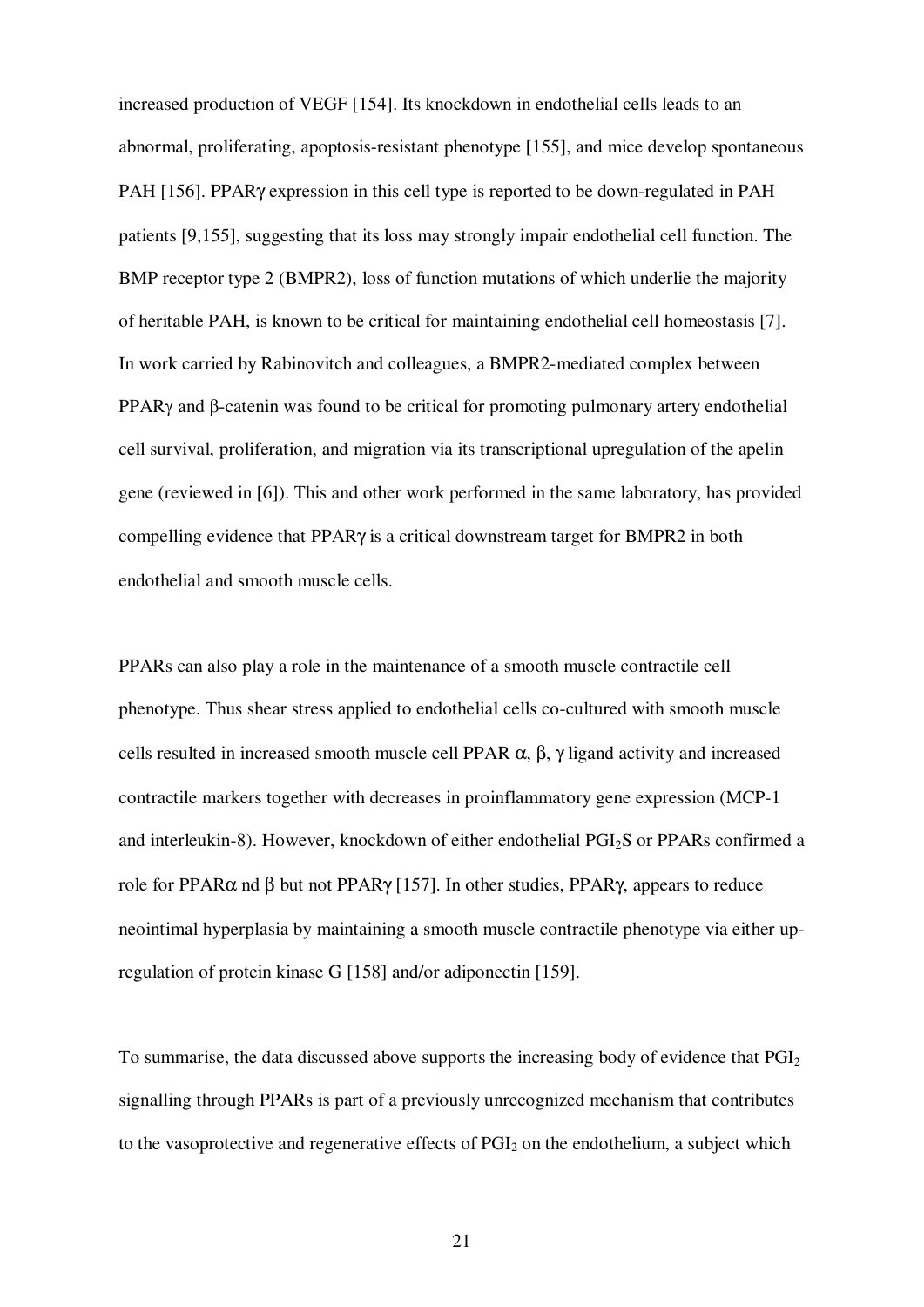has also been extensively reviewed, mainly in the context of atherosclerosis [116,127] but to also maintaining a smooth muscle contractile phenotype.

## *5.2. IP receptor and PPARs as regulators of cell proliferation*

Previous studies in normal human PASMCs have shown that PGI<sub>2</sub> analogues can inhibit the mitogenic responses to PDGF and serum in a largely cAMP-dependent manner, with adenylyl cyclase inhibitors blocking around 75% of the analogue responses in these cells [31,160]. Likewise, the growth rate of HEK-293 cells stably expressing the human IP receptor (HEK-IP) was substantially slower compared to cells expressing only the empty vector, and treprostinil inhibited cell growth in HEK-IP cells in a largely but not exclusively cAMP-dependent manner but one that also involved PPARγ [9,125]. Cyclic AMP-dependent activation of protein kinase A (PKA) has been described to underlie  $PGI<sub>2</sub>$ analogue-dependent effects on cell proliferation induced by either serum [39], PDGR [39,161] and TGR-β1 [11], though in most studies, H-89 has been used which is known to block many kinases beside PKA [125].

The downstream mechanisms of how cyclic AMP might inhibit growth are not well understood, but  $PGI<sub>2</sub>$  analogues appear to inhibit smooth muscle cell proliferation by blocking progression from G1 to S phase [161-163]. This may occur through phosphorylation of the cAMP response element binding protein (CREB) [39,162,164,165] with downstream targets including the inducible cAMP early repressor gene [161], cyclin A [162] and/or p21/p27 [164].

There are other mechanisms by which cAMP cascades can impede cell growth.  $PGI<sub>2</sub>$ analogues can suppress TGF-β signalling either through inhibiting phosphorylation of SMAD 2/3 [11,165] and through SMAD independent dephosphorylation of p38 MAPK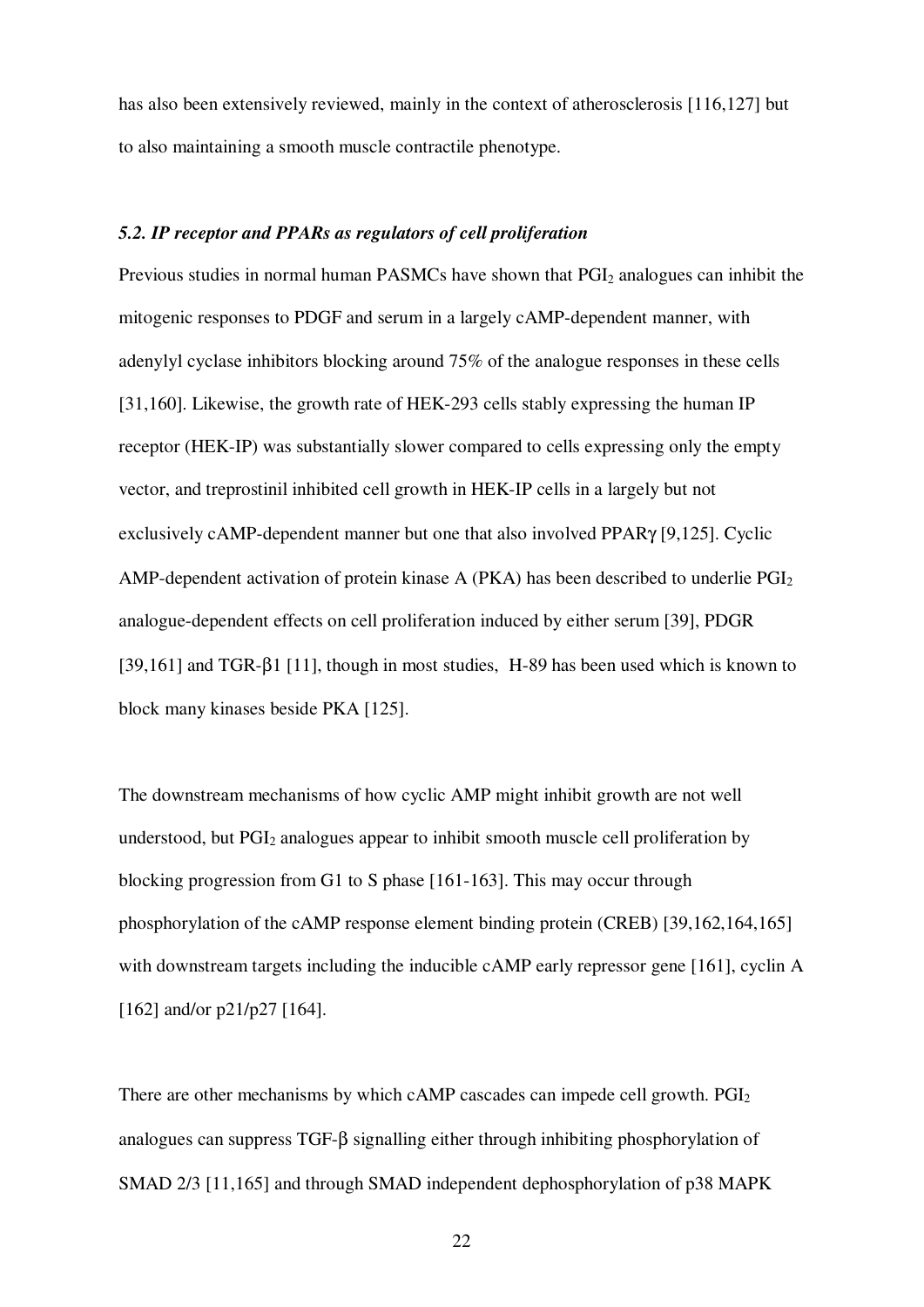[11] and can up-regulate BMPRII signalling through enhanced BMP phosphorylation of SMAD 1/5 and expression of inhibitory DNA biding protein 1 (Id1), the latter occurring irrespective of BMP ligand activation and SMAD phosphorylation [39]. In other studies, treprostinil inhibits serum-induced cell growth in human PASMCs in part through cAMPdependent activation of ATP-sensitive potassium  $K^+$  channels [166]. Recently mutations in TASK-1, a background potassium current switched off by hypoxia and ET-1 in human PASMCs, gives rise to a rare form of heritable PAH [167]. PGI<sub>2</sub> analogues can activate this current, and possibly rescue trafficking defects in TASK-1, but the role of this current in driving pulmonary cell proliferation and remodelling remains to be determined. In aortic smooth muscle cells, cAMP elevating agents inhibit PDGF-induced proliferation through inhibition of the calcineurin and NFAT (nuclear factor of activated T-cells) pathway [168]. The exact mechanism was not fully explored, but PKA is known to promote the nuclear export of the calcineurin/NFAT complex while a lowering of intracellular calcium levels would inhibit the phosphatase activity of calcineurin thereby maintaining NFAT in the phosphorylated state and preventing its translocation into the nucleus (see[4,168]). Such a mechanism may counteract the elevated calcineurin/NFAT activity and expression reported in IPAH or in remodeled pulmonary arteries [169]. Furthermore, this transcription factor appears largely responsible for the down-regulation of voltage-gated (Kv) current and Kv1.5 expression reported in human PASMCs from these patients as well as the expression of pro-inflammatory cytokines and growth-promoting genes (including ET-1) in a number of different cell types  $[4,170]$ . PGI<sub>2</sub> analogues have been reported to reduce ET-1 synthesis stimulated by mitogens in PASMCs [45,171] and to reduced elevated plasma levels in patients with systemic sclerosis [172]. Whether this relates to inhibition of NFAT activity, which itself can be suppressed by a direct interaction of PPARγ [16], remains to be determined, but likely to play a significant role. Moreover, PPARγ negatively regulates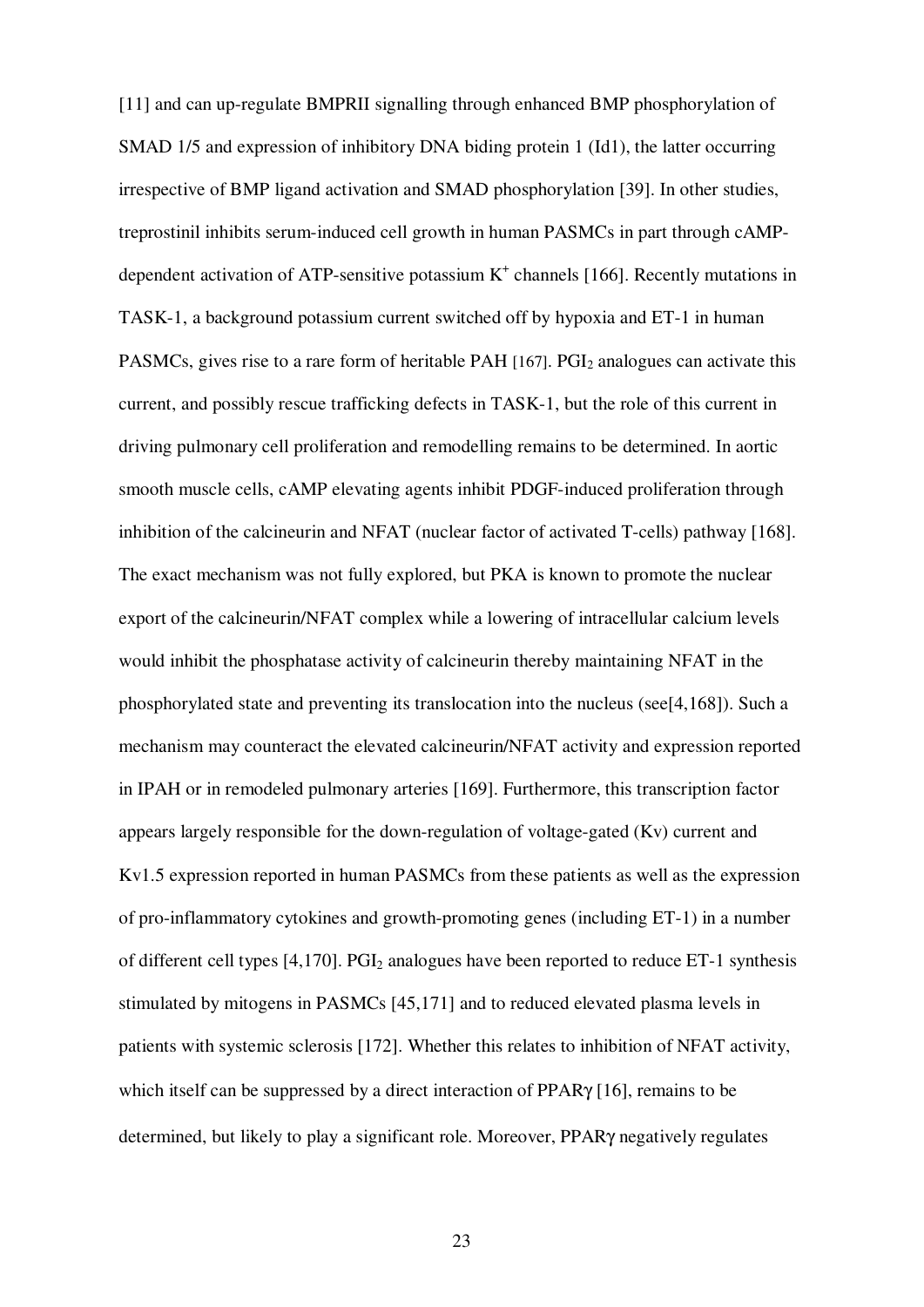store-operated  $Ca^{2+}$ entry (SOCE) through the down regulation of TRPC1 and TRPC6 [128], which may impact indirectly on calcineurin/NFAT signalling.

Activation of PPARs is also likely to contribute to the antiproliferative effects of prostacyclin drugs in a variety of cell types. Recent studies have shown that PPARγ contributes in part to antiproliferative effects to  $PGI<sub>2</sub>$  analogues in normal PASMCs [9] and interestingly also to the PDE5 inhibitor, sildenafil [128]. In other studies, iloprost-induced inhibition of lung tumourigenesis was shown to be mediated by PPARγ, where pulmonaryspecific over expression of either PGI2S or PPARγ resulted in suppression of tumour incidence and multiplicity in these lung models while gene deletion of the IP receptor had no effect on tumour growth[122]. Furthermore non-small cell lung cancer cells overexpressing PPARγ exhibit significantly less invasiveness and metastases [122]. Taken together this suggests a key role for both  $PGI<sub>2</sub>$  and  $PPAR<sub>Y</sub>$  in regulating cancer progression. A contribution from PPARβ was ruled out on the basis that iloprost could not activate a PPARβ-specific response element in lung epithelial cells [122]. This contrasts with other studies where PPARβ appears to mediate the antiproliferative effects of treprostinil in human lung fibroblasts [173] or beraprost in cultured aortic smooth muscle [120,164]. A consistent finding with many of the studies described above, is that PPAR activation by analogues occurs at higher concentrations than those required to activate IP receptors. This would fit in with the observation that iloprost binding to the crystalised ligand-binding domain of PPARα or β occurs with an EC<sub>50</sub> of ~200nM [119]. Accepting the limitations of the somewhat artificial nature of this study, suggests some PPAR effects could lie outside the therapeutic concentration range or require up-titration of the prostacyclin drug beyond the initial hemodynamic response.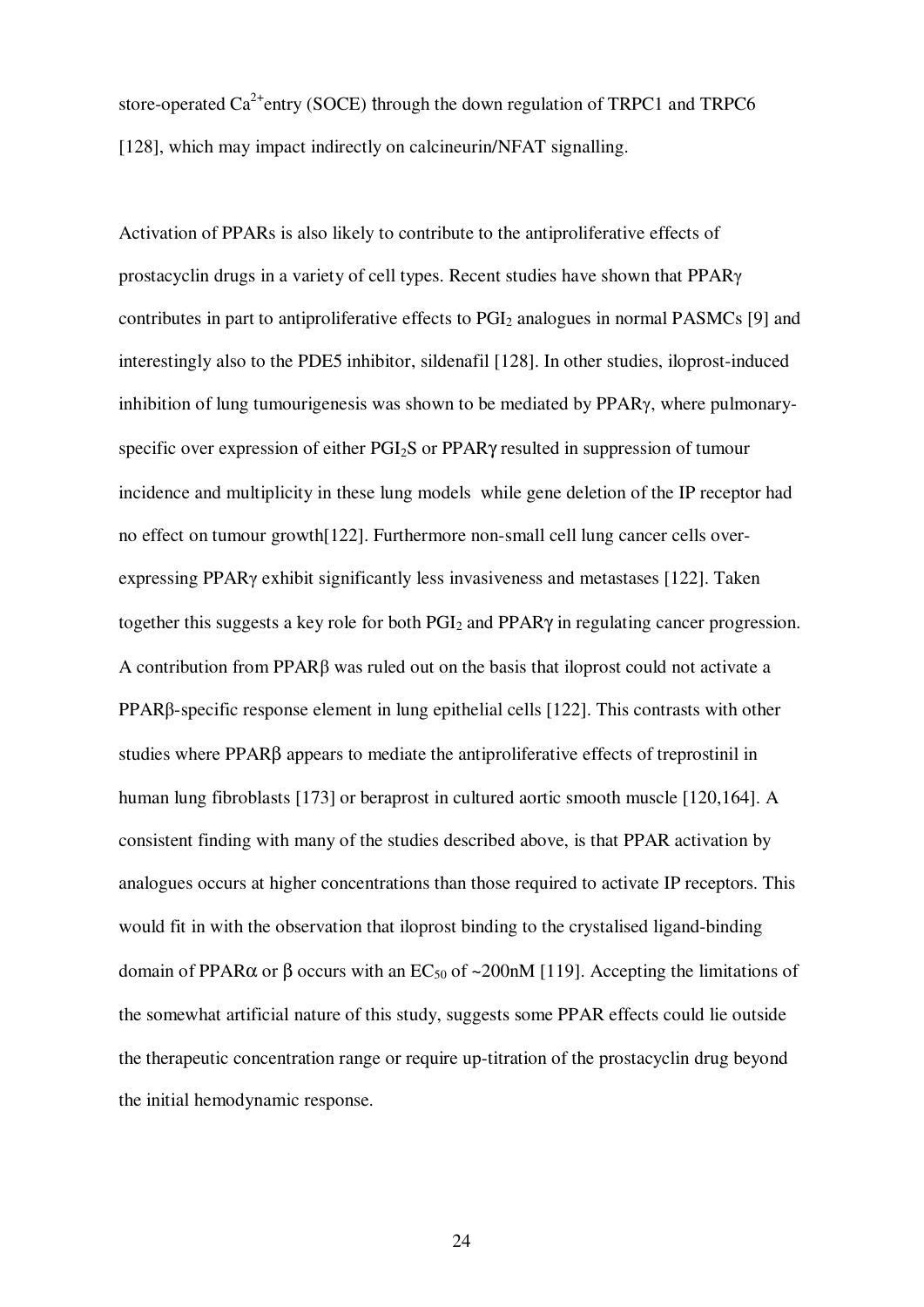The role of PPARβ in the cardiovascular system is complex, since over expression of PPARβ actually promotes vascular smooth muscle proliferation and atherosclerosis [127] and has tumorigenic effects [116]. Furthermore, PPARβ activation is consistently associated with human lung carcinoma cell growth (e.g. [174]). In contrast, PPARβ ligands appear to do the opposite and inhibit PDGF-mediated effects on human PASMCs proliferation, and migration [132]. A degree of caution must however exercised when interpreting data using PPARβ ligand activators in isolation, as the vasorelaxing effect of GW0742 in pulmonary and mesenteric artery was not altered in PPARβ null mice [175], suggesting PPARβ independent effects of some ligand activators.

## **6. Impact of pulmonary hypertension on PGI2 signalling**

Several studies point to multiple defects in  $PGI<sub>2</sub>$  signaling pathway in PAH which may either contribute to disease pathology and/or explain why  $PGI<sub>2</sub>$  therapy wanes as the disease progresses necessitating doses to be escalated. Decreased urinary levels of the PGI<sup>2</sup> metabolite, 2,3-dinor-6-keto-PGF<sub>1 $\alpha$ </sub> are found in patients with IPAH [176] and pulmonary hypertension (PH) linked with congenital heart disease [177,178]. In IPAH this is associated with a progressive loss of PGI2S expression from large to small pulmonary arterial vessels, with virtually no expression in plexiform lesions [179]. In other forms of PH, PGI<sub>2</sub>S protein is reduced in a fetal lamb model of persistent PH of the newborn, where synthase activity was also found to be decreased by protein tyrosine nitration [180]. In the context of PAH, PGI2S is protective as overexpression in monocrotaline- and hypoxicinduced models of PAH in rodents, reduced both medial thickening and pulmonary pressure [181,182] while in a bleomycin model of acute lung injury, pulmonary fibrosis, lung inflammation and mortality were attenuated [183]. Moreover, individuals from families with heritable PAH, that had a bias for PGI<sub>2</sub>S promoter polymorphisms with increased transcriptional activity, had a lower risk of developing PAH [184], demonstrating a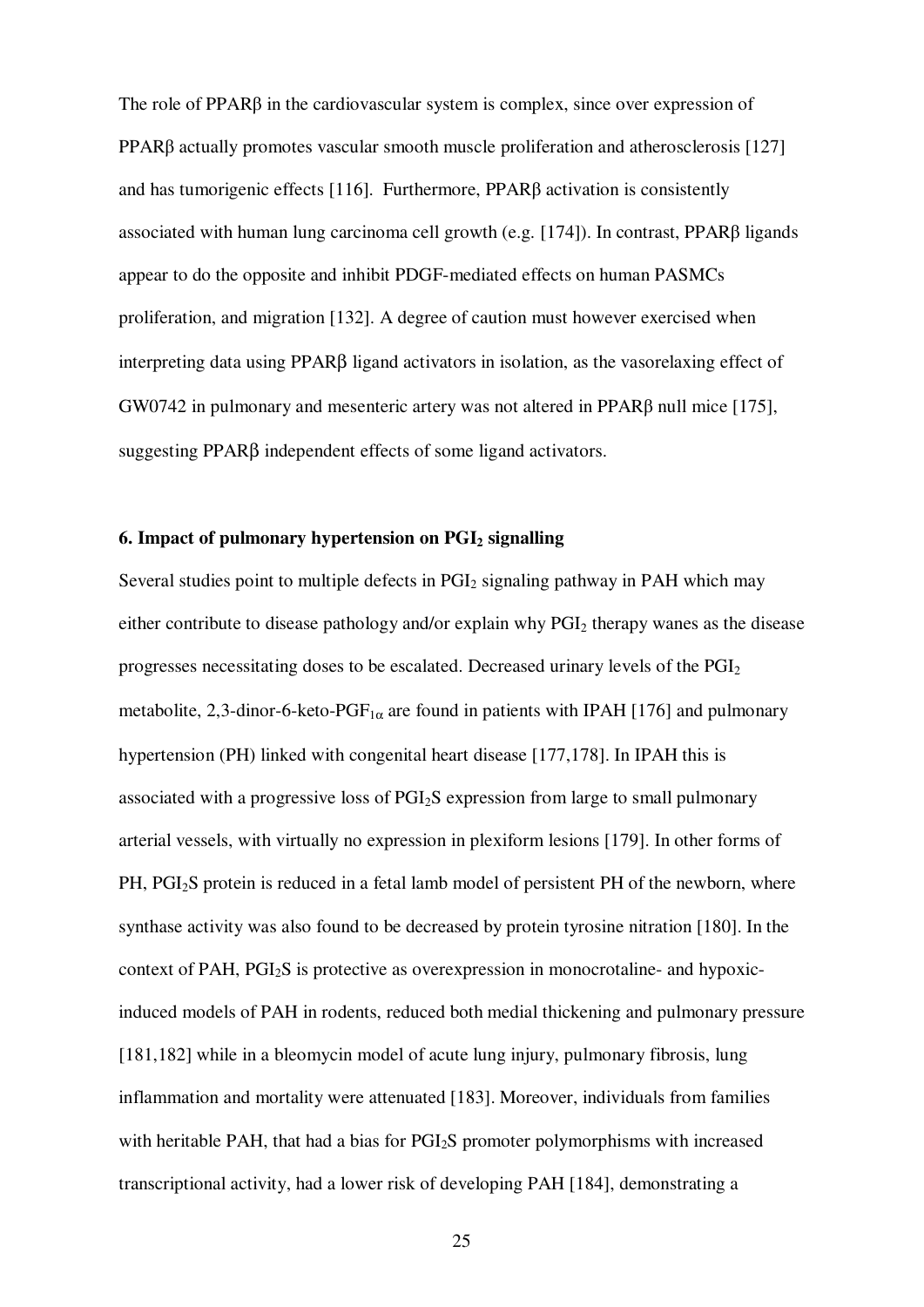protective effect of the synthase in humans. With respect to the IP receptor, a reduction in message and protein levels have been reported in IPAH lungs or in rats following monocrotaline treatment [9,93], although in the latter study, down regulation was reported to be driven by drug treatment itself rather than the disease, but not in intimal proliferating cells, where expression was weak regardless. IP receptor loss is however unlikely to cause PAH as mice lacking the IP receptor gene do not spontaneously develop PH, although they are more susceptible to the hypertensive and remodeling effects of hypoxia [64]. Polymorphisms in the IP receptor have been associated to platelet disorders and to accelerated atherosclerotic disease in humans [185], but so far have not been directly linked to PAH. Thus there is good evidence that the dysfunction of both PGI<sub>2</sub>S and the IP receptor is likely to contribute to the pathology and disease severity in PAH.

IP receptor signalling may also be hampered by increases in the expression and activity of PDEs. Phosphodiesterases comprise a family of at least 11 isoforms (PDE1-PDE11) that each have a different capacity for hydrolyzing cAMP, cGMP, or both [186]. Elevated message and protein levels of PDE1 (PDE1A & PDE1C), PDE5 and to a lesser extent PDE3 (PDE3A & PDE3B) along with heightened activity of these PDEs has been reported in IPAH [50,51,91]. Taken together, this suggests that reduced effectiveness of  $PGI<sub>2</sub>$  and its analogues due to enhanced cAMP breakdown is likely to occur in PAH. Indeed, blockade of PDE1 and PDE3 restored the ability of beraprost to increase cAMP levels in PASMCs derived from IPAH patients [51]. Furthermore, targeted knockdown of PDE1C with siRNA enhanced cAMP accumulation and inhibited cell growth more in human PASMCs from PAH patients than from controls [51]. In other studies, aortic smooth muscles cells from PDE3A<sup>-/-</sup> mice were less responsive to PDGF compared to cells from wild type or PDE3B<sup>-/-</sup> mice, in part due to PKA-mediated CREB phosphorylation, higher levels of p53 and reduced ERK-1/2 phosphorylation [187]. Thus a key role of PDE1 & PDE3 in modulating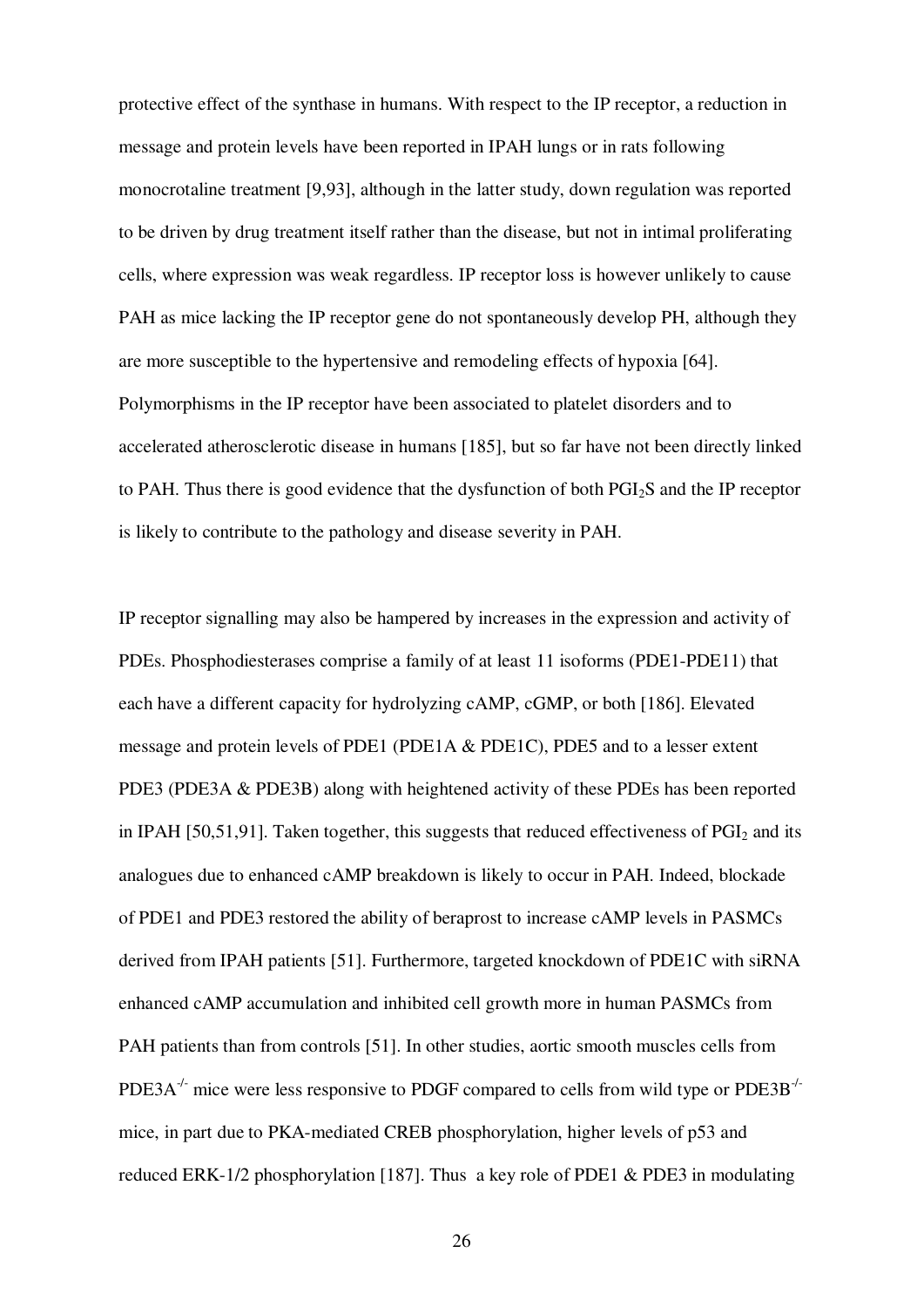cAMP levels growth and responses to PGI2 analogues would fit with the observation that only a combination of a PDE1 or PDE3 inhibitor with iloprost could reverse PH and distal pulmonary artery muscularization induced by chronic hypoxia [50]. Likewise, in a chronic monocrotaline model, combined administration of iloprost and a mixed PDE3/4 PDE inhibitor was required to fully normalize hemodynamic and right heart changes when administered after full establishment of PH [38]. Taken together, these findings indicate that upregulation of PDE1C and PDE3 play a role in the structural remodeling process underpinning PAH and suggests that a PDE1 inhibitor and/or a PDE3 inhibitor might be useful in potentiating analogue effects in the clinical setting. This is probably happening to an extent when prostacyclins are combined with the PDE5 inhibitors, as PDE3-mediated hydrolysis of cAMP should theoretically be inhibited by cGMP and thus augment cAMP levels in response to prostacyclins, as recently described for treprostinil and tadalafil [188]. Sildenafil in particular is likely to inhibit PDE1 activity at therapeutic doses [186] either directly ( $K_i$  for inhibition ~280 nM) or indirectly through reducing intracellular calcium and thereby the calmodulin interaction with PDE1 [51]. The latter is almost certainly likely to be enhanced when combining with prostacyclins. Taken together, this provides a scientific rationale for the increasing number of reports showing improved hemodynamics, lengthened time to clinical worsening, and increased survival when PDE5 inhibitors are combined with prostacyclins (see[186,188]). Very recently, milrinone (PDE3 and PDE4 inhibitor) combined with inhaled  $PGI<sub>2</sub>$  has been assessed retrospectively in 60 high risk patients having PH after coronary bypass surgery and was shown to reduce PAP without an fall in systemic blood pressure, increase cardiac index and reduce vasoconstrictor support [189]. While there are clearly limitations with the study, such an approach warrants further investigation clinically. Cilostazol, a more selective PDE3 inhibitor, which is currently in clinical use for intermittent claudication [190], might also be considered in combination with prostacyclins.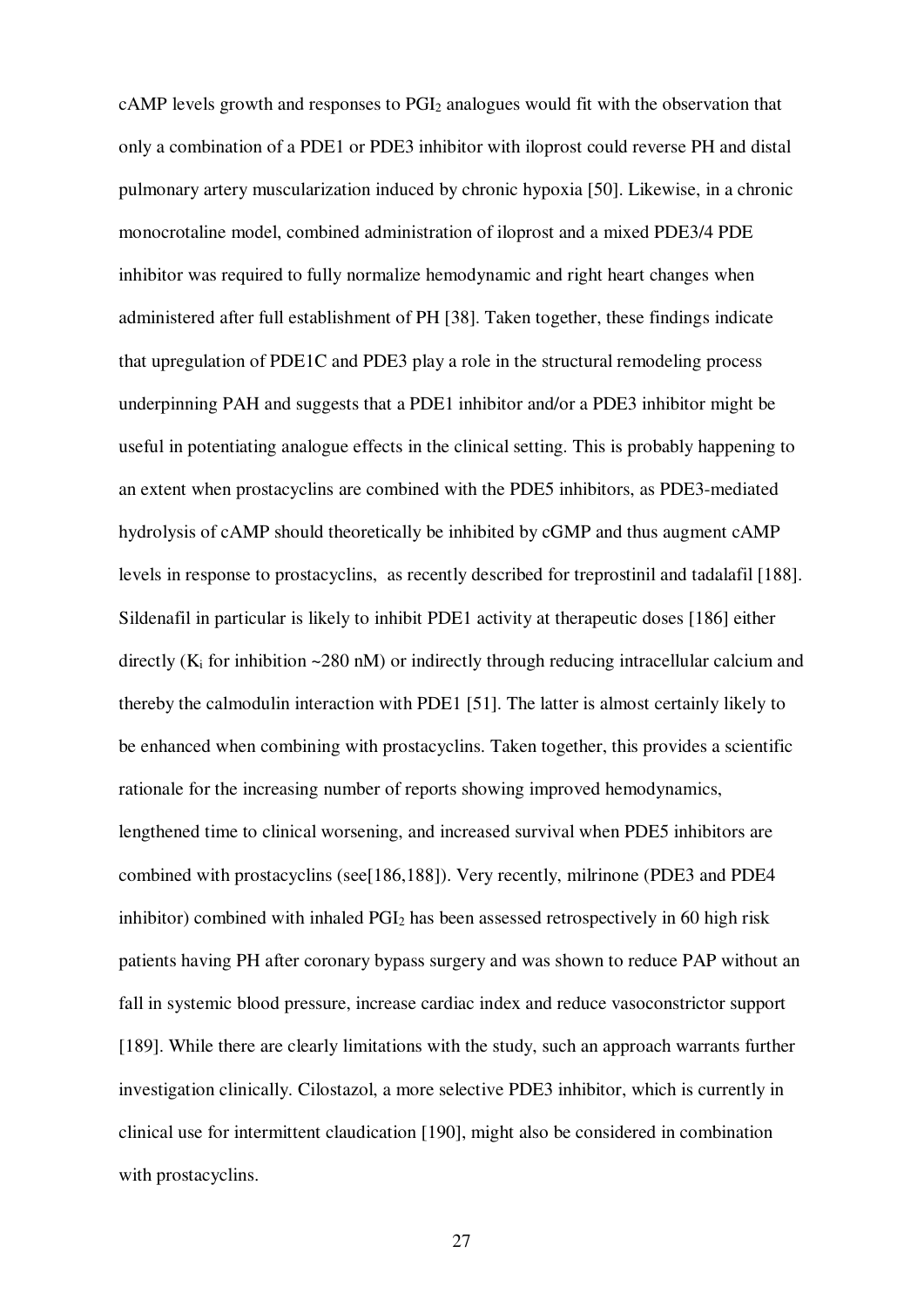Recently other dual substrate PDEs isoforms, which may be targeted clinically or be involved in disease progression in PAH, have recently been documented [191,192]. Strong immunoreactivity for PDE10A compared to weak expression in control lungs was observed predominantly in the medial layer of pulmonary arteries in both the lungs of IPAH patients and in rats following monocrotaline, while siRNA knockdown in PASMCs reduced proliferation by around 40% [191]. In very recent studies, a highly selective and potent PDE2 inhibitor, BAY 60-7550 elicited pulmonary dilation, prevented pulmonary vascular remodeling, and reduced right ventricular hypertrophy [192]. In addition this PDE2 inhibitor potentiated the effects of treprostinil, an NO donor, sildenafil or atrial natriuretic peptide (in neutral endopeptidase inhibitor) in established PAH. Thus dual selective PDE inhibitor may collectively enhance NO and cAMP signalling and may be a novel approach in PAH.

For a number of reasons, IP receptor desensitization is likely to be a problem with the longterm use of PGI2. Analogues are known to induce rapid time- and concentration-dependent phosphorylation and internalization of the IP receptor [193] with desensitisation lasting for several hours after agonist removal [194]. The mechanism of receptor desensitization is mutifactorial and involves both PKA and protein kinase C (PKC). Cross-desensitization can also occur via EP<sub>1</sub> [52] or thromboxane  $A_2$  (TP) receptors [195], being activated either by PGI<sub>2</sub> agonists themselves or by increased production of their respective endogenous ligands,  $PGE_2$  or thromboxane  $A_2$ , both of which can increase in lung disease [176,196]. Thus in conjunction with high PDE activity, receptor desensitization, may contribute to the lack of responsiveness of  $PGI<sub>2</sub>$  agents in advanced disease. Interestingly,  $EP<sub>2</sub>$  receptors, which will be a major target for treprostinil, do not readily undergo receptor desensitisation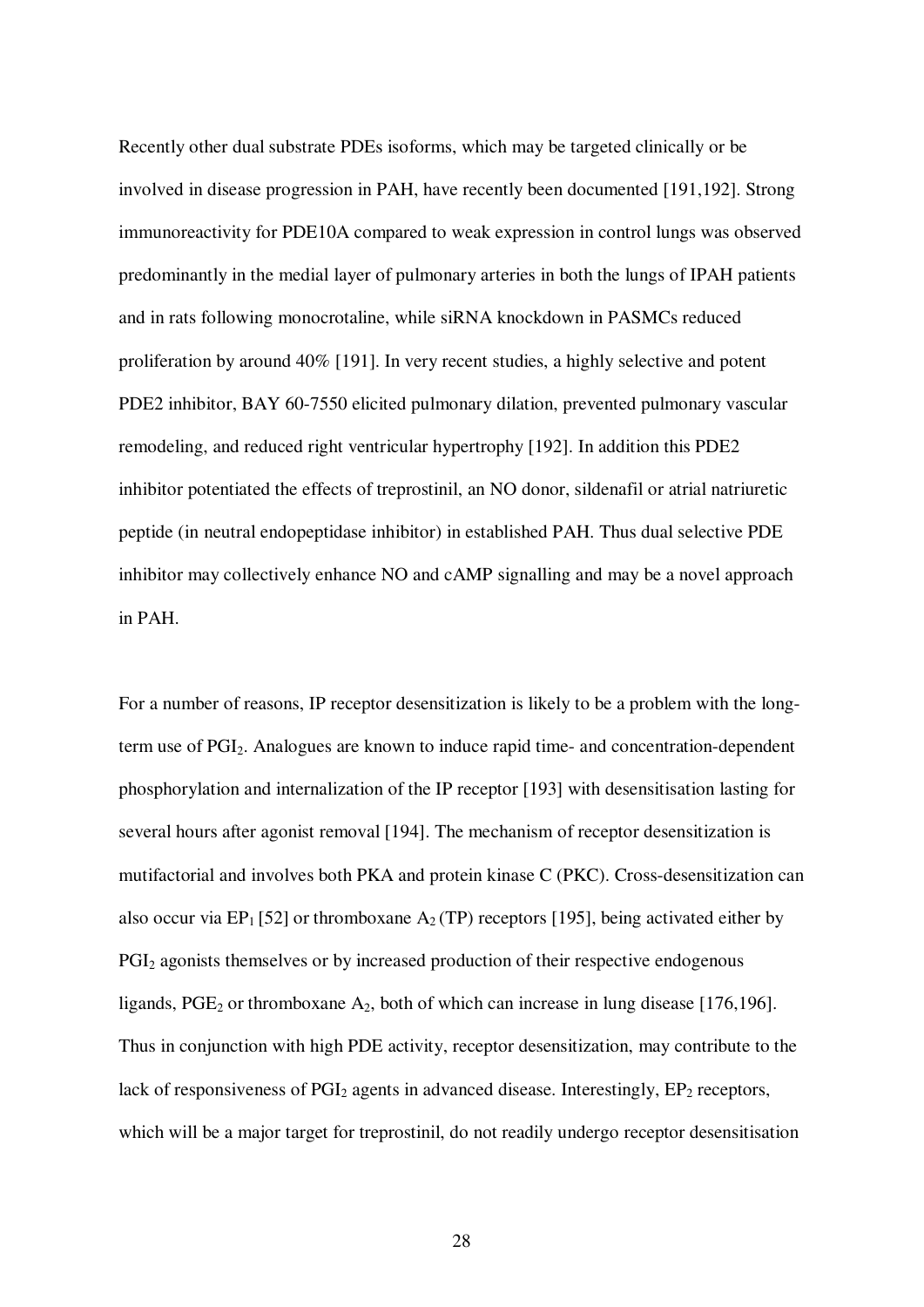in human airway smooth muscle or in COS cells over expressing these receptors both under conditions where other Gs coupled receptors do [197].

The extent to which IPAH impacts on PPAR isoform expression is relatively unexplored. Over 10 years ago, Ameshima and colleagues reported reduced staining of PPARγ in IPAH lungs [155] as was recently reported in lung tissue samples and in airway epithelial cells of patients with severe chronic obstructive pulmonary disease [198]. Likewise, PPARγ expression was significantly reduced in the lungs of rodents with hypoxia induced PH [128,135,199] and also in the vascular lesions in a rat model of severe PAH caused by hypoxia in the presence of a VEGF blocker [155]. In endothelial cells and in the proliferating cells within the intima and plexiform lesions PPARγ expression was nonexistent [155], a finding subsequently confirmed in our laboratory [9]. Moreover PPARγ knockdown in endothelial cells leads to an abnormal, proliferating, apoptosis-resistant phenotype [155] and *in vivo* PAH and muscularization of distal pulmonary arteries occurs [156]. Given that PPAR<sub>Y</sub>, along with the IP receptor and PGI<sub>2</sub>S are all minimally expressed in intimal proliferating cells, suggests that loss/lack of all three targets may be significantly contributing to hyperproliferation as well as influencing disease severity. However, while targeted deletion of PPARγ in smooth muscle is also known to cause PAH in mice [200], we actually found its expression to be markedly up-regulated in the medial layer of distal pulmonary arteries taken from the lungs of children with endstage PAH disease, and in contrast to the IP receptor, expression was unaffected by drug treatment [9]. Furthermore, we showed that human PASMCs from PAH patients were sensitive to the growth suppressing effects of PPARγ activator, rosiglitazone, which potentiated the antiproliferative effects of treprostinil [9]. Thus PPARγ upregulation in smooth muscle may actually serve as a compensatory mechanism to limit vascular remodeling in PAH. Consistent with this notion, PPARγ expression was reported to be increased in the smooth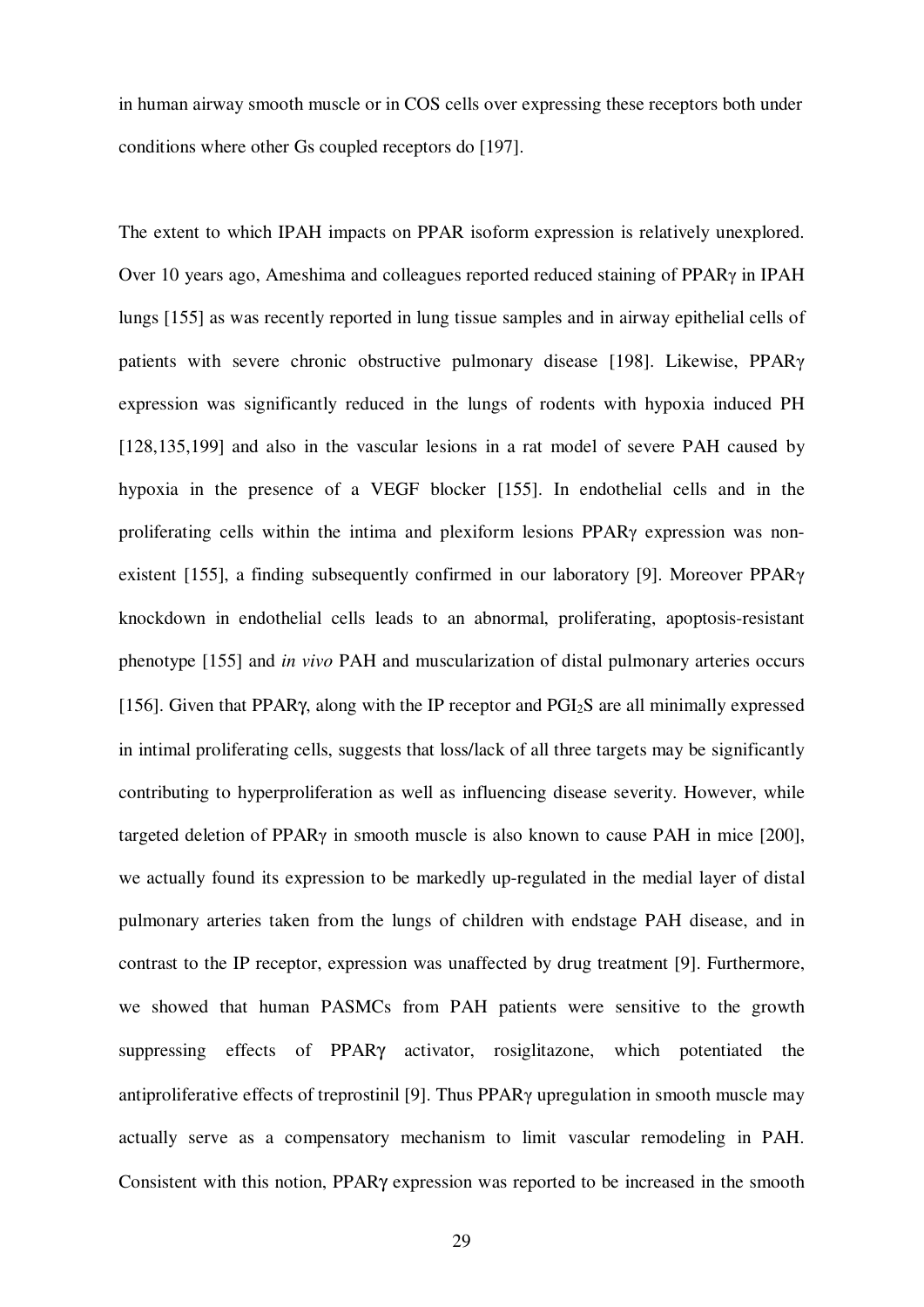muscle layers from asthmatic patients [201] as well as in atherosclerotic lesions [127]. The factors regulating PPARγ expression in PAH are not well defined, although the proinflammatory cytokine, IL-4 appears to be intrinsically linked to the induction of a cluster of genes associated with the PPARγ pathway, including the gene itself and three enzymes ALOX15 (arachidonate 15-lipoxygenase), MAOA (monoamine oxidase) and ENPP2 (ectonucleotide pyrophosphatase/phosphodiesterase family member 2), whose activity can potentially generate endogenous PPARγ ligands, namely activators like, 13 hydroxyoctadienoic acid (13-HODE), 5-hydroxyeicosatetraenoic acid (15-HETE) and lysophosphatidic acid [202]. In PAH, it is possible that in patients treated sildenafil, may have enhanced PPARγ expression, as cGMP/PKG is linked to its upregulation in chronic hypoxia in rats [128].

Currently there is no information about what happens to PPAR  $\alpha$  and  $\beta$  in PAH, although PDGF was found to increase PPARβ expression and protein levels by 4-fold in human PASMCs [132], suggesting its expression may be unregulated in PAH, at least in smooth muscle. PPARα will suppress hypoxia-inducible factor α and ET-1 levels [203], so its loss may exacerbate the effects of hypoxia.

## **7. Role of PPARs in lung remodelling in the context of PAH**

Several lines of evidence suggests PPARs are also targets in lung disease where proliferation, remodelling and inflammation are key components [16,130,137,204]. Iloprost or pulmonary-specific over expression of either PGI2S or PPARγ was reported to result in suppression of tumour incidence and multiplicity in lung models [122]. In contrast, gene deletion of the IP receptor had no effect on tumour growth nor was the response to iloprost inhibited in these mice [122]. Furthermore, non-small cell lung cancer cells over-expressing PPARγ exhibited significantly less invasiveness and metastases. As already mentioned, the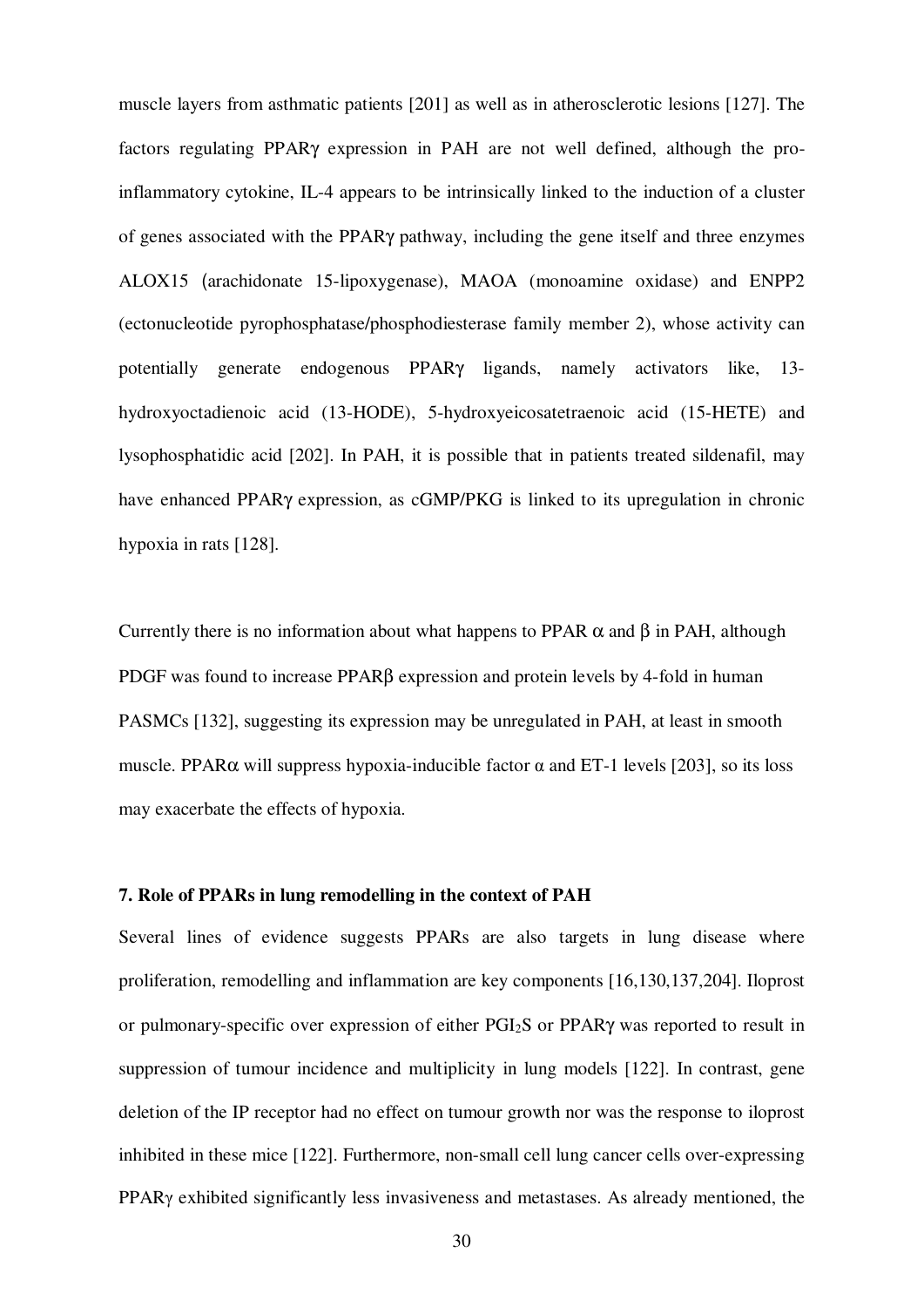role of PPARγ in vascular remodelling in the lung is strongly implicated as targeted deletion of PPARγ in either smooth muscle or endothelial cells causes PAH and muscularization of distal pulmonary arteries [156,200]. In contrast, PPARγ ligands (e.g. rosiglitazone or nitro–fatty acids) enhance the antiproliferative effects of treprostinil in human PASMCs from PAH patients [9] and protect against the pulmonary effects of monocrotaline and hypoxia in a number of PAH animal models [6,135,137]. In addition, PPARγ ligands can protect against neointimal hyperplasia induced by vascular injury [158] or a proinflammatory phenotype induced in epithelial cells by cigarette smoke [198]. Key mechanisms by which PPARγ attenuates remodelling in PAH appear to involve a dampening of PDGF receptor β (PDGFRβ) signalling through receptor internalisation and reduced ERK1/2 phosphorylation and a rescue of BMP receptor type II (BMPRII) dysfunction [6]. Likewise, beraprost was not only able to inhibit the proliferation of PASMCs expressing a mutant BMPRII receptor identified in PAH patients more effectively than wild-type cells, but it could reverse aberrant proliferation to TGFβ [11]. A similar thing was reported for other analogues [205]. Taken together, this suggests that prostacyclins may be beneficial in the treatment of heritable PAH where BMPRII mutations have been identified. Indeed, only intravenous prostacyclin strongly improved functional class in this group of patients, whereas other therapies were largely in effectual [206].

As already mentioned, the role of  $PPAR\beta$  in vascular remodelling cardiovascular system is not well understood and complex since over expression of PPARβ can drive vascular smooth muscle proliferation and angiogenesis in cancer while PPARβ ligands appear to do the opposite [116,127]. In other studies, PPARβ ligands reduce cardiac hypertrophy and fibrosis in pulmonary artery banding model while having no effect on vascular remodelling in a hypoxia-driven PAH model [207].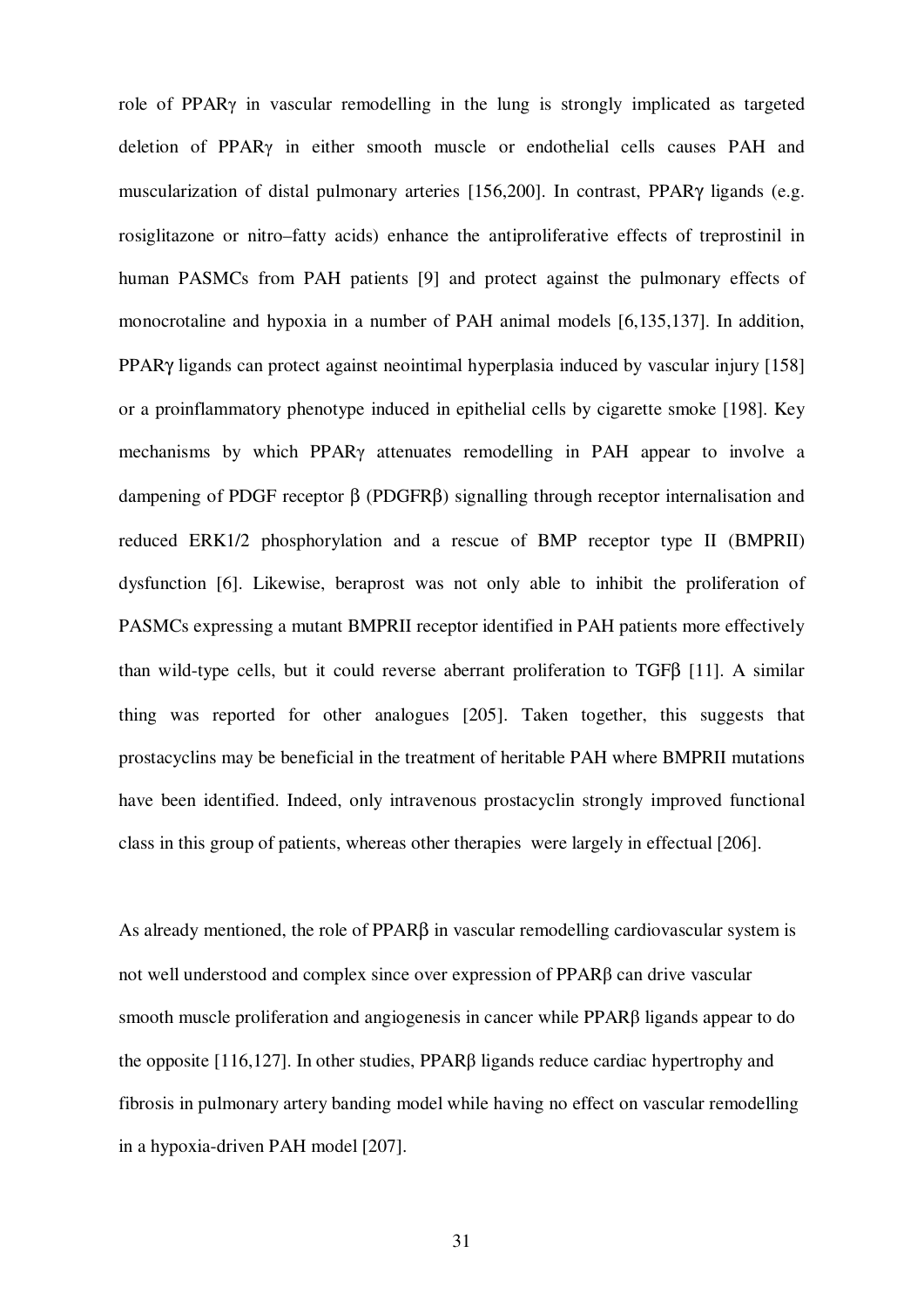Activation of extracellular matrix proteins MMPs are known to contribute to structural remodeling by growth factor activation and degradation of the internal elastic lamina Furthermore, in monocrotaline-treat animals, increases in MMP-9 and MMP-2 protein levels and activity were somewhat suppressed by iloprost treatment, but co-treatment was required with a PDE3/4 inhibitor to have significant effects and return levels to those seen in control animals [38]. The mechanism of suppression is likely to involve cAMP, though PPARα γ and PPARγ ligands are also potent suppressors of MMP-9 and MMP-2 activity [16].

The effects of prostacyclins on remodelling markers in patients is largely unknown though clinical improvement with treprostinil treatment for 12 weeks in a placebo controlled trial was correlated with a reduction in angiopoietin-2 and MMP-9 plasma levels with a trend towards lower PDGF levels [15]. Interestingly, in an experimental model of flow-mediated PH, improvement in right ventricular function with iloprost was associated with a restoration of capillary to myocyte ratio, with no detectible change in vascular remodeling or pulmonary arterial pressure, suggesting new capillary growth may improve a failing heart [208]. It should be noted that this study failed to detect any changes in message levels for VEGF or angiopoietin-2 after iloprost treatment for 28 days. Given that markers were measured at the same time point as histological changes were recorded, may indicate that this was too late to pick up changes associated with new vessel growth.

### **8. Anti-inflammatory actions of prostacylins**

Endothelial dysfunction plays a key role in the development of PAH and this in turn causes the expression of adhesion molecules (e.g. P-selectin, ICAM-1) and the subsequent adherence of platelets and leukocytes to the injured endothelium [14,209,210]. Extensive infiltration of T-lymphocytes, macrophages and dendritic cells occurs in the distal arteries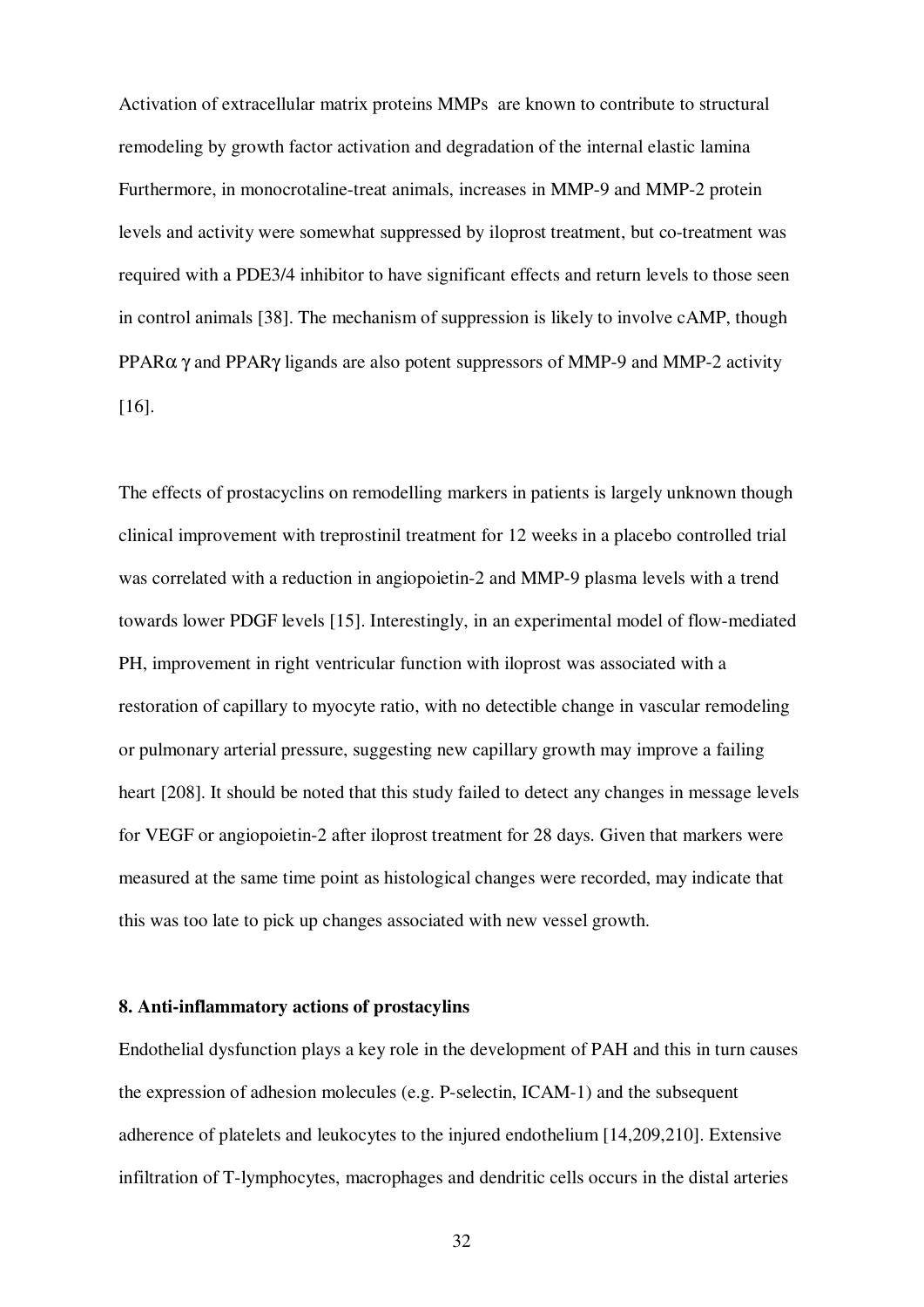and plexiform lesions of children and adults with IPAH [13,14,209] culminating in an environment where pro-inflammatory cytokines, particularly interleukins 1 (IL-1) and 6 (IL-6) and chemokines (e.g. CCL2, also known as monocyte chemotactic protein, MCP-1) are up-regulated [7,14]. It is becoming increasingly recognised that the anti-inflammatory actions of PGI2 may contribute to the beneficial effects of these agents in PAH as well as in critical limb ischaemia, sclerodema and diabetes. PGI<sub>2</sub>, iloprost and beraprost are capable of inhibiting the expression of selectins (P and E) and the adhesion molecules ICAM and vascular cell adhesion molecule-1 (VCAM) in endothelial (figure 3) or inflammatory cells of patients with PAH, systemic sclerosis, peripheral vascular disease and type 2 diabetes mellitus [36,172,211,212]. This will all serving to reduce leukocyte–endothelium interactions during inflammation [213]. In diabetic patients treated with beraprost for three years, low VCAM levels were associated with a significantly reduced intimal-media thickness of carotid arteries compared to untreated diabetics [212]. The mechanism associated with adhesion molecule suppression is not well understood, but a number of studies show analogue effects can be mimicked by cyclic AMP and are sensitive to adenylyl cyclase inhibition or Rac1 inhibitors [213-215]. Apart from one study [214], the role of the IP receptor has not specifically been investigated, though given that cicaprost could significantly inhibit TNF- $\alpha$  - and IL-1 $\beta$ -induced cell expression of ICAM-1 and VCAM-1 in cultured human coronary smooth muscle [216] suggests a likely role for this receptor.

Furthermore, analogues can down regulate pro-inflammatory cytokine (TNF-α, IL-1 IL-6 and interferon-γ) and chemokine production (*e.g.* monocyte chemotactic protein 1, MCP-1; granulocyte macrophage colony-stimulating factor, GM-CSF; macrophage inflammatory protein 1, MIP-1) in response to bacterial products (endotoxin) in alveolar macrophages [217], monocytes [218,219], dendritic cells [220] and T-lymphocytes [221]. More often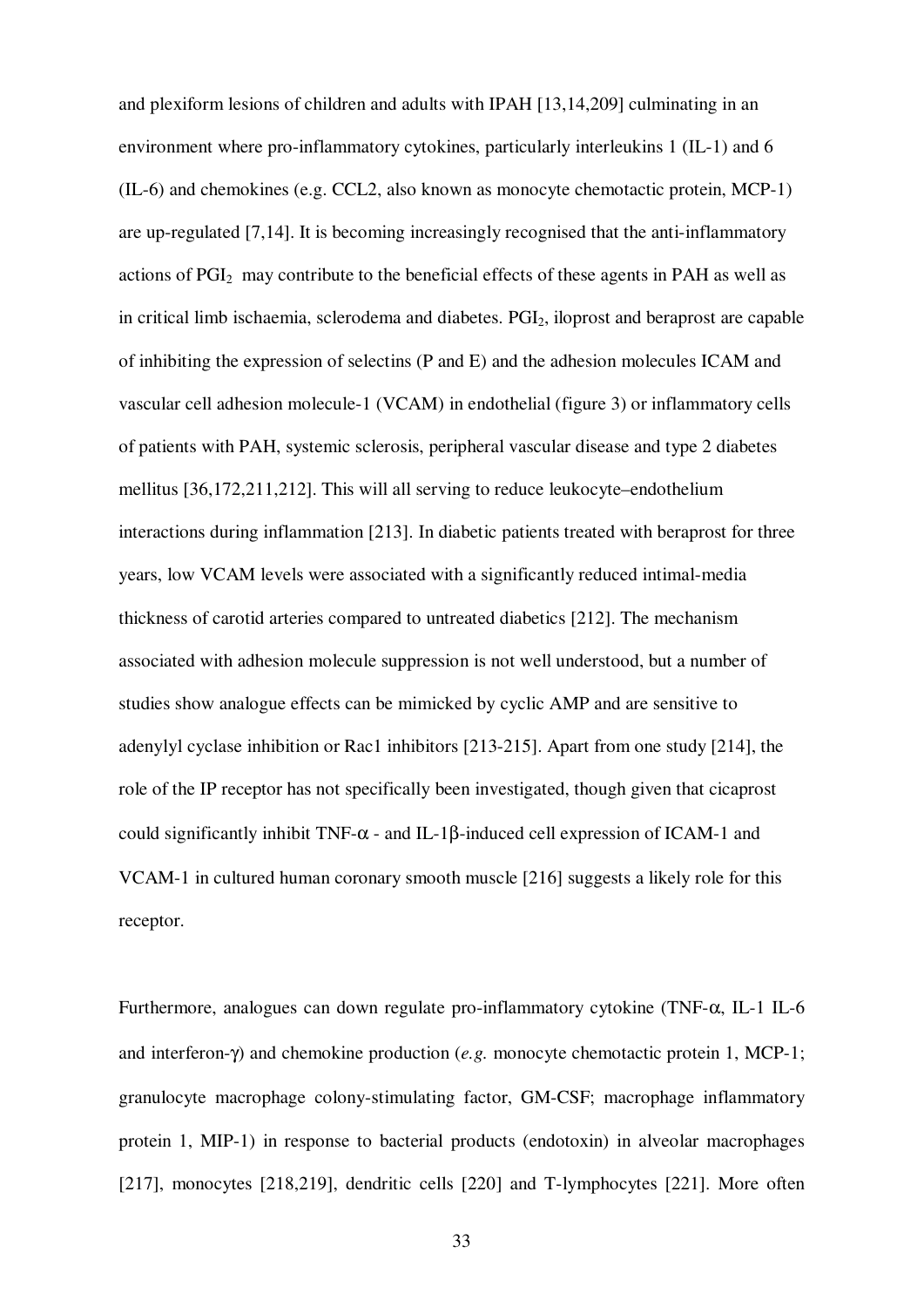than not, suppression of proinflammatory cytokines and chemokines in these studies, occurred in a largely, though not exclusively IP receptor driven manner [218,220,221] and in part involving PPARγ [219] though other studies failed to confirm a role for PPARs [218]. NF-κB plays a critical role in the downstream effects of endotoxin, with analogues shown to suppress NF-κB activity in these inflammatory cell types [217,220,221], though one study reported that the mitogen-activator protein kinase pathway (MAPK) may instead be the target [219].

Studies in patients are limited, though iloprost inhibited plasma  $TNF\alpha$  levels in critical limb ischemia [222]. In IPAH, epoprostenol treatment reduced elevated circulating levels of MCP-1 [223] and in combination with bostantan, significantly reduced human leukocyte antigen–DR expression, a marker of endothelial cell activation [209]. Whether PPARs play a significant role in analogue suppression of inflammatory mediators remains largely undetermined, though in the lung,  $PPAR\alpha$  and to a lesser extent  $PPAR\gamma$  are key regulators of adhesion molecule expression while both PPARs are major inhibitors of proinflammatory cytokine production via transrepression of NF-κB [127,198,204]. By comparison, little is known about the role of PPARβ, but it has been implicated in the antithrombotic effects of treprostinil in human platelets [103].

## **9. Concluding remarks**

PGI2 can no longer be considered a hormone that just produces its biological effects through activation of the IP receptor. The family of transcription factors knows as PPARs must now be considered a target through which  $PGI<sub>2</sub>$  or its stable analogues can modulate cell growth, endothelial cell activation, inflammation and apoptosis and produce beneficial effects in PAH. While PPARs can be activated independently of the IP receptor, few studies have considered the role membrane receptors (or for that matter cAMP) either in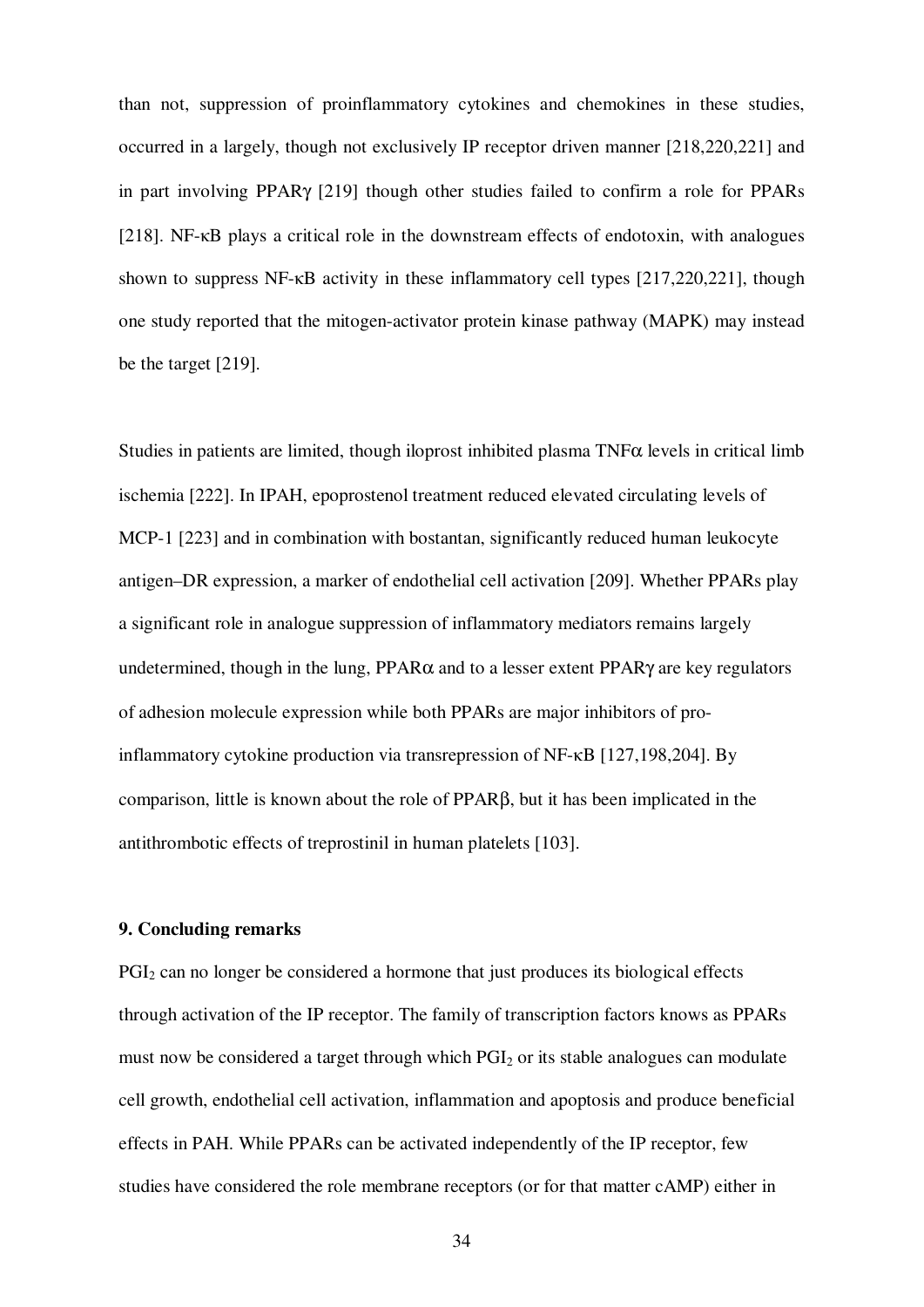inducing activation or modulating ligand binding. The future challenge will be in identifying the role of specific PPAR isoforms not only the aetiology of PAH, but also in response to analogue activation. The role of VEGF in PAH (vascular protective verses angiogenic) is clearly an area that needs further investigation, in particular whether upregulation of this growth factor by PGI<sub>2</sub> analogues is detrimental in PAH patients or contributes to lack of efficacy in end-stage disease. Given that the aim of any treatment is to reverse the remodelling process, then the possibility of earlier and aggressive intervention with  $PGI<sub>2</sub>$  agonists should be considered. Finally  $PGI<sub>2</sub>$  agonists differ in their pharmacological profile, meaning the clinician should not readily assume they are dealing with a homogenous class of agents when it comes to clinical treatment or side-effect profile. It may be that such differences can be exploited in future therapies or be utilised to tease out the role of different prostanoid receptor subtypes. Thus  $PGI<sub>2</sub>$  agonists can act upon different receptor targets meaning a similar spectrum of clinical effects cannot be readily be assumed with this class of agents.

#### **Author disclosures**

Prof Clapp has received honoraria and research educational grants from United Therapeutics, Pfizer, and Lung Biotechnology has served as a consultant for Arena, Bayer, Concept Pharmaceuticals, Cytokinetics, and United Therapeutics.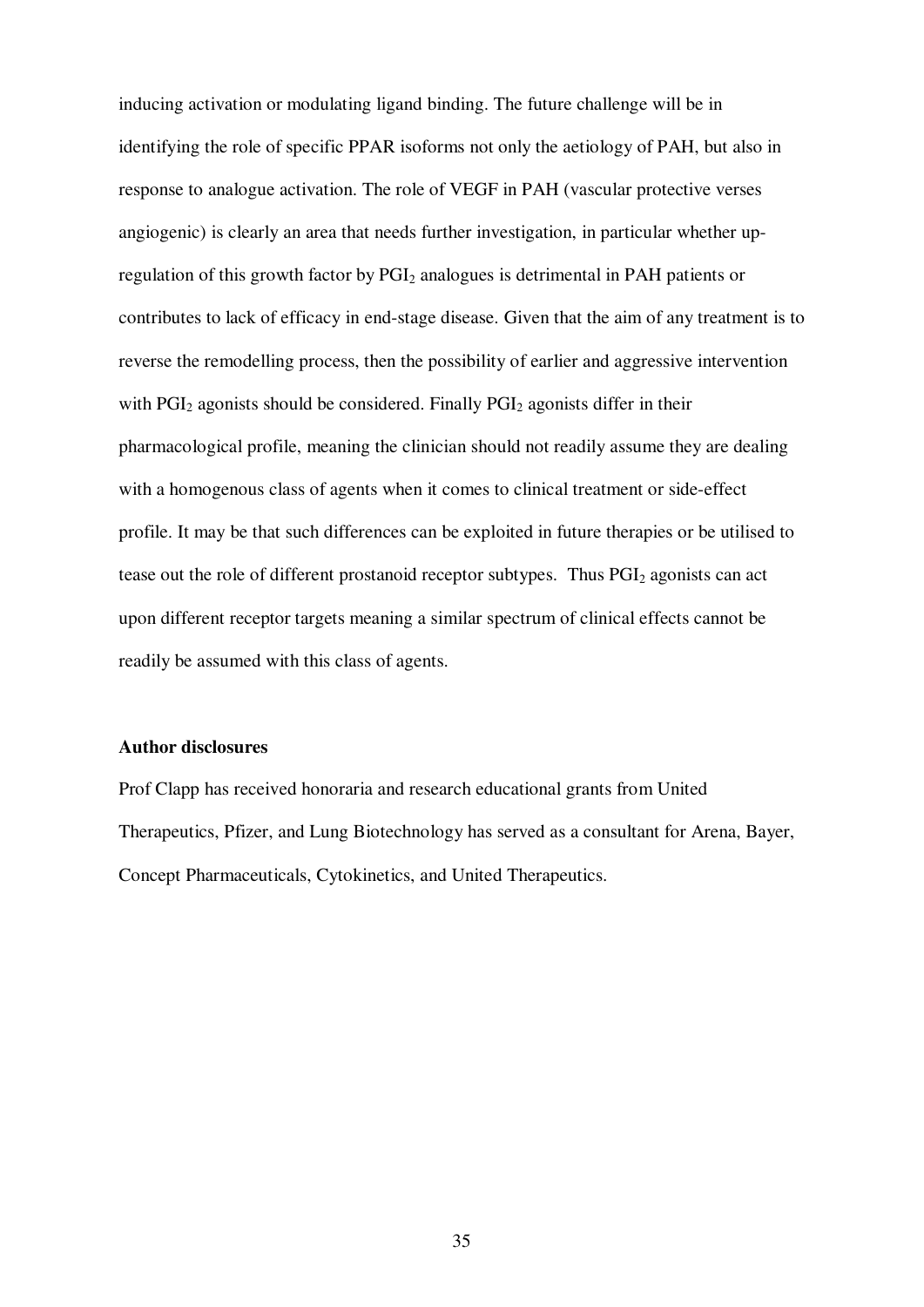## 10. References

- 1. McLaughlin VV, Archer SL, Badesch DB, Barst RJ, Farber HW, Lindner JR, Mathier MA, McGoon MD et al. ACCF/AHA 2009 expert consensus document on pulmonary hypertension a report of the American College of Cardiology Foundation Task Force on Expert Consensus Documents and the American Heart Association developed in collaboration with the American College of Chest Physicians; American Thoracic Society, Inc.; and the Pulmonary Hypertension Association. J Am Coll Cardiol 2009; 53:1573-1619.
- 2. D'Alonzo GE, Barst RJ, Ayres SM, Bergofsky EH, Brundage BH, Detre KM, Fishman AP, Goldring RM et al. Survival in patients with primary pulmonary hypertension. Results from a national prospective registry. Ann Inter Med 1991; 115:343-349.
- 3. Sandoval J, Bauerle O, Gomez A, Palomar A, Martinez Guerra ML, Furuya ME. Primary pulmonary hypertension in children: clinical characterization and survival. J Am Coll Cardiol 1995; 25:466-474.
- 4. Malenfant S, Neyron AS, Paulin R, Potus F, Meloche J, Provencher S, Bonnet S. Signal transduction in the development of pulmonary arterial hypertension. Pulm Circ 2013; 3:278-293.
- 5. Davie NJ, Schermuly RT, Weissmann N, Grimminger F, Ghofrani HA. The science of endothelin-1 and endothelin receptor antagonists in the management of pulmonary arterial hypertension: current understanding and future studies. Eur J Clin Invest 2009; 39 Suppl 2:38-49.
- 6. Rabinovitch M. Molecular pathogenesis of pulmonary arterial hypertension. J Clin Invest 2012; 122:4306-4313.
- 7. Tuder RM, Archer SL, Dorfmuller P, Erzurum SC, Guignabert C, Michelakis E, Rabinovitch M, Schermuly R et al. Relevant issues in the pathology and pathobiology of pulmonary hypertension. J Am Coll Cardiol 2013; 62:D4-12.
- 8. Zhang S, Patel HH, Murray F, Remillard CV, Schach C, Thistlethwaite PA, Insel PA, Yuan JX. Pulmonary artery smooth muscle cells from normal subjects and IPAH patients show divergent cAMP-mediated effects on TRPC expression and capacitative  $Ca^{2+}$  entry. Am J Physiol Lung Cell Mol Physiol 2007; 292:L1202-L1210.
- 9. Falcetti E, Hall SM, Phillips PG, Patel J, Morrell NW, Haworth SG, Clapp LH. Smooth muscle proliferation and role of the prostacyclin (IP) receptor in idiopathic pulmonary arterial hypertension. Am J Respir Crit Care Med 2010; 182:1161-1170.
- 10. Morrell NW, Yang X, Upton PD, Jourdan KB, Morgan N, Sheares KK, Trembath RC. Altered growth responses of pulmonary artery smooth muscle cells from patients with primary pulmonary hypertension to transforming growth factor-β1 and bone morphogenetic proteins. Circulation 2001; 104:790-795.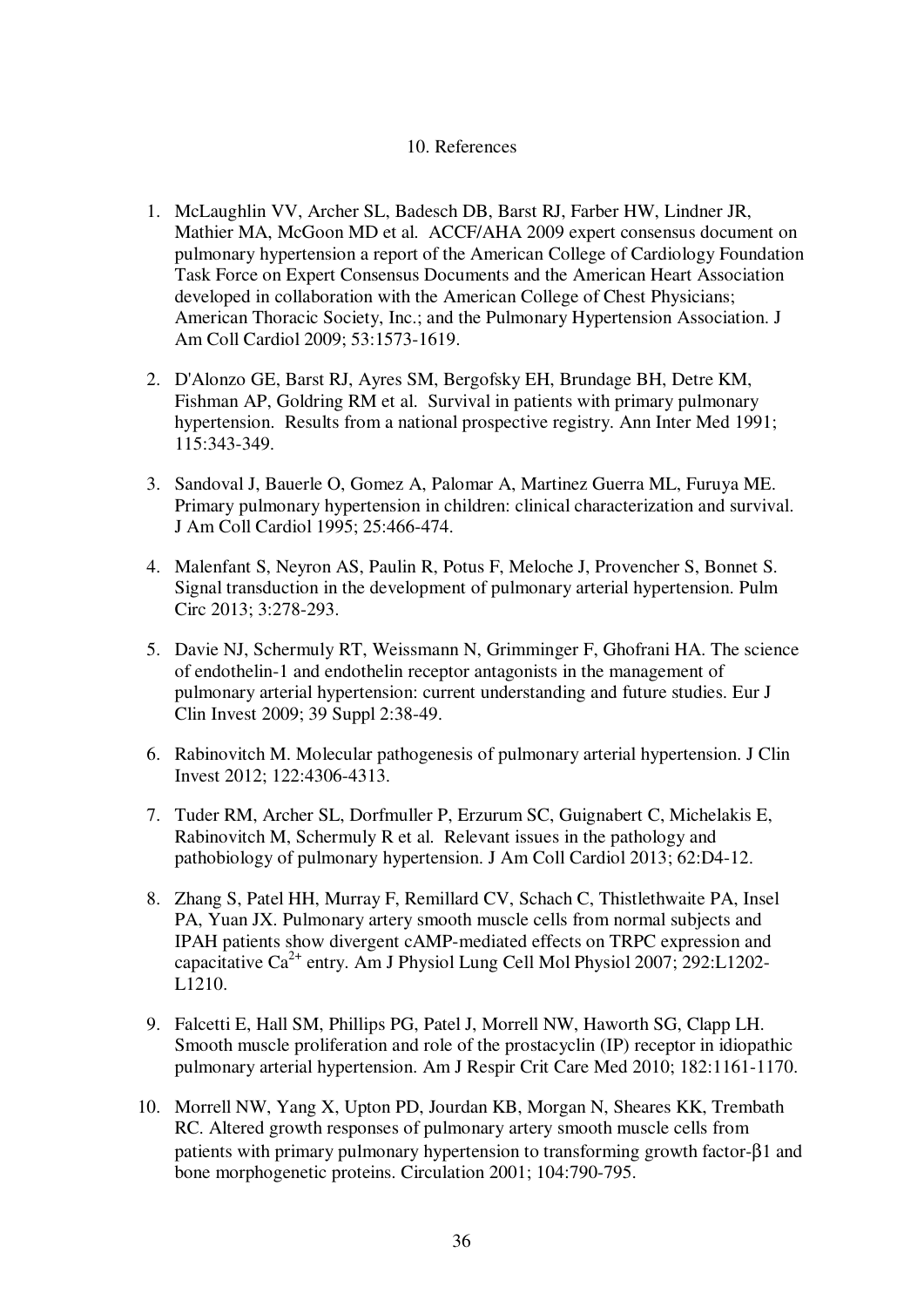- 11. Ogo T, Chowdhury HM, Yang J, Long L, Li X, Torres Cleuren YN, Morrell NW, Schermuly RT et al. Inhibition of overactive transforming growth factor-β signaling by prostacyclin analogs in pulmonary arterial hypertension. Am J Respir Cell Mol Biol 2013; 48:733-741.
- 12. Frid MG, Li M, Gnanasekharan M, Burke DL, Fragoso M, Strassheim D, Sylman JL, Stenmark KR. Sustained hypoxia leads to the emergence of cells with enhanced growth, migratory, and promitogenic potentials within the distal pulmonary artery wall. Am J Physiol Lung Cell Mol Physiol 2009; 297:L1059-L1072.
- 13. Stenmark KR, Meyrick B, Galie N, Mooi WJ, Mcmurtry IF. Animal models of pulmonary arterial hypertension: The hope for etiologic discovery and pharmacologic cure. Am J Physiol Lung Cell Mol Physiol 2009; 297:L1013-L1032.
- 14. Hassoun PM, Mouthon L, Barbera JA, Eddahibi S, Flores SC, Grimminger F, Jones PL, Maitland ML et al. Inflammation, growth factors, and pulmonary vascular remodeling. J Am Coll Cardiol 2009; 54:S10-S19.
- 15. Hiremath J, Thanikachalam S, Parikh K, Shanmugasundaram S, Bangera S, Shapiro L, Pott GB, Vnencak-Jones CL et al. Exercise improvement and plasma biomarker changes with intravenous treprostinil therapy for pulmonary arterial hypertension: A placebo-controlled trial. J Heart Lung Transplant 2009.
- 16. Becker J, ayre-Orthez C, Frossard N, Pons F. Regulation of inflammation by PPARs: a future approach to treat lung inflammatory diseases? Fundam Clin Pharmacol 2006; 20:429-447.
- 17. Chazova I, Loyd JE, Zhdanov VS, Newman JH, Belenkov Y, Meyrick B. Pulmonary artery adventitial changes and venous involvement in primary pulmonary hypertension. Am J Pathol 1995; 146:389-397.
- 18. Stenmark KR and Rabinovitch M. Emerging therapies for the treatment of pulmonary hypertension. Pediatr Crit Care Med 2010; 11:S85-S90.
- 19. Pullamsetti SS, Schermuly R, Ghofrani A, Weissmann N, Grimminger F, Seeger W. Novel and emerging therapies for pulmonary hypertension. Am J Respir Crit Care Med 2014; 189:394-400.
- 20. McLaughlin VV, Shillington A, Rich S. Survival in primary pulmonary hypertension: the impact of epoprostenol therapy. Circulation 2002; 106:1477-1482.
- 21. Lang I, Gomez-Sanchez M, Kneussl M, Naeije R, Escribano P, Skoro-Sajer N, Vachiery JL. Efficacy of long-term subcutaneous treprostinil sodium therapy in pulmonary hypertension. Chest 2006; 129:1636-1643.
- 22. Barst RJ, Galie N, Naeije R, Simonneau G, Jeffs R, Arneson C, Rubin LJ. Longterm outcome in pulmonary arterial hypertension patients treated with subcutaneous treprostinil. Eur Respir J 2006; 28:1195-1203.
- 23. Skoro-Sajer N, Lang I, Naeije R. Treprostinil for pulmonary hypertension. Vasc Health Risk Manag 2008; 4:507-513.
- 24. Sadushi-Kolici R, Skoro-Sajer N, Zimmer D, Bonderman D, Schemper M, Klepetko W, Glatz J, Jakowitsch J et al. Long-term treatment, tolerability, and survival with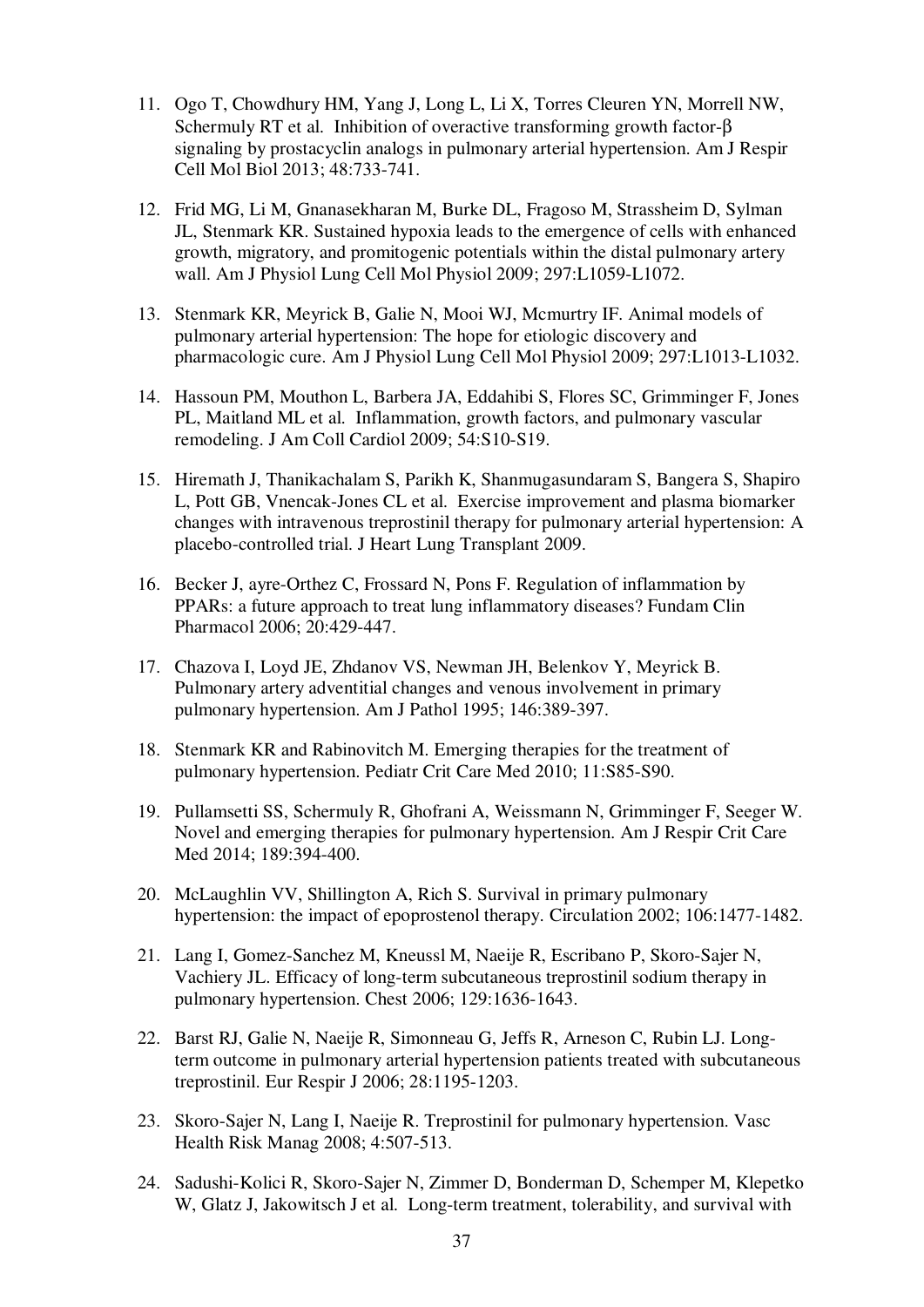sub-cutaneous treprostinil for severe pulmonary hypertension. J Heart Lung Transplant 2012; 31:735-743.

- 25. Opitz CF, Wensel R, Winkler J, Halank M, Bruch L, Kleber FX, Hoffken G, Anker SD et al. Clinical efficacy and survival with first-line inhaled iloprost therapy in patients with idiopathic pulmonary arterial hypertension. Eur Heart J 2005; 26:1895-1902.
- 26. Knudsen L, Schurawlew A, Nickel N, Tiede H, Ghofrani HA, Wilkens H, Ewert R, Halank M et al. Long-term effects of intravenous iloprost in patients with idiopathic pulmonary arterial hypertension deteriorating on non-parenteral therapy. BMC Pulm Med 2011; 11:56.
- 27. Barst RJ, McGoon M, McLaughlin V, Tapson V, Rich S, Rubin L, Wasserman K, Oudiz R et al. Beraprost therapy for pulmonary arterial hypertension. J Am Coll Cardiol 2003; 41:2119-2125.
- 28. Clapp LH and Patel JM. The mechanistic basis for prostacyclin action in pulmonary hypertension. International Journal of Respiratory Care 2010; 27-33.
- 29. Whittle BJ, Silverstein AM, Mottola DM, Clapp LH. Binding and activity of the prostacyclin receptor (IP) agonists, treprostinil and iloprost, at human prostanoid receptors: treprostinil is a potent  $DP_1$  and  $EP_2$  agonist. Biochem Pharmacol 2012; 84:68-75.
- 30. Orie NN, Ledwozyw A, Williams DJ, Whittle BJ, Clapp LH. Differential actions of the prostacyclin analogues treprostinil and iloprost and the selexipag metabolite, MRE-269 (ACT-333679) in rat small pulmonary arteries and veins. Prostaglandins & Other Lipid Mediators 2013; 106:1-7.
- 31. Clapp LH, Finney PA, Turcato S, Tran S, Rubin LJ, Tinker A. Differential effects of stable prostacyclin analogues on smooth muscle proliferation and cyclic AMP generation in human pulmonary artery. Am J Respir Cell Molec Biol 2002; 26:194- 201.
- 32. Reeves JT, Groves BM, Turkevich D. The case for treatment of selected patients with primary pulmonary hypertension. Am Rev Respir Dis 1986; 134:342-346.
- 33. Sitbon O, Humbert M, Jais X, Ioos V, Hamid AM, Provencher S, Garcia G, Parent F et al. Long-term response to calcium channel blockers in idiopathic pulmonary arterial hypertension. Circulation 2005; 111:3105-3111.
- 34. Fishman AP. Pulmonary hypertension--beyond vasodilator therapy. N Engl J Med 1998; 338:321-322.
- 35. McLaughlin VV, Presberg KW, Doyle RL, Abman SH, McCrory DC, Fortin T, Ahearn G. Prognosis of pulmonary arterial hypertension: ACCP evidence-based clinical practice guidelines. Chest 2004; 126:78S-92S.
- 36. Zardi EM, Zardi DM, Cacciapaglia F, Dobrina A, Amoroso A, Picardi A, Afeltra A. Endothelial dysfunction and activation as an expression of disease: role of prostacyclin analogs. Int Immunopharmacol 2005; 5:437-459.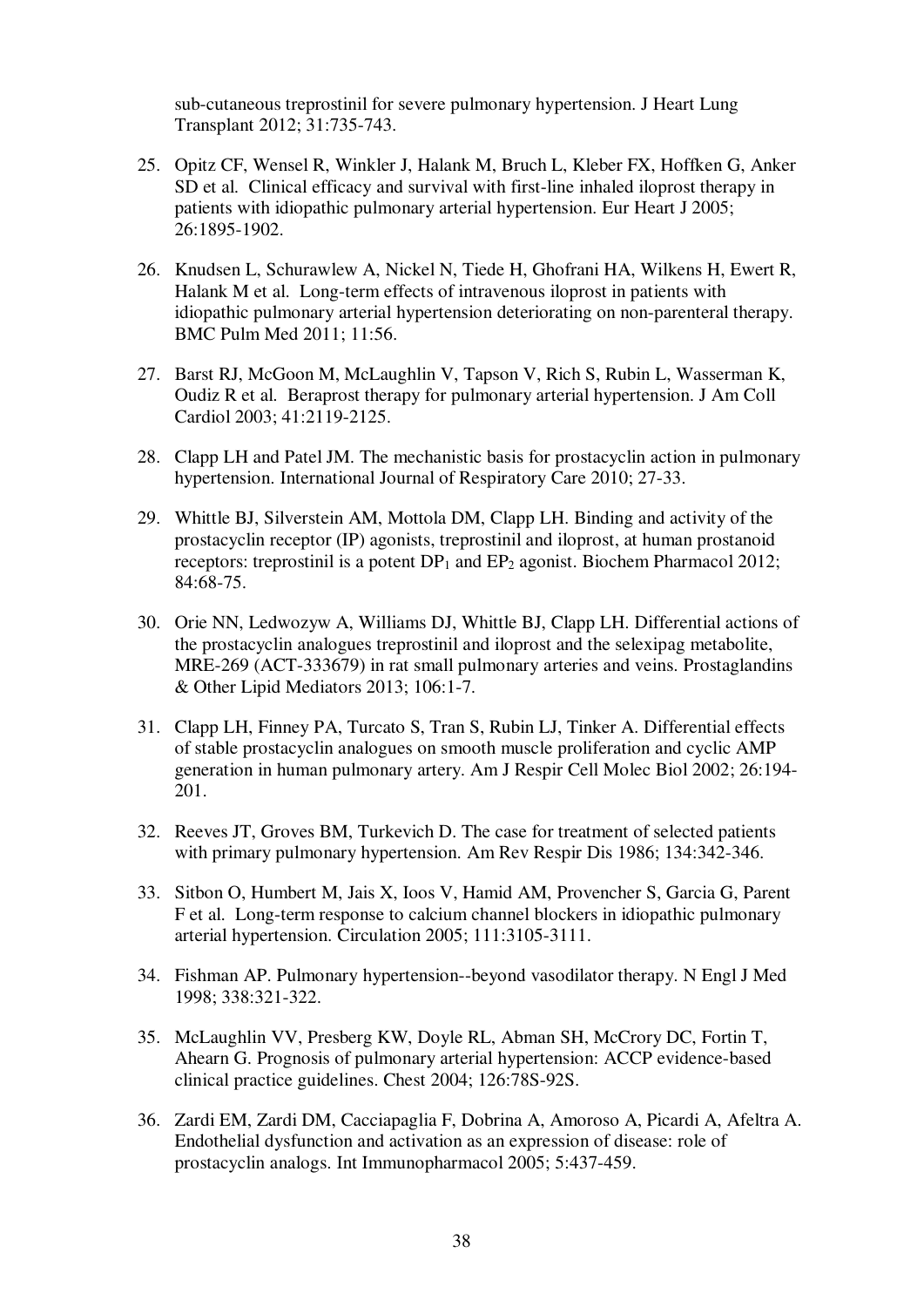- 37. Kawabe J, Ushikubi F, Hasebe N. Prostacyclin in vascular diseases. Recent insights and future perspectives -. Circ J 2010; 74:836-843.
- 38. Schermuly RT, Kreisselmeier KP, Ghofrani HA, Samidurai A, Pullamsetti S, Weissmann N, Schudt C, Ermert L et al. Antiremodeling effects of iloprost and the dual-selective phosphodiesterase 3/4 inhibitor tolafentrine in chronic experimental pulmonary hypertension. Circ Res 2004; 94:1101-1108.
- 39. Yang J, Li X, Al-Lamki RS, Southwood M, Zhao J, Lever AM, Grimminger F, Schermuly RT et al. Smad-dependent and Smad-independent induction of Id1 by prostacyclin analogues inhibits proliferation of pulmonary artery smooth muscle cells in vitro and in vivo. Circ Res 2010; 107:252-262.
- 40. Rabinovitch M. Molecular pathogenesis of pulmonary arterial hypertension. J Clin Invest 2008; 118:2372-2379.
- 41. Rhodes CJ, Davidson A, Gibbs JS, Wharton J, Wilkins MR. Therapeutic targets in pulmonary arterial hypertension. Pharmacol Ther 2009; 121:69-88.
- 42. Patel J. M., Hall S. M., Abraham D. J., Nelsen A. C., Silverstein A. M.,Clapp L. H. Comparison of current therapies to inhibit endothelin-induced growth of pulmonary artery smooth muscle cells (PASMCs) derived from patients with pulmonary arterial hypertension. <[11] Journal> 2014; In press.
- 43. Hall SM, Davie N, Klein N, Haworth SG. Endothelin receptor expression in IPAH: effect of bosentan and epoprostenol treatment. Eur Respir J 2011; 38:851-860.
- 44. Schneider MP, Boesen EI, Pollock DM. Contrasting actions of endothelin  $ET_A$  and  $ET_B$  receptors in cardiovascular disease. Annu Rev Pharmacol Toxicol 2007; 47:731-759.
- 45. Wort SJ, Woods M, Warner TD, Evans TW, Mitchell JA. Endogenously released endothelin-1 from human pulmonary artery smooth muscle promotes cellular proliferation: relevance to pathogenesis of pulmonary hypertension and vascular remodeling. Am J Respir Cell Mol Biol 2001; 25:104-110.
- 46. Kelly LK, Wedgwood S, Steinhorn RH, Black SM. Nitric oxide decreases endothelin-1 secretion through the activation of soluble guanylate cyclase. Am J Physiol Lung Cell Mol Physiol 2004; 286:L984-L991.
- 47. Gryglewski RJ. Prostacyclin among prostanoids. Pharmacol Rep 2008; 60:3-11.
- 48. Jakubowski JA, Utterback BG, Mais DE, Hardinger SA, Braish TF, Nevill CR, Fuchs PL. Biochemical and pharmacological activity of arene-fused prostacyclin analogues on human platelets. Prostaglandins 1994; 47:189-201.
- 49. Narumiya S, Sugimoto Y, Ushikubi F. Prostanoid receptors: structure, properties, and functions. Physiol Rev 1999; 79:1193-1226.
- 50. Phillips PG, Long L, Wilkins MR, Morrell NW. cAMP phosphodiesterase inhibitors potentiate effects of prostacyclin analogs in hypoxic pulmonary vascular remodeling. Am J Physiol Lung Cell Mol Physiol 2005; 288:L103-L115.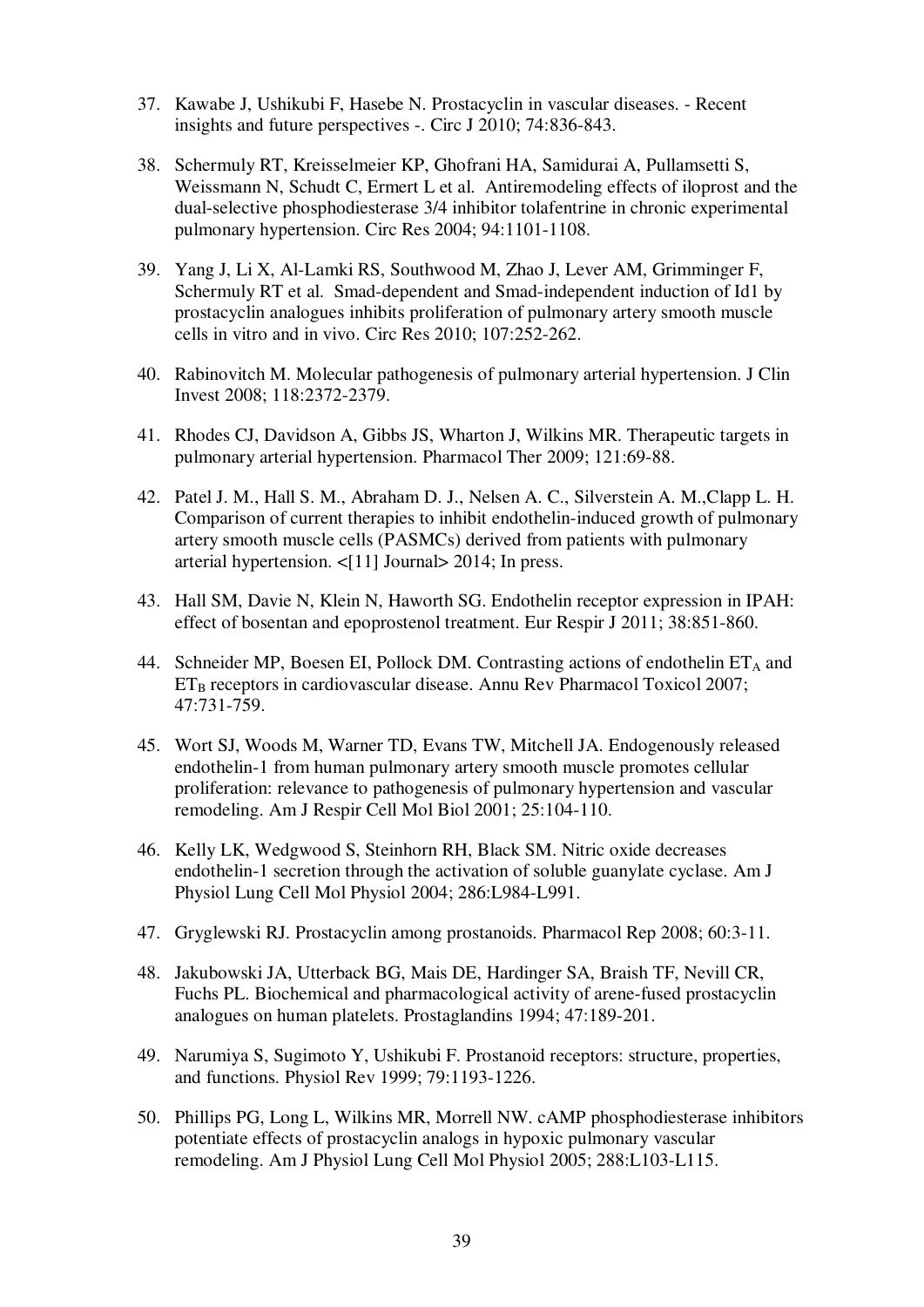- 51. Murray F, Patel HH, Suda RY, Zhang S, Thistlethwaite PA, Yuan JX, Insel PA. Expression and activity of cAMP phosphodiesterase isoforms in pulmonary artery smooth muscle cells from patients with pulmonary hypertension: role for PDE1. Am J Physiol Lung Cell Mol Physiol 2007; 292:L294-L303.
- 52. Schermuly RT, Pullamsetti SS, Breitenbach SC, Weissmann N, Ghofrani HA, Grimminger F, Nilius SM, Schror K et al. Iloprost-induced desensitization of the prostacyclin receptor in isolated rabbit lungs. Respir Res 2007; 8:4.
- 53. Murata T, Ushikubi F, Matsuoka T, Hirata M, Yamasaki A, Sugimoto Y, Ichikawa A, Aze Y et al. Altered pain perception and inflammatory response in mice lacking prostacyclin receptor. Nature (London) 1997; 388:678-682.
- 54. Rubin LJ, Groves BM, Reeves JT, Frosolono M, Handel F, Cato AE. Prostacyclininduced acute pulmonary vasodilation in primary pulmonary hypertension. Circulation 1982; 66:334-338.
- 55. Jones DK, Higenbottam TW, Wallwork J. Treatment of primary pulmonary hypertension intravenous epoprostenol (prostacyclin). Br Heart J 1987; 57:270-278.
- 56. Gryglewski RJ. Effects of prostacyclin in atherosclerotic vascular disease. Adv Prostaglandin Thromboxane Leukot Res 1985; 15:539-542.
- 57. Fredrich M,.Muller B. Prostacyclin and atherosclerosis. In: Rubanyi GM, Vane JR, editors. Prostacyclin: new prospectives for basic research and novel therapeutic indicationsElsevier Science Publishers; 1992, p. 169-180
- 58. Numaguchi Y, Naruse K, Harada M, Osanai H, Mokuno S, Murase K, Matsui H, Toki Y et al. Prostacyclin synthase gene transfer accelerates reendothelialization and inhibits neointimal formation in rat carotid arteries after balloon injury. Arterioscler Thromb Vasc Biol 1999; 19:727-733.
- 59. Todaka T, Yokoyama C, Yanamoto H, Hashimoto N, Nagata I, Tsukahara T, Hara S, Hatae T et al. Gene transfer of human prostacyclin synthase prevents neointimal formation after carotid balloon injury in rats. Stroke 1999; 30:419-426.
- 60. Hara S, Morishita R, Tone Y, Yokoyama C, Inoue H, Kaneda Y, Ogihara T, Tanabe T. Overexpression of prostacyclin synthase inhibits growth of vascular smooth muscle cells. Biochem Biophys Res Commun 1995; 216:862-867.
- 61. Yokoyama C, Yabuki T, Shimonishi M, Wada M, Hatae T, Ohkawara S, Takeda J, Kinoshita T et al. Prostacyclin-deficient mice develop ischemic renal disorders, including nephrosclerosis and renal infarction. Circulation 2002; 106:2397-2403.
- 62. Egan KM, Lawson JA, Fries S, Koller B, Rader DJ, Smyth EM, FitzGerald GA. COX-2-derived prostacyclin confers atheroprotection on female mice. Sci 2004; 306:1954-1957.
- 63. Kobayashi T, Tahara Y, Matsumoto M, Iguchi M, Sano H, Murayama T, Arai H, Oida H et al. Roles of thromboxane  $A_2$  and prostacyclin in the development of atherosclerosis in apoE-deficient mice. J Clin Invest 2004; 114:784-794.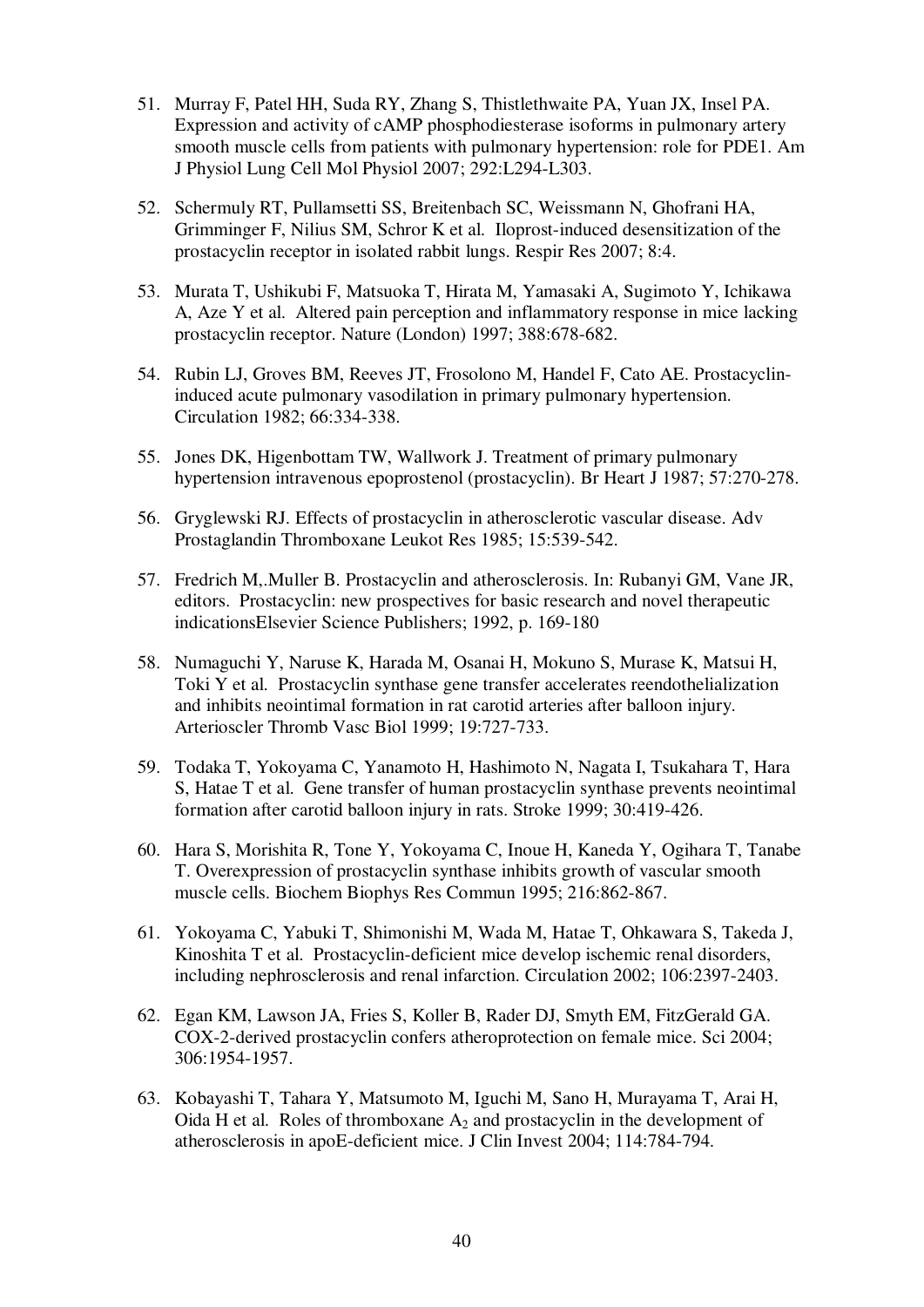- 64. Hoshikawa Y, Voelkel NF, Gesell TL, Moore MD, Morris KG, Alger LA, Narumiya S, Geraci MW. Prostacyclin receptor-dependent modulation of pulmonary vascular remodeling. Am J Respir Crit Care Med 2001; 164:314-318.
- 65. Hara A, Yuhki K, Fujino T, Yamada T, Takayama K, Kuriyama S, Takahata O, Karibe H et al. Augmented cardiac hypertrophy in response to pressure overload in mice lacking the prostaglandin  $I_2$  receptor. Circulation 2005; 112:84-92.
- 66. Francois H, Athirakul K, Howell D, Dash R, Mao L, Kim HS, Rockman HA, FitzGerald GA et al. Prostacyclin protects against elevated blood pressure and cardiac fibrosis. Cell Metab 2005; 2:201-207.
- 67. Kawabe J, Yuhki K, Okada M, Kanno T, Yamauchi A, Tashiro N, Sasaki T, Okumura S et al. Prostaglandin I<sub>2</sub> promotes recruitment of endothelial progenitor cells and limits vascular remodeling. Arterioscler Thromb Vasc Biol 2010; 30:464- 470.
- 68. Aburakawa Y, Kawabe J, Okada M, Yamauchi A, Asanome A, Kabara M, Matsuki M, Takehara N et al. Prostacyclin stimulated integrin-dependent angiogenic effects of endothelial progenitor cells and mediated potent circulation recovery in ischemic hind limb model. Circ J 2013; 77:1053-1062.
- 69. Whittle BJ,.Moncada S. Antithrombotic assessment and clinical potential of prostacyclin analogues. In: Ellis GP, West GB, editors. Progress in Medical Chemistry, North Holland: Elsevier Science Publishers, 1984, p. 237-279
- 70. Demolis JL, Robert A, Mouren M, Funck-Brentano C, Jaillon P. Pharmacokinetics and platelet antiaggregating effects of beraprost, an oral stable prostacyclin analogue, in healthy volunteers. J Cardiovasc Pharmacol 1993; 22:711-716.
- 71. Olschewski H, Rose F, Schermuly R, Ghofrani HA, Enke B, Olschewski A, Seeger W. Prostacyclin and its analogues in the treatment of pulmonary hypertension. Pharmacol Ther 2004; 102:139-153.
- 72. Wade M, Baker FJ, Roscigno R, DellaMaestra W, Arneson CP, Hunt TL, Lai AA. Pharmacokinetics of treprostinil sodium administered by 28-day chronic continuous subcutaneous infusion. J Clin Pharmacol 2004; 44:503-509.
- 73. Benyahia C, Boukais K, Gomez I, Silverstein AM, Clapp LH, Fabre A, Danel C, Leseche G et al. A comparative study of  $PGI<sub>2</sub>$  mimetics used clinically on the vasorelaxation of human pulmonary arteries and veins, role of the DP-receptor. Prostaglandins & Other Lipid Mediators 2013; 107:48-55.
- 74. Skoro-Sajer N and Lang IM. Selexipag for the treatment of pulmonary arterial hypertension. Expert Opin Pharmacother 2014; 15:429-436.
- 75. Kuwano K, Hashino A, Asaki T, Hamamoto T, Yamada T, Okubo K, Kuwabara K. 2-[4-[(5,6-diphenylpyrazin-2-yl)(isopropyl)amino]butoxy]-N-(methylsulfonyl )acetamide (NS-304), an orally available and long-acting prostacyclin receptor agonist prodrug. J Pharmacol Exp Ther 2007; 322:1181-1188.
- 76. Morrison K, Studer R, Ernst R, Haag F, Kauser K, Clozel M. Differential effects of selexipag and prostacyclin analogs in rat pulmonary artery. J Pharmacol Exp Ther 2012; 343:547-555.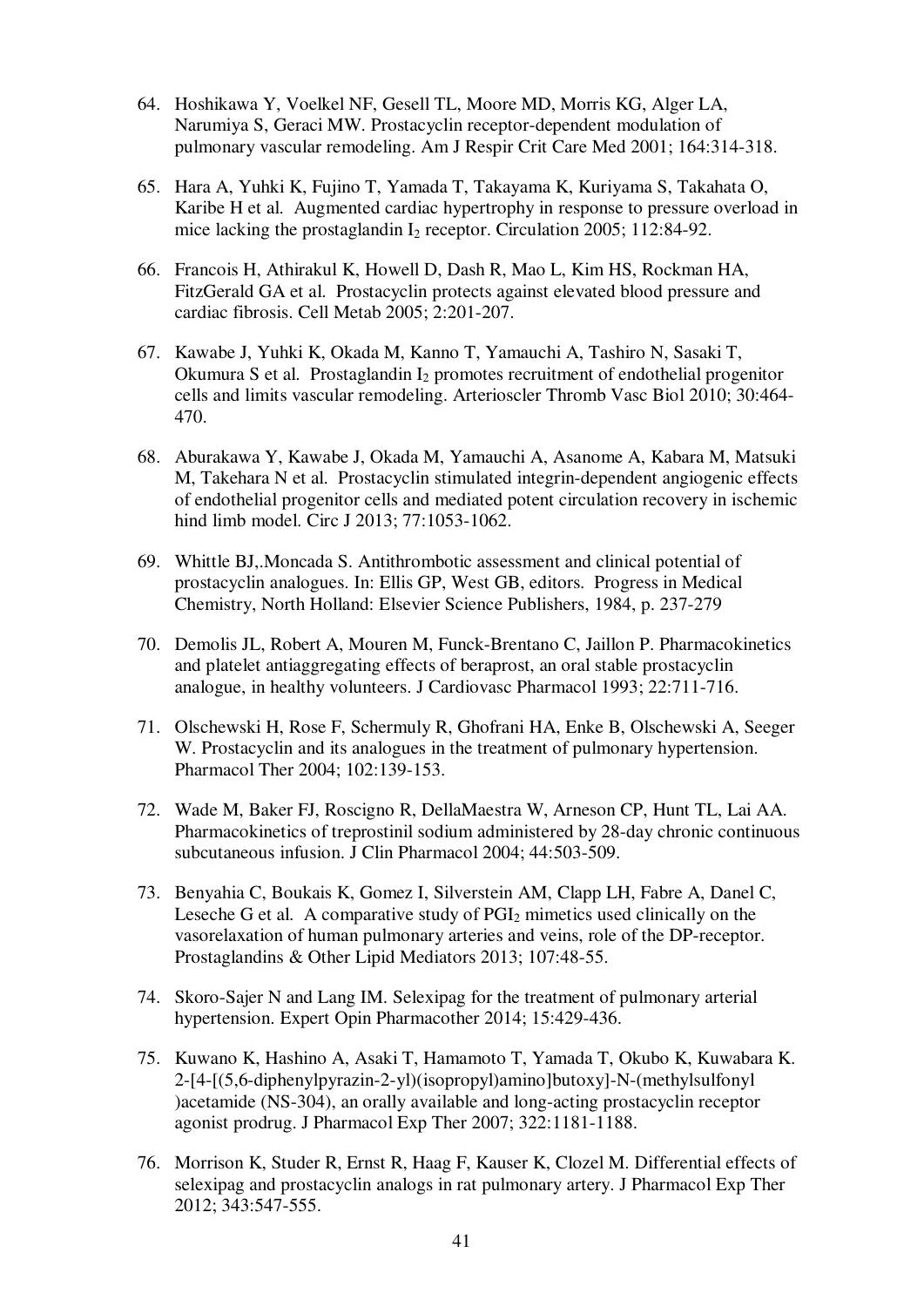- 77. Woodward DF, Jones RL, Narumiya S. International union of basic and clinical pharmacology. LXXXIII: classification of prostanoid receptors, updating 15 years of progress. Pharmacol Rev 2011; 63:471-538.
- 78. Kennedy I, Coleman RA, Humphrey PP, Levy GP, Lumley P. Studies on the characterisation of prostanoid receptors: a proposed classification. Prostaglandins 1982; 24:667-689.
- 79. Lawrence RA, Jones RL, Wilson NH. Characterization of receptors involved in the direct and indirect actions of prostaglandins E and I on the guinea-pig ileum. Br J Pharmacol 1992; 105:271-278.
- 80. Bennett A and Sanger GJ. Pinane thromboxane A2 analogues are non-selective prostanoid antagonists in rat and human stomach muscle. Br J Pharmacol 1982; 77:591-596.
- 81. Desai UA, Deo SK, Hyland KV, Poon M, Daunert S. Determination of prostacyclin in plasma through a bioluminescent immunoassay for 6-keto-prostaglandin  $F_{1\alpha}$ : implication of dosage in patients with primary pulmonary hypertension. Anal Chem 2002; 74:3892-3898.
- 82. Norel X. Prostanoid receptors in the human vascular wall. ScientificWorldJournal 2007; 7:1359-1374.
- 83. Foudi N, Kotelevets L, Louedec L, Leseche G, Henin D, Chastre E, Norel X. Vasorelaxation induced by prostaglandin  $E_2$  in human pulmonary vein: role of the EP4 receptor subtype. Br J Pharmacol 2008; 154:1631-1639.
- 84. Cheng Y, Austin SC, Rocca B, Koller BH, Coffman TM, Grosser T, Lawson JA, FitzGerald GA. Role of prostacyclin in the cardiovascular response to thromboxane A2. Sci 2002; 296:539-541.
- 85. Orie NN, Fry CH, Clapp LH. Evidence that inward rectifier K<sup>+</sup> channels mediate relaxation by the PGI<sub>2</sub> receptor agonist cicaprost via a cyclic AMP-independent mechanism. Cardiovasc Res 2006; 69:107-115.
- 86. Orie NN and Clapp LH. Role of prostanoid IP and EP receptors in mediating vasorelaxant responses to  $PGI<sub>2</sub>$  analogues in rat tail artery: Evidence for  $G<sub>i/o</sub>$ modulation via EP3 receptors. Eur J Pharmacol 2011; 654:258-265.
- 87. Ibrahim S, McCartney A, Markosyan N, Smyth EM. Heterodimerization with the prostacyclin receptor triggers thromboxane receptor relocation to lipid rafts. Arterioscler Thromb Vasc Biol 2013; 33:60-66.
- 88. Hansmann G, Wagner RA, Schellong S, Perez VA, Urashima T, Wang L, Sheikh AY, Suen RS et al. Pulmonary arterial hypertension is linked to insulin resistance and reversed by peroxisome proliferator-activated receptor-γ activation. Circulation 2007; 115:1275-1284.
- 89. Abramovitz M, Adam M, Boie Y, Carriere M, Denis D, Godbout C, Lamontagne S, Rochette C et al. The utilization of recombinant prostanoid receptors to determine the affinities and selectivities of prostaglandins and related analogs. Biochim Biophys Acta 2000; 1483:285-293.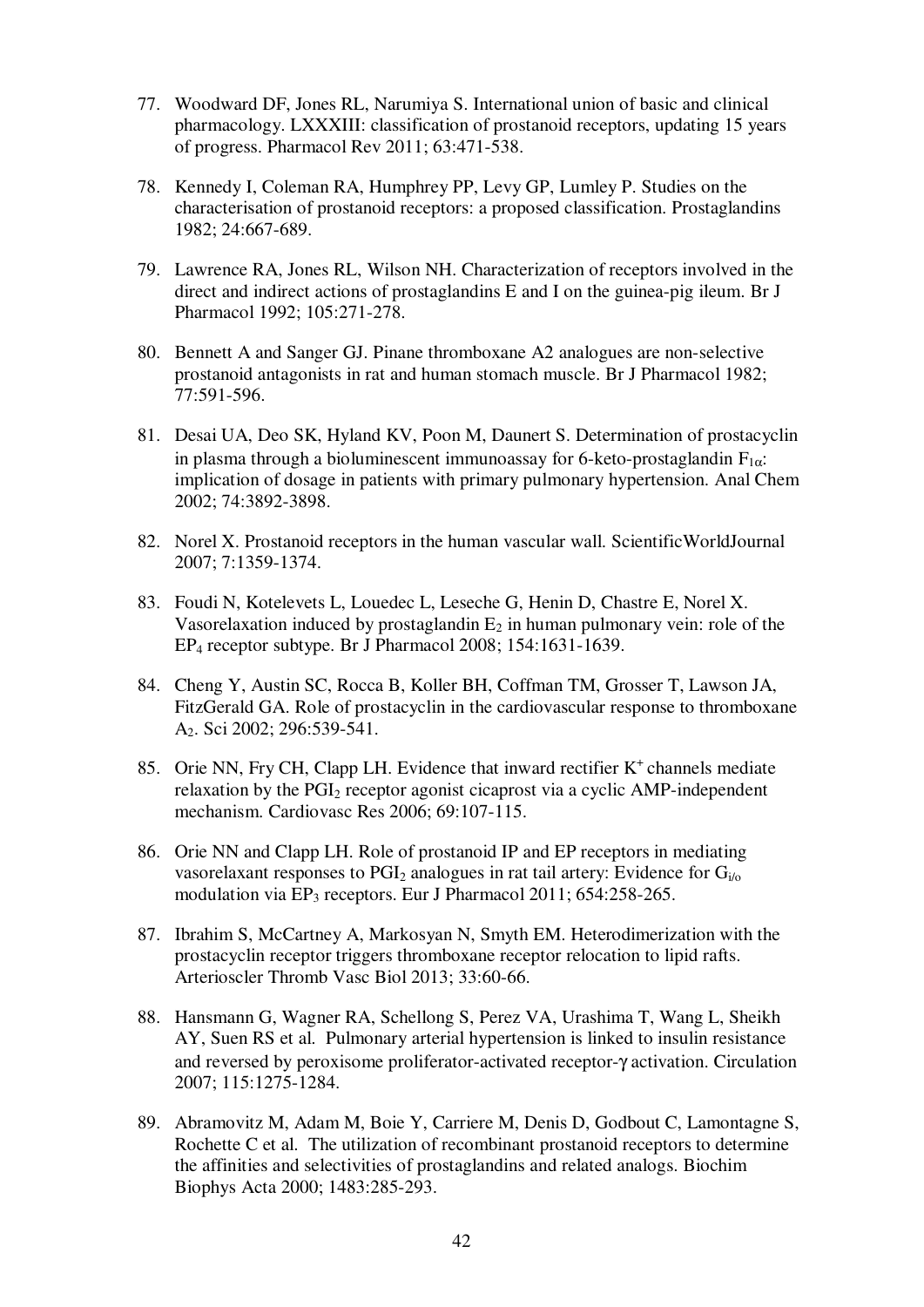- 90. Clapp LH, Turcato S, Hall SJ, Baloch M. Evidence that  $Ca^{2+}$ -activated K<sup>+</sup> channels play a major role in mediating the vascular effects of iloprost and cicaprost. Eur J Pharmacol 1998; 356:215-224.
	- 91. Schermuly RT, Pullamsetti SS, Kwapiszewska G, Dumitrascu R, Tian X, Weissmann N, Ghofrani HA, Kaulen C et al. Phosphodiesterase 1 upregulation in pulmonary arterial hypertension: target for reverse-remodeling therapy. Circulation 2007; 115:2331-2339.
	- 92. Mizuguchi S, Ohno T, Hattori Y, Ae T, Minamino T, Satoh T, Arai K, Saeki T et al. Roles of prostaglandin E2-EP1 receptor signaling in regulation of gastric motor activity and emptying. Am J Physiol Gastrointest Liver Physiol 2010; 299:G1078- G1086.
	- 93. Lai YJ, Pullamsetti SS, Dony E, Weissmann N, Butrous G, Banat GA, Ghofrani HA, Seeger W et al. Role of the prostanoid  $EP_4$  receptor in iloprost-mediated vasodilatation in pulmonary hypertension. Am J Respir Crit Care Med 2008; 178:188-196.
	- 94. Krause W and Krais T. Pharmacokinetics and pharmacodynamics of the prostacyclin analogue iloprost in man. Eur J Clin Pharmacol 1986; 30:61-68.
	- 95. Aronoff DM, Peres CM, Serezani CH, Ballinger MN, Carstens JK, Coleman N, Moore BB, Peebles RS et al. Synthetic prostacyclin analogs differentially regulate macrophage function via distinct analog-receptor binding specificities. J Immunol 2007; 178:1628-1634.
	- 96. Syed NI and Jones RL. Assessing the agonist profiles of the prostacyclin analogues treprostinil and naxaprostene, particularly their DP1 activity. Prostaglandins Leukot Essent Fatty Acids 2015; 95:19-29.
	- 97. McSwain CS, Benza R, Shapiro S, Hill N, Schilz R, Elliott CG, Zwicke DL, Oudiz RJ et al. Dose proportionality of treprostinil sodium administered by continuous subcutaneous and intravenous infusion. J Clin Pharmacol 2008; 48:19-25.
	- 98. Gao Y and Raj JU. Role of veins in regulation of pulmonary circulation. Am J Physiol Lung Cell Mol Physiol 2005; 288:L213-L226.
	- 99. Norel X, Walch L, Labat C, Gascard JP, Dulmet E, Brink C. Prostanoid receptors involved in the relaxation of human bronchial preparations. Br J Pharmacol 1999; 126:867-872.
	- 100. Benyahia C, Gomez I, Kanyinda L, Boukais K, Danel C, Leseche G, Longrois D, Norel X. PGE<sub>2</sub> receptor (EP<sub>4</sub>) agonists: potent dilators of human bronchi and future asthma therapy? Pulm Pharmacol Ther 2012; 25:115-118.
	- 101. Petrucci G, De CR, Rutella S, Ranelletti FO, Pocaterra D, Lancellotti S, Habib A, Patrono C et al. Prostaglandin  $E_2$  differentially modulates human platelet function through the prostanoid EP2 and EP3 receptors. J Pharmacol Exp Ther 2011; 336:391-402.
- 102. Hubertus K, Mischnik M, Timmer J, Herterich S, Mark R, Moulard M, Walter U, Geiger J. Reciprocal regulation of human platelet function by endogenous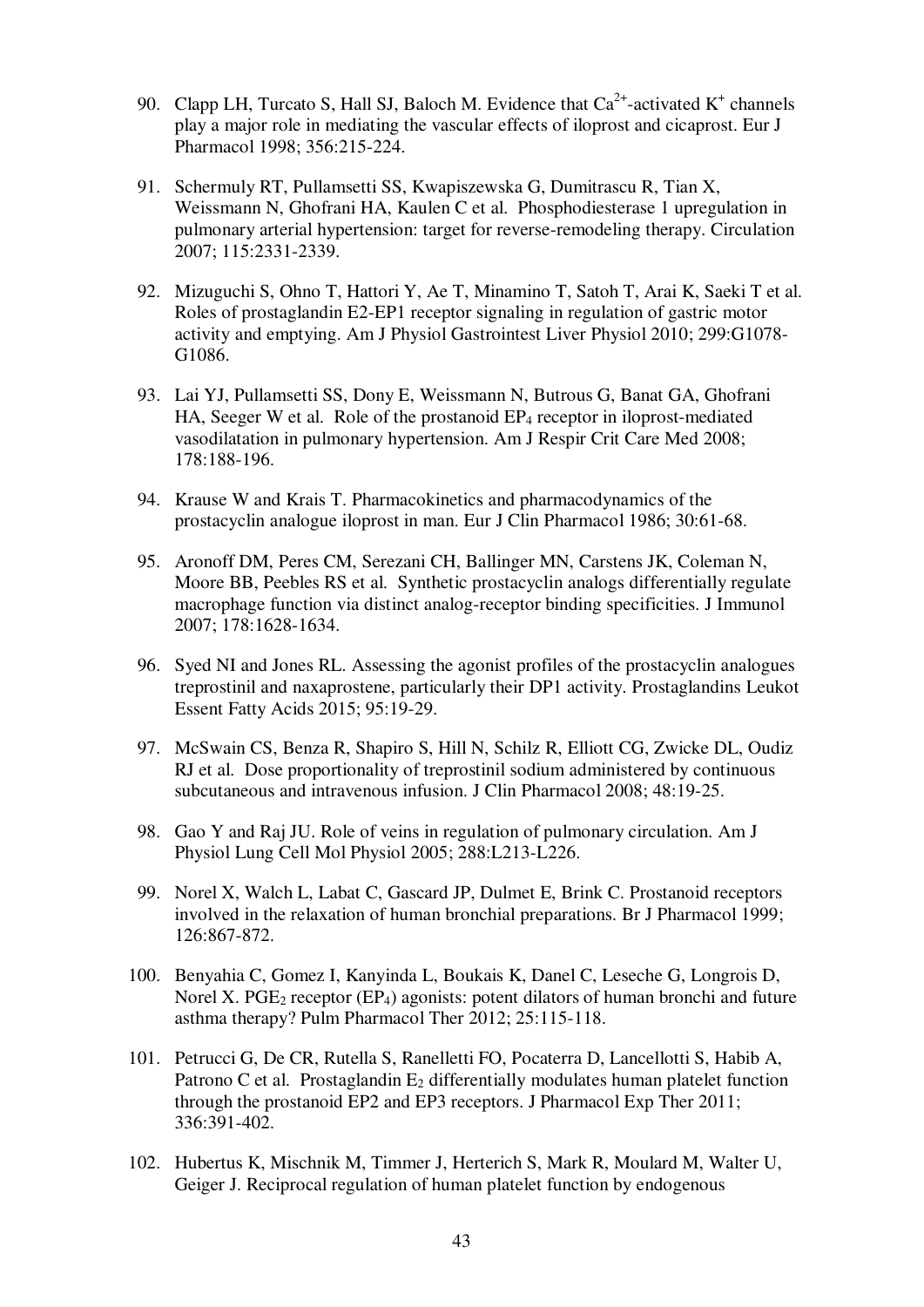prostanoids and through multiple prostanoid receptors. Eur J Pharmacol 2014; 740:15-27.

- 103. Ali FY, Davidson SJ, Moraes LA, Traves SL, Paul-Clark M, Bishop-Bailey D, Warner TD, Mitchell JA. Role of nuclear receptor signaling in platelets: antithrombotic effects of PPARβ. FASEB J 2006; 20:326-328.
- 104. Huang S, Wettlaufer SH, Hogaboam C, Aronoff DM, Peters-Golden M. Prostaglandin  $E_2$  inhibits collagen expression and proliferation in patient-derived normal lung fibroblasts via E prostanoid 2 receptor and cAMP signaling. Am J Physiol Lung Cell Mol Physiol 2007; 292:L405-L413.
- 105. Mori A, Ito S, Morioka M, Aso H, Kondo M, Sokabe M, Hasegawa Y. Effects of specific prostanoid EP receptor agonists on cell proliferation and intracellular  $Ca^{2+}$ concentrations in human airway smooth muscle cells. Eur J Pharmacol 2011; 659:72-78.
- 106. Zhu S, Xue R, Zhao P, Fan FL, Kong X, Zheng S, Han Q, Zhu Y et al. Targeted disruption of the prostaglandin  $E_2$  E-prostanoid 2 receptor exacerbates vascular neointimal formation in mice. Arterioscler Thromb Vasc Biol 2011; 31:1739-1747.
- 107. White ES, Atrasz RG, Dickie EG, Aronoff DM, Stambolic V, Mak TW, Moore BB, Peters-Golden M. Prostaglandin  $E_2$  inhibits fibroblast migration by E-prostanoid 2 receptor-mediated increase in PTEN activity. Am J Respir Cell Mol Biol 2005; 32:135-141.
- 108. Kolodsick JE, Peters-Golden M, Larios J, Toews GB, Thannickal VJ, Moore BB. Prostaglandin  $E_2$  inhibits fibroblast to myofibroblast transition via E. prostanoid receptor 2 signaling and cyclic adenosine monophosphate elevation. Am J Respir Cell Mol Biol 2003; 29:537-544.
- 109. Moore BB, Ballinger MN, White ES, Green ME, Herrygers AB, Wilke CA, Toews GB, Peters-Golden M. Bleomycin-induced E prostanoid receptor changes alter fibroblast responses to prostaglandin  $E_2$ . J Immunol 2005: 174:5644-5649.
- 110. Kuwano K, Hashino A, Noda K, Kosugi K, Kuwabara K. A long-acting and highly selective prostacyclin receptor agonist prodrug, 2-{4-[(5,6-diphenylpyrazin-2 yl)(isopropyl)amino]butoxy}-N-(methylsulfonyl )acetamide (NS-304), ameliorates rat pulmonary hypertension with unique relaxant responses of its active form, {4- [(5,6-diphenylpyrazin-2-yl)(isopropyl)amino]butoxy}acetic acid (MRE-269), on rat pulmonary artery. J Pharmacol Exp Ther 2008; 326:691-699.
- 111. Morrison K, Ernst R, Hess P, Studer R, Clozel M. Selexipag: a selective prostacyclin receptor agonist that does not affect rat gastric function. J Pharmacol Exp Ther 2010; 335:249-255.
- 112. Jones RL and Woodward DF. Interaction of prostanoid  $EP_3$  and TP receptors in guinea-pig isolated aorta: contractile self-synergism of 11-deoxy-16,16-dimethyl PGE2. Br J Pharmacol 2011; 162:521-531.
- 113. Zhao YJ, Wang J, Tod ML, Rubin LJ, Yuan XJ. Pulmonary vasoconstrictor effects of prostacyclin in rats: Potential role of thromboxane receptors. J Appl Physiol 1996; 81:2595-2603.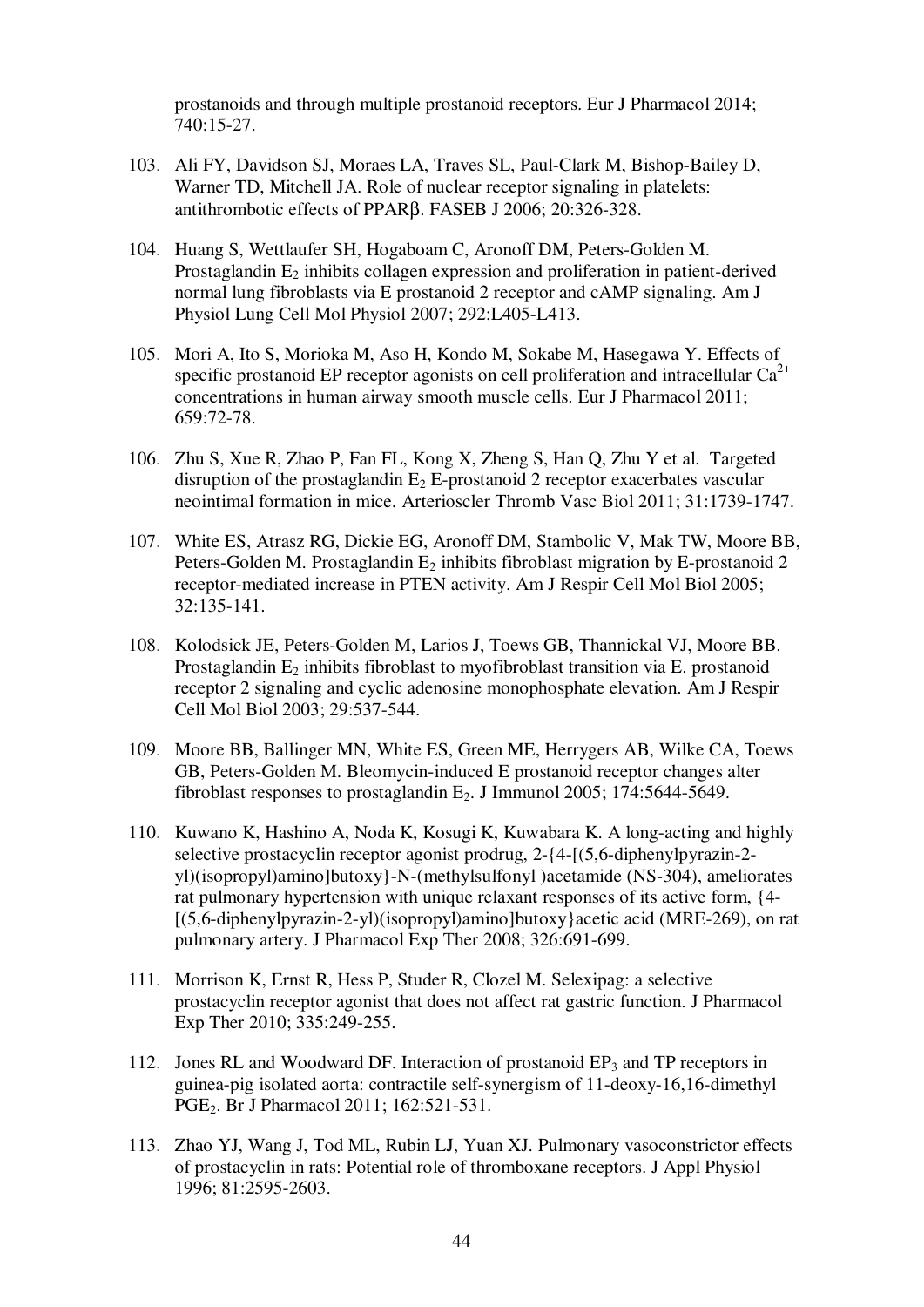- 114. Smith WL, DeWitt DL, Allen ML. Bimodal distribution of the prostaglandin I2 synthase antigen in smooth muscle cells. J Biol Chem 1983; 258:5922-5926.
- 115. Lim H and Dey SK. A novel pathway of prostacyclin signaling-hanging out with nuclear receptors. Endocrinology 2002; 143:3207-3210.
- 116. Katusic ZS, Santhanam AV, He T. Vascular effects of prostacyclin: does activation of PPARdelta play a role? Trends Pharmacol Sci 2012; 33:559-564.
- 117. Forman BM, Tontonoz P, Chen J, Brun RP, Spiegelman BM, Evans RM. 15- Deoxy-delta 12, 14-prostaglandin  $J_2$  is a ligand for the adipocyte determination factor PPAR γ. Cell 1995; 83:803-812.
- 118. Forman BM, Chen J, Evans RM. Hypolipidemic drugs, polyunsaturated fatty acids, and eicosanoids are ligands for peroxisome proliferator-activated receptors alpha and delta. Proc Natl Acad Sci U S A 1997; 94:4312-4317.
- 119. Jin L, Lin S, Rong H, Zheng S, Jin S, Wang R, Li Y. Structural basis for iloprost as a dual peroxisome proliferator-activated receptor α/δ agonist. J Biol Chem 2011; 286:31473-31479.
- 120. Lin H, Lee JL, Hou HH, Chung CP, Hsu SP, Juan SH. Molecular mechanisms of the antiproliferative effect of beraprost, a prostacyclin agonist, in murine vascular smooth muscle cells. J Cell Physiol 2008; 214:434-441.
- 121. Pola R, Gaetani E, Flex A, Aprahamian TR, Bosch-Marce M, Losordo DW, Smith RC, Pola P. Comparative analysis of the in vivo angiogenic properties of stable prostacyclin analogs: a possible role for peroxisome proliferator-activated receptors. J Mol Cell Cardiol 2004; 36:363-370.
- 122. Nemenoff R, Meyer AM, Hudish TM, Mozer AB, Snee A, Narumiya S, Stearman RS, Winn RA et al. Prostacyclin prevents murine lung cancer independent of the membrane receptor by activation of peroxisomal proliferator-activated receptor γ. Cancer Prev Res 2008; 1:349-356.
- 123. He T, Lu T, d'Uscio LV, Lam CF, Lee HC, Katusic ZS. Angiogenic function of prostacyclin biosynthesis in human endothelial progenitor cells. Circ Res 2008; 103:80-88.
- 124. Huang JC, Wun WS, Goldsby JS, Egan K, FitzGerald GA, Wu KK. Prostacyclin receptor signaling and early embryo development in the mouse. Hum Reprod 2007; 22:2851-2856.
- 125. Falcetti E, Flavell DM, Staels B, Tinker A, Haworth SG, Clapp LH. IP receptordependent activation of PPARγ by stable prostacyclin analogues. Biochem Biophys Res Commun 2007; 360:821-827.
- 126. Lazennec G, Canaple L, Saugy D, Wahli W. Activation of peroxisome proliferatoractivated receptors (PPARs) by their ligands and protein kinase A activators. Mol Endocrinol 2000; 14:1962-1975.
- 127. Hamblin M, Chang L, Fan Y, Zhang J, Chen YE. PPARs and the cardiovascular system. Antioxid Redox Signal 2009; 11:1415-1452.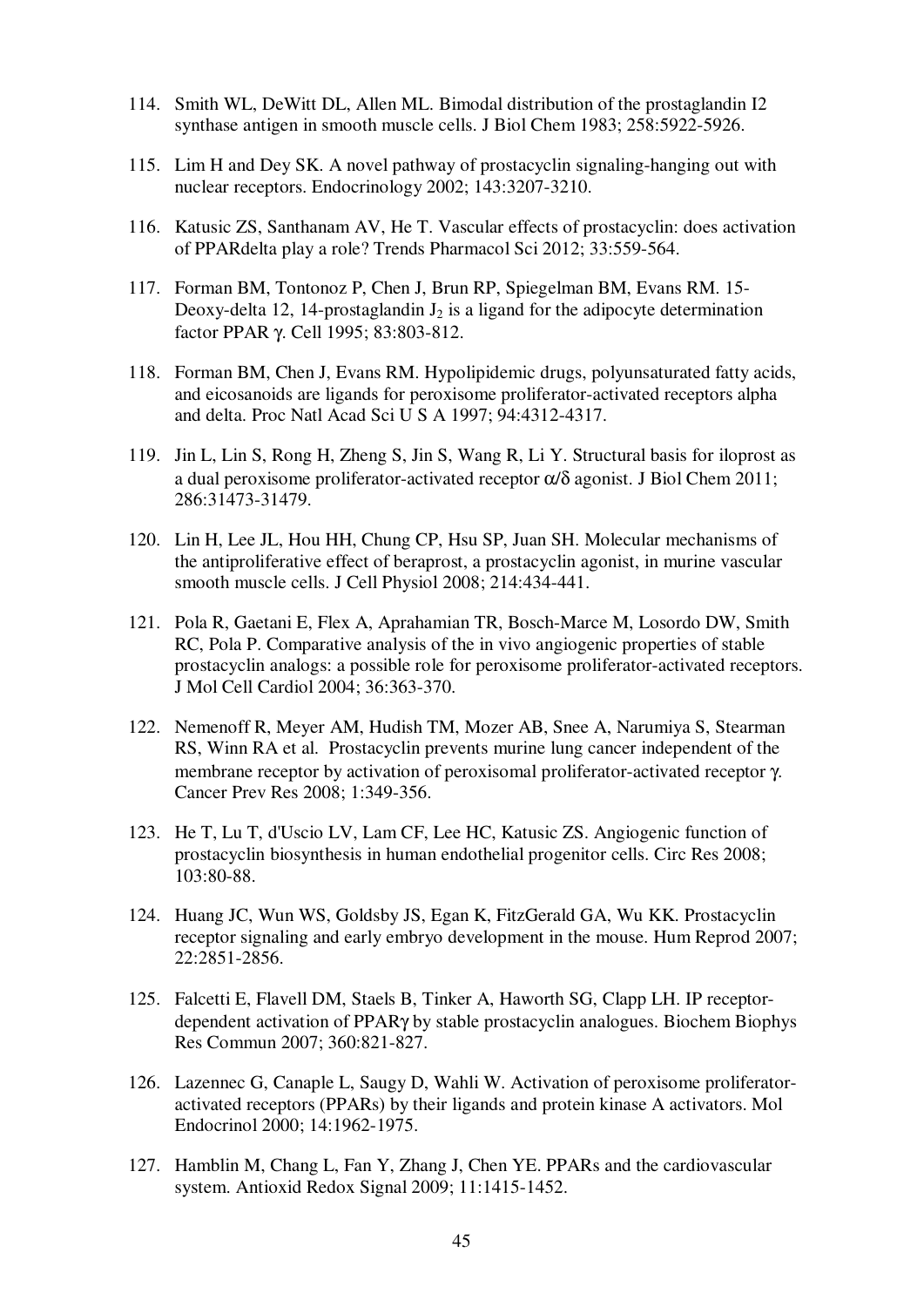- 128. Wang J, Yang K, Xu L, Zhang Y, Lai N, Jiang H, Zhang Y, Zhong N et al. Sildenafil inhibits hypoxia-induced transient receptor potential canonical protein expression in pulmonary arterial smooth muscle via cGMP-PKG-PPARγ axis. Am J Respir Cell Mol Biol 2013; 49:231-240.
- 129. Turcato S and Clapp LH. The effects of the adenylyl cyclase inhibitor SQ22536 on iloprost-induced vasorelaxation and cAMP elevation in isolated guinea-pig aorta. Br J Pharmacol 1999; 126:845-847.
- 130. Nisbet RE, Sutliff RL, Hart CM. The role of peroxisome proliferator-activated receptors in pulmonary vascular disease. PPAR Res 2007; 2007:18797.
- 131. Li Y, Connolly M, Nagaraj C, Tang B, Balint Z, Popper H, Smolle-Juettner FM, Lindenmann J et al. Peroxisome proliferator-activated receptor-beta/delta, the acute signaling factor in prostacyclin-induced pulmonary vasodilation. Am J Respir Cell Mol Biol 2012; 46:372-379.
- 132. Liu G, Li X, Li Y, Tang X, Xu J, Li R, Hao P, Sun Y. PPARdelta agonist GW501516 inhibits PDGF-stimulated pulmonary arterial smooth muscle cell function related to pathological vascular remodeling. Biomed Res Int 2013; 2013:903947.
- 133. Linz W, Wohlfart P, Baader M, Breitschopf K, Falk E, Schafer HL, Gerl M, Kramer W et al. The peroxisome proliferator-activated receptor- $\alpha$  (PPAR- $\alpha$ ) agonist, AVE8134, attenuates the progression of heart failure and increases survival in rats. Acta Pharmacol Sin 2009; 30:935-946.
- 134. Jimenez R, Sanchez M, Zarzuelo MJ, Romero M, Quintela AM, Lopez-Sepulveda R, Galindo P, Gomez-Guzman M et al. Endothelium-dependent vasodilator effects of peroxisome proliferator-activated receptor beta agonists via the phosphatidylinositol-3 kinase-Akt pathway. J Pharmacol Exp Ther 2010; 332:554-561.
- 135. Nisbet RE, Bland JM, Kleinhenz DJ, Mitchell PO, Walp ER, Sutliff RL, Hart CM. Rosiglitazone attenuates chronic hypoxia-induced pulmonary hypertension in a mouse model. Am J Respir Cell Mol Biol 2010; 42:482-490.
- 136. Kozlowska H, Baranowska-Kuczko M, Schlicker E, Kozlowski M, Kloza M, Malinowska B. Relaxation of human pulmonary arteries by PPARγ agonists. Naunyn Schmiedebergs Arch Pharmacol 2013; 386:445-453.
- 137. Green DE, Sutliff RL, Hart CM. Is peroxisome proliferator-activated receptor γ (PPARγ) a therapeutic target for the treatment of pulmonary hypertension? Pulm Circ 2011; 1:33-47.
- 138. Liu Y, Tian XY, Huang Y, Wang N. Rosiglitazone Attenuated endothelin-1- Induced vasoconstriction of pulmonary arteries in the rat model of pulmonary arterial hypertension via differential regulation of ET-1 receptors. PPAR Res 2014; 2014:374075.
- 139. Shen L, Ledwozyw A, Orie NN, Webb J, von Kessler KRB, Laing P, Sista P, Clark JC. Differential action of beraprost stereoisomers, iloprost and treprostinil in modulating vascular tone in rat arteries: Role of PPARβ and prostanoid EP<sub>3</sub> receptors. Am J Respir Crit Care Med 2015; In press.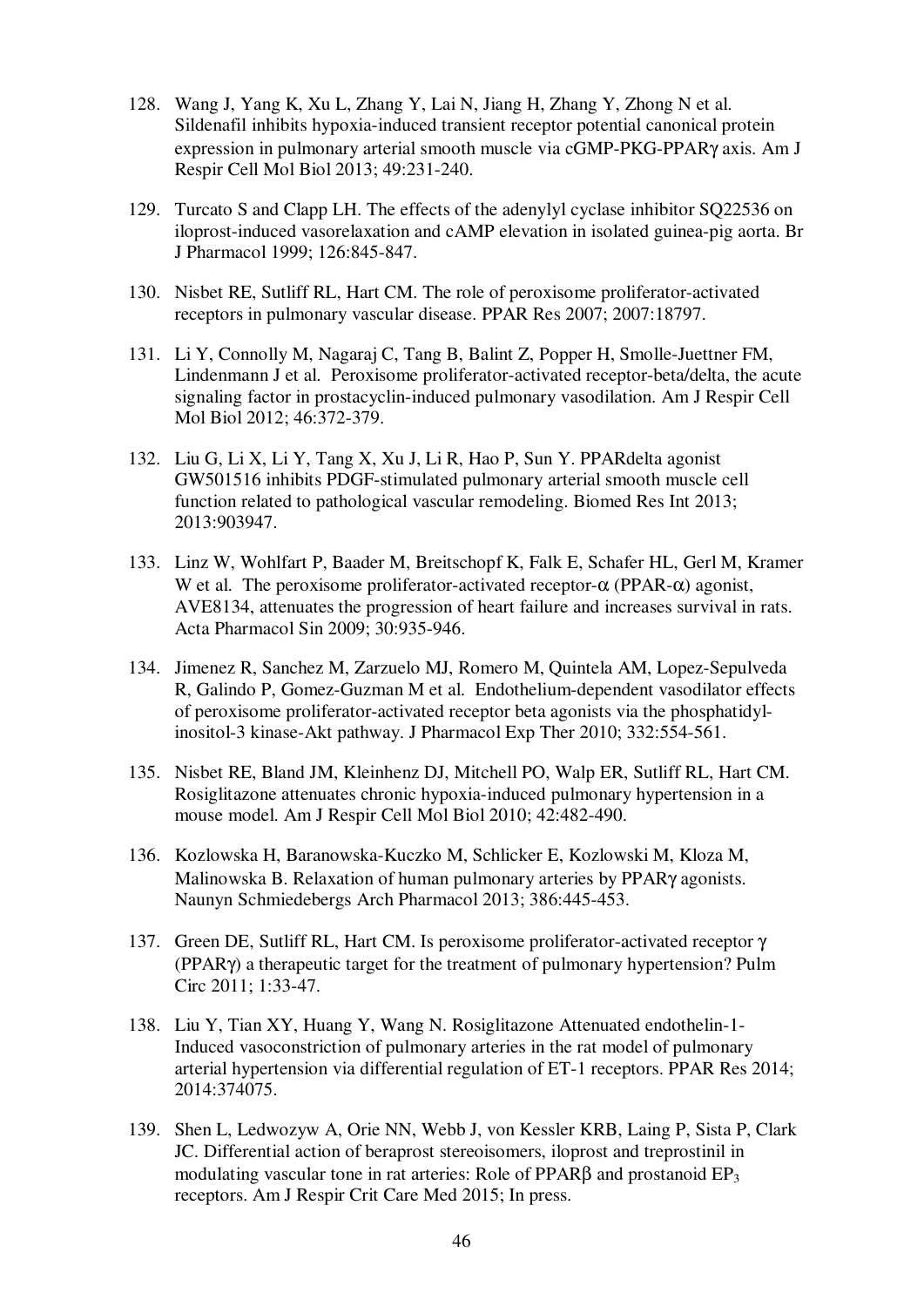- 140. Eddahibi S, Humbert M, Sediame S, Chouaid C, Partovian C, Maitre B, Teiger E, Rideau D et al. Imbalance between platelet vascular endothelial growth factor and platelet-derived growth factor in pulmonary hypertension. Effect of prostacyclin therapy. Am J Respir Crit Care Med 2000; 162:1493-1499.
- 141. Biscetti F, Gaetani E, Flex A, Straface G, Pecorini G, Angelini F, Stigliano E, Aprahamian T et al. Peroxisome proliferator-activated receptor alpha is crucial for iloprost-induced in vivo angiogenesis and vascular endothelial growth factor upregulation. J Vasc Res 2009; 46:103-108.
- 142. Hoper MM, Voelkel NF, Bates TO, Allard JD, Horan M, Shepherd D, Tuder RM. Prostaglandins induce vascular endothelial growth factor in a human monocytic cell line and rat lungs via cAMP. Am J Respir Cell Mol Biol 1997; 17:748-756.
- 143. Atsuta H, Uchiyama T, Kanai H, Iso T, Tanaka T, Suga T, Maeno T, Arai M et al. Effects of a stable prostacyclin analogue beraprost sodium on VEGF and PAI-1 gene expression in vascular smooth muscle cells. Int J Cardiol 2009; 132:411-418.
- 144. Piqueras L, Reynolds AR, Hodivala-Dilke KM, Alfranca A, Redondo JM, Hatae T, Tanabe T, Warner TD et al. Activation of PPARβ/δ induces endothelial cell proliferation and angiogenesis. Arterioscler Thromb Vasc Biol 2007; 27:63-69.
- 145. Wang J, Ikeda R, Che XF, Ooyama A, Yamamoto M, Furukawa T, Hasui K, Zheng CL et al. VEGF expression is augmented by hypoxiainduced PGIS in human fibroblasts. Int J Oncol 2013; 43:746-754.
- 146. He H, Venema VJ, Gu X, Venema RC, Marrero MB, Caldwell RB. Vascular endothelial growth factor signals endothelial cell production of nitric oxide and prostacyclin through flk-1/KDR activation of c-Src. J Biol Chem 1999; 274:25130- 25135.
- 147. Iwaguro H, Yamaguchi J, Kalka C, Murasawa S, Masuda H, Hayashi S, Silver M, Li T et al. Endothelial progenitor cell vascular endothelial growth factor gene transfer for vascular regeneration. Circulation 2002; 105:732-738.
- 148. Smadja DM, Mauge L, Gaussem P, d'Audigier C, Israel-Biet D, Celermajer DS, Bonnet D, Levy M. Treprostinil increases the number and angiogenic potential of endothelial progenitor cells in children with pulmonary hypertension. Angiogenesis 2011; 14:17-27.
- 149. Di SR, Barsotti MC, Melillo E, Iorio M, Santoni T, Armani C, Dell'omodarme M, Ristori C et al. The prostacyclin analogue iloprost increases circulating endothelial progenitor cells in patients with critical limb ischemia. Thromb Haemost 2008; 100:871-877.
- 150. Murakami M, Watanabe M, Furukawa H, Nakahara H. The prostacyclin analogue beraprost sodium prevents occlusion of bypass grafts in patients with lower extremity arterial occlusive disease: a 20-year retrospective study. Ann Vasc Surg 2005; 19:838-842.
- 151. Berman S, Quick R, Yoder P, Voigt S, Strootman D, Wade M. Treprostinil sodium (Remodulin), a prostacyclin analog, in the treatment of critical limb ischemia: openlabel study. Vascular 2006; 14:142-148.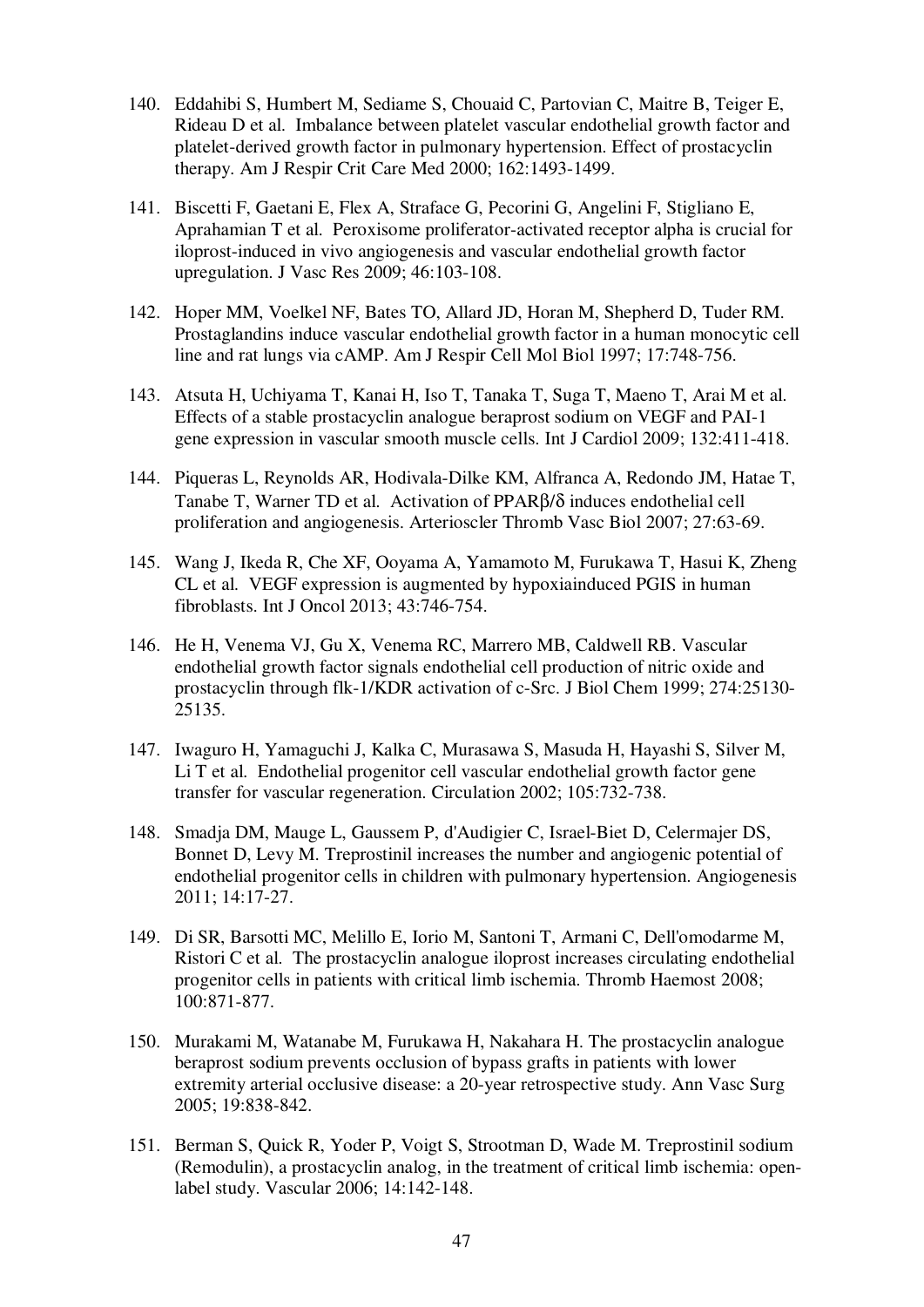- 152. Pope J. Treatment of systemic sclerosis. Curr Opin Rheumatol 1993; 5:792-801.
- 153. Belch JJ, McLaren M, Lau CS, Mackay IR, Bancroft A, McEwen J, Thompson JM. Cicaprost, an orally active prostacyclin analogue: its effects on platelet aggregation and skin blood flow in normal volunteers. Br J Clin Pharmacol 1993; 35:643-647.
- 154. Biscetti F, Gaetani E, Flex A, Aprahamian T, Hopkins T, Straface G, Pecorini G, Stigliano E et al. Selective activation of peroxisome proliferator-activated receptor (PPAR) $\alpha$  and PPAR  $\gamma$  induces neoangiogenesis through a vascular endothelial growth factor-dependent mechanism. Diabetes 2008; 57:1394-1404.
- 155. Ameshima S, Golpon H, Cool CD, Chan D, Vandivier RW, Gardai SJ, Wick M, Nemenoff RA et al. Peroxisome proliferator-activated receptor gamma (PPARγ) expression is decreased in pulmonary hypertension and affects endothelial cell growth. Circ Res 2003; 92:1162-1169.
- 156. Guignabert C, Alvira CM, Alastalo TP, Sawada H, Hansmann G, Zhao M, Wang L, El-Bizri N et al. Tie2-mediated loss of peroxisome proliferator-activated receptor-γ in mice causes PDGF receptor-beta-dependent pulmonary arterial muscularization. Am J Physiol Lung Cell Mol Physiol 2009; 297:L1082-L1090.
- 157. Tsai MC, Chen L, Zhou J, Tang Z, Hsu TF, Wang Y, Shih YT, Peng HH et al. Shear stress induces synthetic-to-contractile phenotypic modulation in smooth muscle cells via peroxisome proliferator-activated receptor alpha/delta activations by prostacyclin released by sheared endothelial cells. Circ Res 2009; 105:471-480.
- 158. Yang HM, Kim BK, Kim JY, Kwon YW, Jin S, Lee JE, Cho HJ, Lee HY et al. PPARγ modulates vascular smooth muscle cell phenotype via a protein kinase Gdependent pathway and reduces neointimal hyperplasia after vascular injury. Exp Mol Med 2013; 45:e65.
- 159. Ding M, Carrao AC, Wagner RJ, Xie Y, Jin Y, Rzucidlo EM, Yu J, Li W et al. Vascular smooth muscle cell-derived adiponectin: a paracrine regulator of contractile phenotype. J Mol Cell Cardiol 2012; 52:474-484.
- 160. Wharton J, Davie N, Upton PD, Yacoub MH, Polak JM, Morrell NW. Prostacyclin analogues differentially inhibit growth of distal and proximal human pulmonary artery smooth muscle cells. Circulation 2000; 102:3130-3136.
- 161. Ohtsubo H, Ichiki T, Miyazaki R, Inanaga K, Imayama I, Hashiguchi Y, Sadoshima J, Sunagawa K. Inducible cAMP early repressor inhibits growth of vascular smooth muscle cell. Arterioscler Thromb Vasc Biol 2007; 27:1549-1555.
- 162. Kothapalli D, Stewart SA, Smyth EM, Azonobi I, Pure E, Assoian RK. Prostacyclin receptor activation inhibits proliferation of aortic smooth muscle cells by regulating cAMP response element-binding protein- and pocket protein-dependent cyclin a gene expression. Mol Pharmacol 2003; 64:249-258.
- 163. Kadowaki M, Mizuno S, Demura Y, Ameshima S, Miyamori I, Ishizaki T. Effect of hypoxia and Beraprost sodium on human pulmonary arterial smooth muscle cell proliferation: the role of p27kip1. Respir Res 2007; 8:77.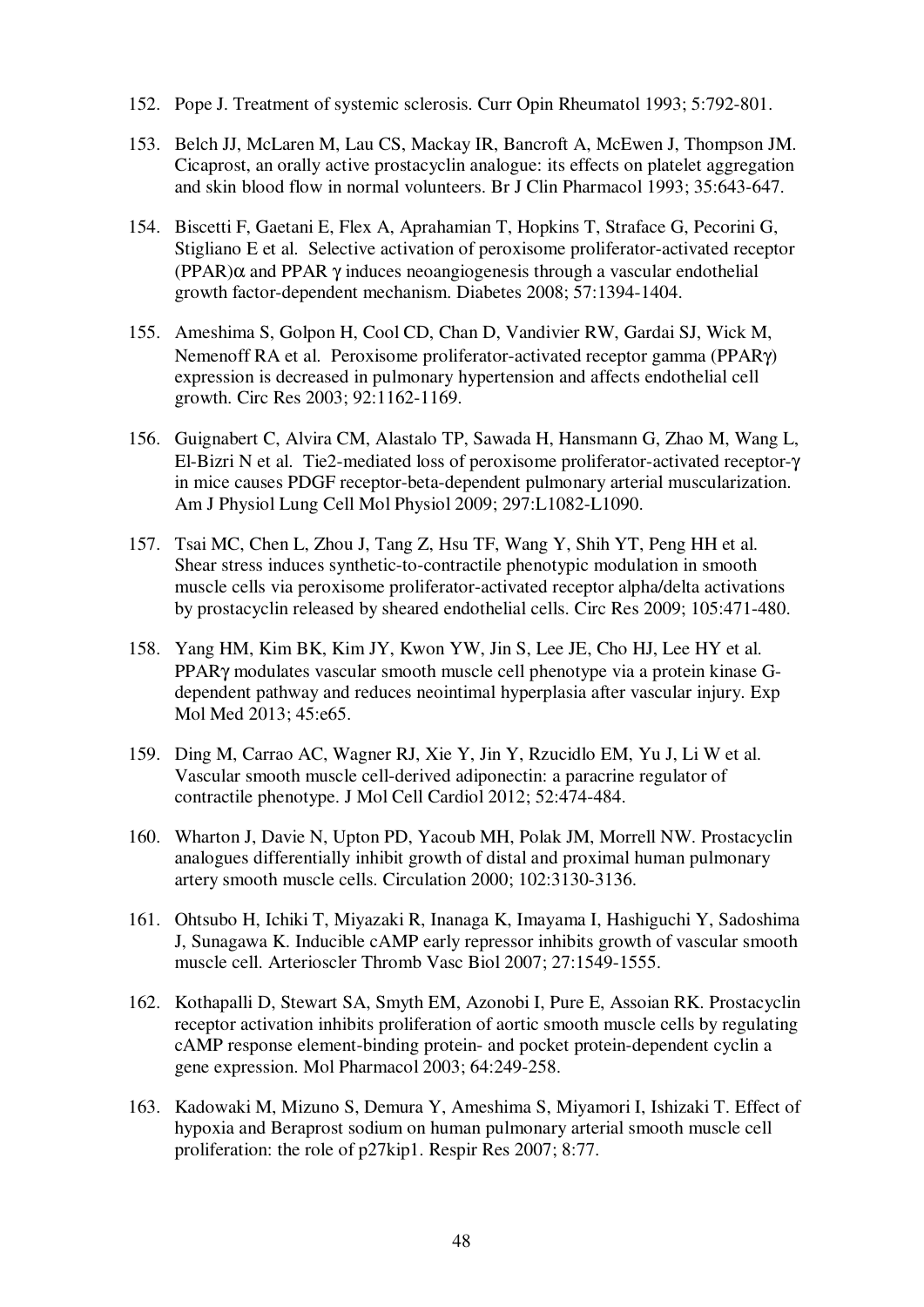- 164. Sue YM, Chung CP, Lin H, Chou Y, Jen CY, Li HF, Chang CC, Juan SH. PPARδmediated p21/p27 induction via increased CREB-binding protein nuclear translocation in beraprost-induced antiproliferation of murine aortic smooth muscle cells. Am J Physiol Cell Physiol 2009; 297:C321-C329.
- 165. Chen Y, Yang S, Yao W, Zhu H, Xu X, Meng G, Zhang W. Prostacyclin analogue beraprost inhibits cardiac fibroblast proliferation depending on prostacyclin receptor activation through a TGF beta-Smad signal pathway. PLoS One 2014; 9:e98483.
- 166. Clapp LH, Tennant BP. ATP-sensitive and inward rectifier K<sup>+</sup> channels. In: Yuan JX, editor. Ion channels in the pulmonary vasculature, Boca Raton:  $\alpha$

Francis ; 2005, p. 257-286

- 167. Olschewski A, Papp R, Nagaraj C, Olschewski H. Ion channels and transporters as therapeutic targets in the pulmonary circulation. Pharmacol Ther 2014; 144:349- 368.
- 168. Jabr RI, Wilson AJ, Riddervold MH, Jenkins AH, Perrino BA, Clapp LH. Nuclear translocation of calcineurin Aβ but not calcineurin Aα by platelet-derived growth factor in rat aortic smooth muscle. Am J Physiol 2007; 292:C2213-C2225.
- 169. Bonnet S, Rochefort G, Sutendra G, Archer SL, Haromy A, Webster L, Hashimoto K, Bonnet SN et al. The nuclear factor of activated T cells in pulmonary arterial hypertension can be therapeutically targeted. Proc Natl Acad Sci U S A 2007; 104:11418-11423.
- 170. Morimoto T, Hasegawa K, Wada H, Kakita T, Kaburagi S, Yanazume T, Sasayama S. Calcineurin-GATA4 pathway is involved in beta-adrenergic agonist-responsive endothelin-1 transcription in cardiac myocytes. J Biol Chem 2001; 276:34983- 34989.
- 171. Davie N, Haleen SJ, Upton PD, Polak JM, Yacoub MH, Morrell NW, Wharton J.  $ET_A$  and  $ET_B$  receptors modulate the proliferation of human pulmonary artery smooth muscle cells. Am J Respir Crit Care Med 2002; 165:398-405.
- 172. Rehberger P, Beckheinrich-Mrowka P, Haustein UF, Sticherling M. Prostacyclin analogue iloprost influences endothelial cell-associated soluble adhesion molecules and growth factors in patients with systemic sclerosis: a time course study of serum concentrations. Acta Derm Venereol 2009; 89:245-249.
- 173. Ali FY, Egan K, FitzGerald GA, Desvergne B, Wahli W, Bishop-Bailey D, Warner TD, Mitchell JA. Role of prostacyclin versus peroxisome proliferator-activated receptor β receptors in prostacyclin sensing by lung fibroblasts. Am J Respir Cell Mol Biol 2006; 34:242-246.
- 174. Han S, Ritzenthaler JD, Sun X, Zheng Y, Roman J. Activation of peroxisome proliferator-activated receptor β/δ induces lung cancer growth via peroxisome proliferator-activated receptor coactivator gamma-1alpha. Am J Respir Cell Mol Biol 2009; 40:325-331.
- 175. Harrington LS, Moreno L, Reed A, Wort SJ, Desvergne B, Garland C, Zhao L, Mitchell JA. The PPARβ/δ agonist GW0742 relaxes pulmonary vessels and limits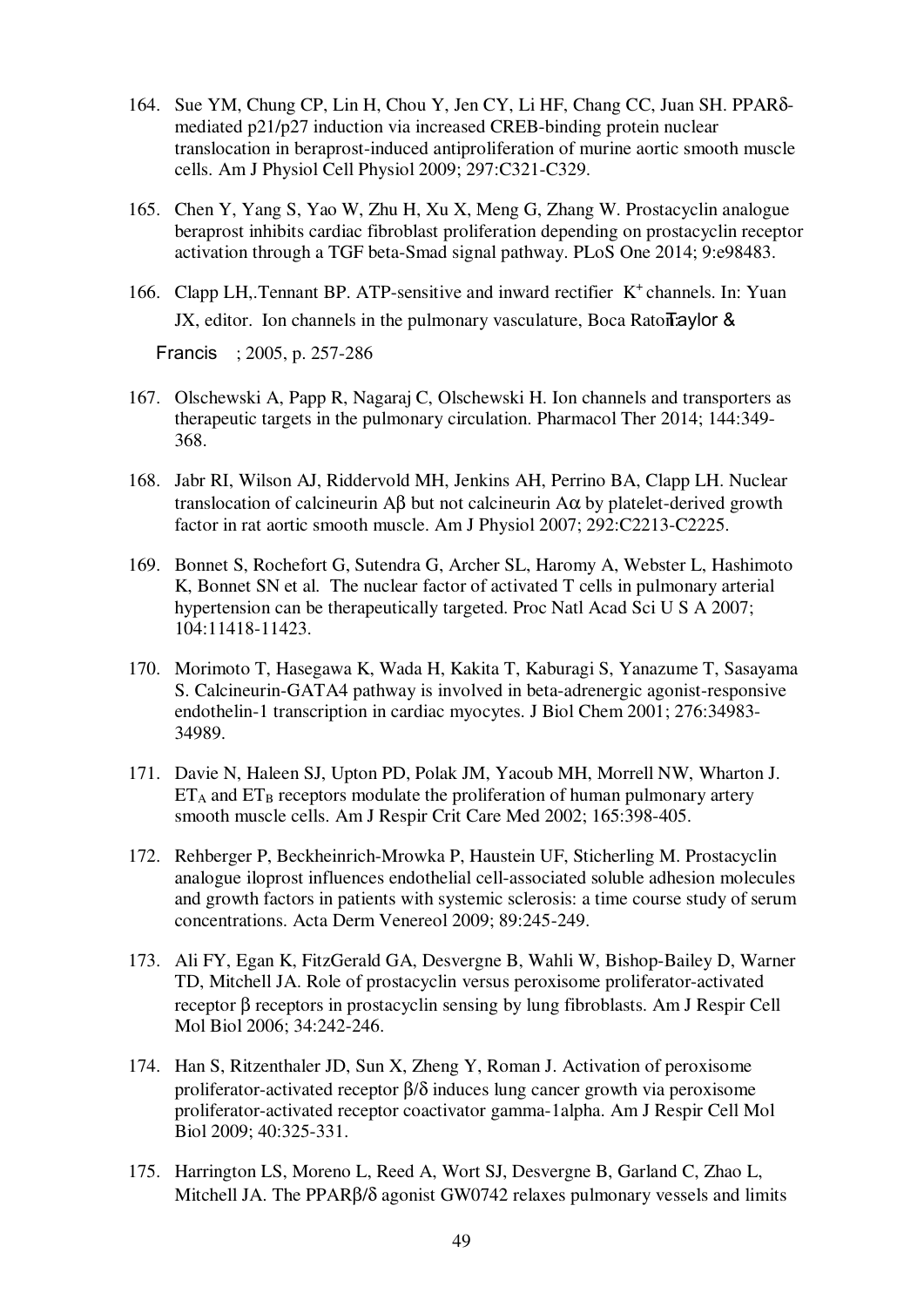right heart hypertrophy in rats with hypoxia-induced pulmonary hypertension. PLoS One 2010; 5:e9526.

- 176. Christman BW, McPherson CD, Newman JH, King GA, Bernard GR, Groves BM, Loyd JE. An imbalance between the excretion of thromboxane and prostacyclin metabolites in pulmonary hypertension. N Engl J Med 1992; 327:70-75.
- 177. Adatia I, Barrow SE, Stratton PD, Miall-Allen VM, Ritter JM, Haworth SG. Thromboxane  $A_2$  and prostacyclin biosynthesis in children and adolescents with pulmonary vascular disease. Circulation 1993; 88:2117-2122.
- 178. Fukushima H, Kosaki K, Sato R, Yagihashi T, Gatayama R, Kodo K, Hayashi T, Nakazawa M et al. Mechanisms underlying early development of pulmonary vascular obstructive disease in Down syndrome: An imbalance in biosynthesis of thromboxane  $A_2$  and prostacyclin. Am J Med Genet A 2010; 152A:1919-1924.
- 179. Tuder RM, Cool CD, Geraci MW, Wang J, Abman SH, Wright L, Badesch D, Voelkel NF. Prostacyclin synthase expression is decreased in lungs from patients with severe pulmonary hypertension. Am J Respir Crit Care Med 1999; 159:1925- 1932.
- 180. Mahajan CN, Afolayan AJ, Eis A, Teng RJ, Konduri GG. Altered prostanoid metabolism contributes to impaired angiogenesis in persistent pulmonary hypertension in a fetal lamb model. Pediatr Res 2015; 77:455-462.
- 181. Geraci MW, Gao B, Shepherd DC, Moore MD, Westcott JY, Fagan KA, Alger LA, Tuder RM et al. Pulmonary prostacyclin synthase overexpression in transgenic mice protects against development of hypoxic pulmonary hypertension. J Clin Invest 1999; 103:1509-1515.
- 182. Nagaya N, Yokoyama C, Kyotani S, Shimonishi M, Morishita R, Uematsu M, Nishikimi T, Nakanishi N et al. Gene transfer of human prostacyclin synthase ameliorates monocrotaline-induced pulmonary hypertension in rats. Circulation 2000; 102:2005-2010.
- 183. Zhou W, Dowell DR, Geraci MW, Blackwell TS, Collins RD, Polosukhin VV, Lawson WE, Wu P et al. PGI synthase overexpression protects against bleomycininduced mortality and is associated with increased Nqo 1 expression. Am J Physiol Lung Cell Mol Physiol 2011; 301:L615-L622.
- 184. Stearman RS, Cornelius AR, Lu X, Conklin DS, Del Rosario MJ, Lowe AM, Elos MT, Fettig LM et al. Functional prostacyclin synthase promoter polymorphisms. Impact in pulmonary arterial hypertension. Am J Respir Crit Care Med 2014; 189:1110-1120.
- 185. Ibrahim S, Tetruashvily M, Frey AJ, Wilson SJ, Stitham J, Hwa J, Smyth EM. Dominant negative actions of human prostacyclin receptor variant through dimerization: implications for cardiovascular disease. Arterioscler Thromb Vasc Biol 2010; 30:1802-1809.
- 186. Wilkins MR, Wharton J, Grimminger F, Ghofrani HA. Phosphodiesterase inhibitors for the treatment of pulmonary hypertension. Eur Respir J 2008; 32:198-209.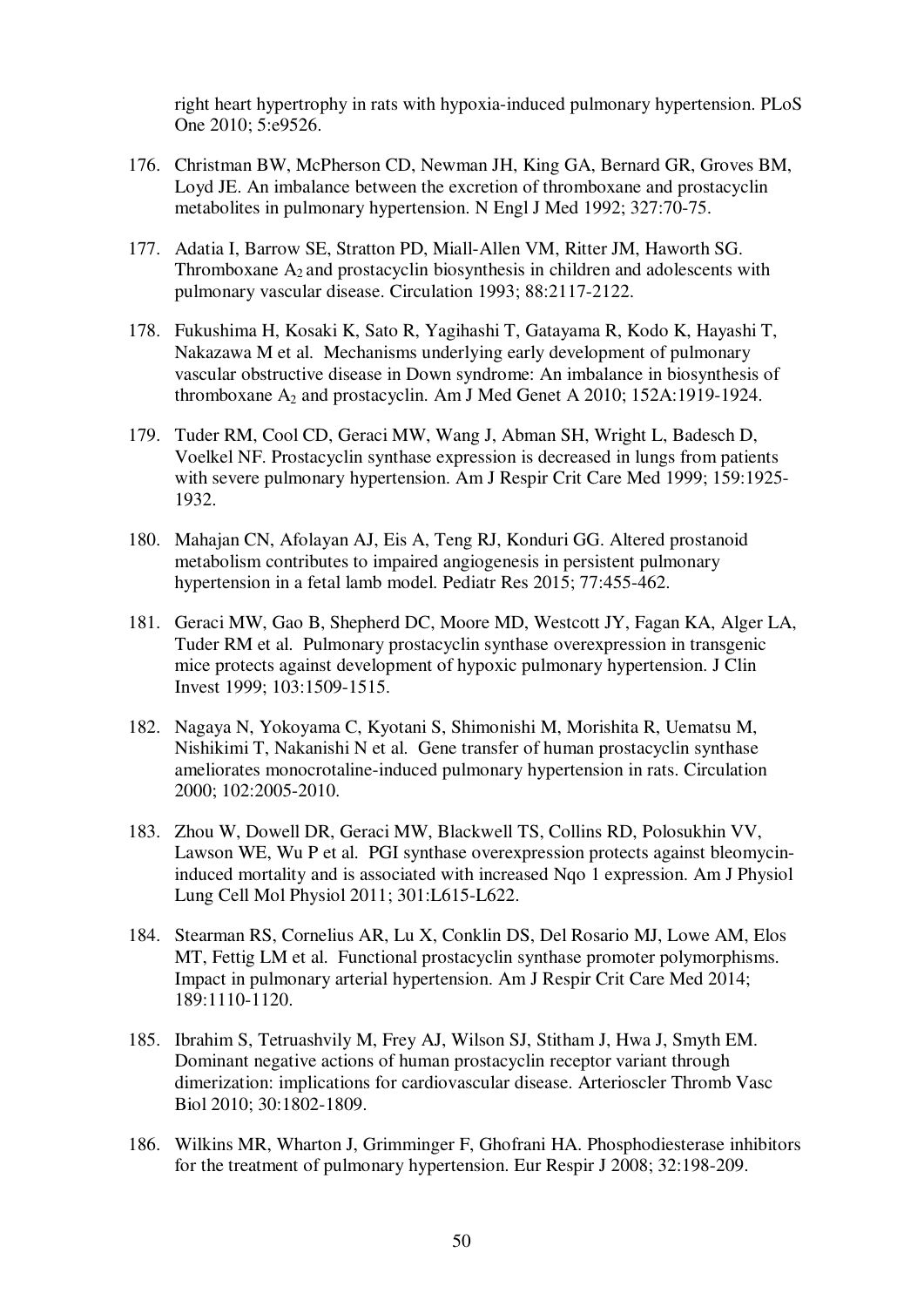- 187. Begum N, Hockman S, Manganiello VC. Phosphodiesterase 3A (PDE3A) deletion suppresses proliferation of cultured murine vascular smooth muscle cells (VSMCs) via inhibition of mitogen-activated protein kinase (MAPK) signaling and alterations in critical cell cycle regulatory proteins. J Biol Chem 2011; 286:26238-26249.
- 188. Bowles EA, Moody GN, Yeragunta Y, Stephenson AH, Ellsworth ML, Sprague RS. Phosphodiesterase 5 inhibitors augment UT-15C-stimulated ATP release from erythrocytes of humans with pulmonary arterial hypertension. Exp Biol Med 2015; 240:121-127.
- 189. Laflamme M, Perrault LP, Carrier M, Elmi-Sarabi M, Fortier A, Denault AY. Preliminary experience with combined inhaled milrinone and prostacyclin in cardiac surgical patients with pulmonary hypertension. J Cardiothorac Vasc Anesth 2015; 29:38-45.
- 190. Resnick KA and Gordon IL. Effects of cilostazol on arterial wound healing: a retrospective analysis. Ann Vasc Surg 2014; 28:1513-1521.
- 191. Tian X, Vroom C, Ghofrani HA, Weissmann N, Bieniek E, Grimminger F, Seeger W, Schermuly RT et al. Phosphodiesterase 10A upregulation contributes to pulmonary vascular remodeling. PLoS One 2011; 6:e18136.
- 192. Bubb KJ, Trinder SL, Baliga RS, Patel J, Clapp LH, MacAllister RJ, Hobbs AJ. Inhibition of phosphodiesterase 2 augments cGMP and cAMP signaling to ameliorate pulmonary hypertension. Circulation 2014.
- 193. Smyth EM, Li WH, FitzGerald GA. Phosphorylation of the prostacyclin receptor during homologous desensitization. A critical role for protein kinase c. J Biol Chem 1998; 273:23258-23266.
- 194. Sobolewski A, Jourdan KB, Upton PD, Long L, Morrell NW. Mechanism of cicaprost-induced desensitization in rat pulmonary artery smooth muscle cells involves a PKA-mediated inhibition of adenylyl cyclase. Am J Physiol Lung Cell Mol Physiol 2004; 287:L352-L359.
- 195. Walsh MT, Foley JF, Kinsella BT. The  $\alpha$ , but not the  $\beta$ , isoform of the human thromboxane  $A_2$  receptor is a target for prostacyclin-mediated desensitization. J Biol Chem 2000; 275:20412-20423.
- 196. Kowal-Bielecka O, Kowal K, Distler O, Rojewska J, Bodzenta-Lukaszyk A, Michel BA, Gay RE, Gay S et al. Cyclooxygenase- and lipoxygenase-derived eicosanoids in bronchoalveolar lavage fluid from patients with scleroderma lung disease: an imbalance between proinflammatory and antiinflammatory lipid mediators. Arthritis Rheum 2005; 52:3783-3791.
- 197. Penn RB, Pascual RM, Kim YM, Mundell SJ, Krymskaya VP, Panettieri RA, Jr., Benovic JL. Arrestin specificity for G protein-coupled receptors in human airway smooth muscle. J Biol Chem 2001; 276:32648-32656.
- 198. Lakshmi SP, Reddy AT, Zhang Y, Sciurba FC, Mallampalli RK, Duncan SR, Reddy RC. Down-regulated peroxisome proliferator-activated receptor γ (PPARγ) in lung epithelial cells promotes a PPARγ agonist-reversible proinflammatory phenotype in chronic obstructive pulmonary disease (COPD). J Biol Chem 2014; 289:6383-6393.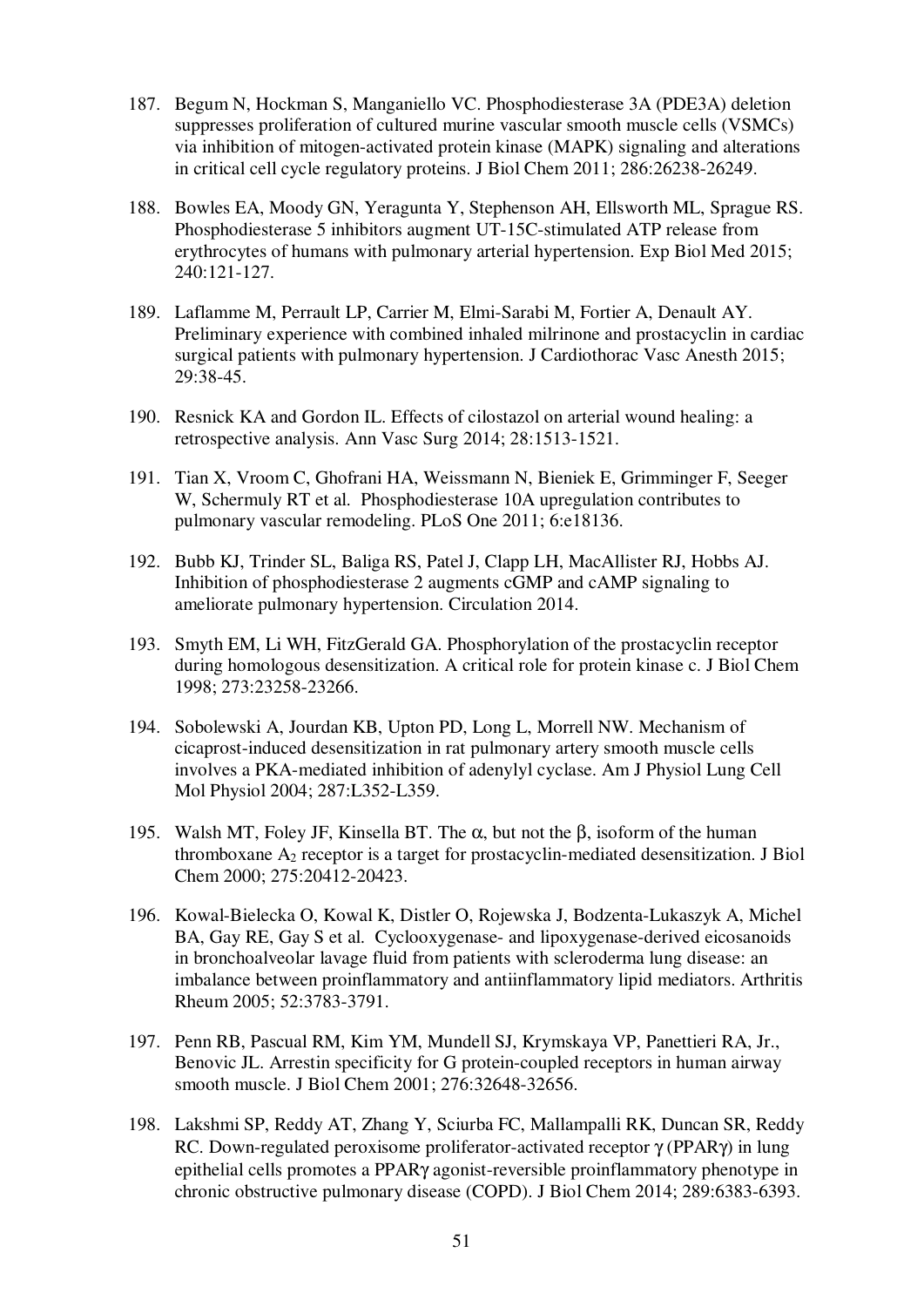- 199. Lu X, Bijli KM, Ramirez A, Murphy TC, Kleinhenz J, Hart CM. Hypoxia downregulates PPARγ via an ERK1/2-NF-kappaB-Nox4-dependent mechanism in human pulmonary artery smooth muscle cells. Free Radic Biol Med 2013; 63:151- 160.
- 200. Hansmann G, de JP, V, Alastalo TP, Alvira CM, Guignabert C, Bekker JM, Schellong S, Urashima T et al. An antiproliferative BMP-2/PPAR $\gamma$ /apoE axis in human and murine SMCs and its role in pulmonary hypertension. J Clin Invest 2008; 118:1846-1857.
- 201. Benayoun L, Letuve S, Druilhe A, Boczkowski J, Dombret MC, Mechighel P, Megret J, Leseche G et al. Regulation of peroxisome proliferator-activated receptor gamma expression in human asthmatic airways: relationship with proliferation, apoptosis, and airway remodeling. Am J Respir Crit Care Med 2001; 164:1487- 1494.
- 202. Czimmerer Z, Varga T, Poliska S, Nemet I, Szanto A, Nagy L. Identification of novel markers of alternative activation and potential endogenous PPARγ ligand production mechanisms in human IL-4 stimulated differentiating macrophages. Immunobiology 2012; 217:1301-1314.
- 203. Li C, Mpollo MS, Gonsalves CS, Tahara SM, Malik P, Kalra VK. Peroxisome proliferator-activated receptor-alpha-mediated transcription of miR-199a2 attenuates endothelin-1 expression via hypoxia-inducible factor-1alpha. J Biol Chem 2014; 289:36031-36047.
- 204. Duan SZ, Usher MG, Mortensen RM. PPARs: the vasculature, inflammation and hypertension. Curr Opin Nephrol Hypertens 2009; 18:128-133.
- 205. Yang J, Davies RJ, Southwood M, Long L, Yang X, Sobolewski A, Upton PD, Trembath RC et al. Mutations in bone morphogenetic protein type II receptor cause dysregulation of Id gene expression in pulmonary artery smooth muscle cells: implications for familial pulmonary arterial hypertension. Circ Res 2008; 102:1212- 1221.
- 206. Chida A, Shintani M, Yagi H, Fujiwara M, Kojima Y, Sato H, Imamura S, Yokozawa M et al. Outcomes of childhood pulmonary arterial hypertension in BMPR2 and ALK1 mutation carriers. Am J Cardiol 2012; 110:586-593.
- 207. Kojonazarov B, Luitel H, Sydykov A, Dahal BK, Paul-Clark MJ, Bonvini S, Reed A, Schermuly RT et al. The peroxisome proliferator-activated receptor β/δ agonist GW0742 has direct protective effects on right heart hypertrophy. Pulm Circ 2013; 3:926-935.
- 208. van Albada ME, Berger RM, Niggebrugge M, van VR, Cromme-Dijkhuis AH, Schoemaker RG. Prostacyclin therapy increases right ventricular capillarisation in a model for flow-associated pulmonary hypertension. Eur J Pharmacol 2006; 549:107-116.
- 209. Hall S, Brogan P, Haworth SG, Klein N. Contribution of inflammation to the pathology of idiopathic pulmonary arterial hypertension in children. Thorax 2009; 64:778-783.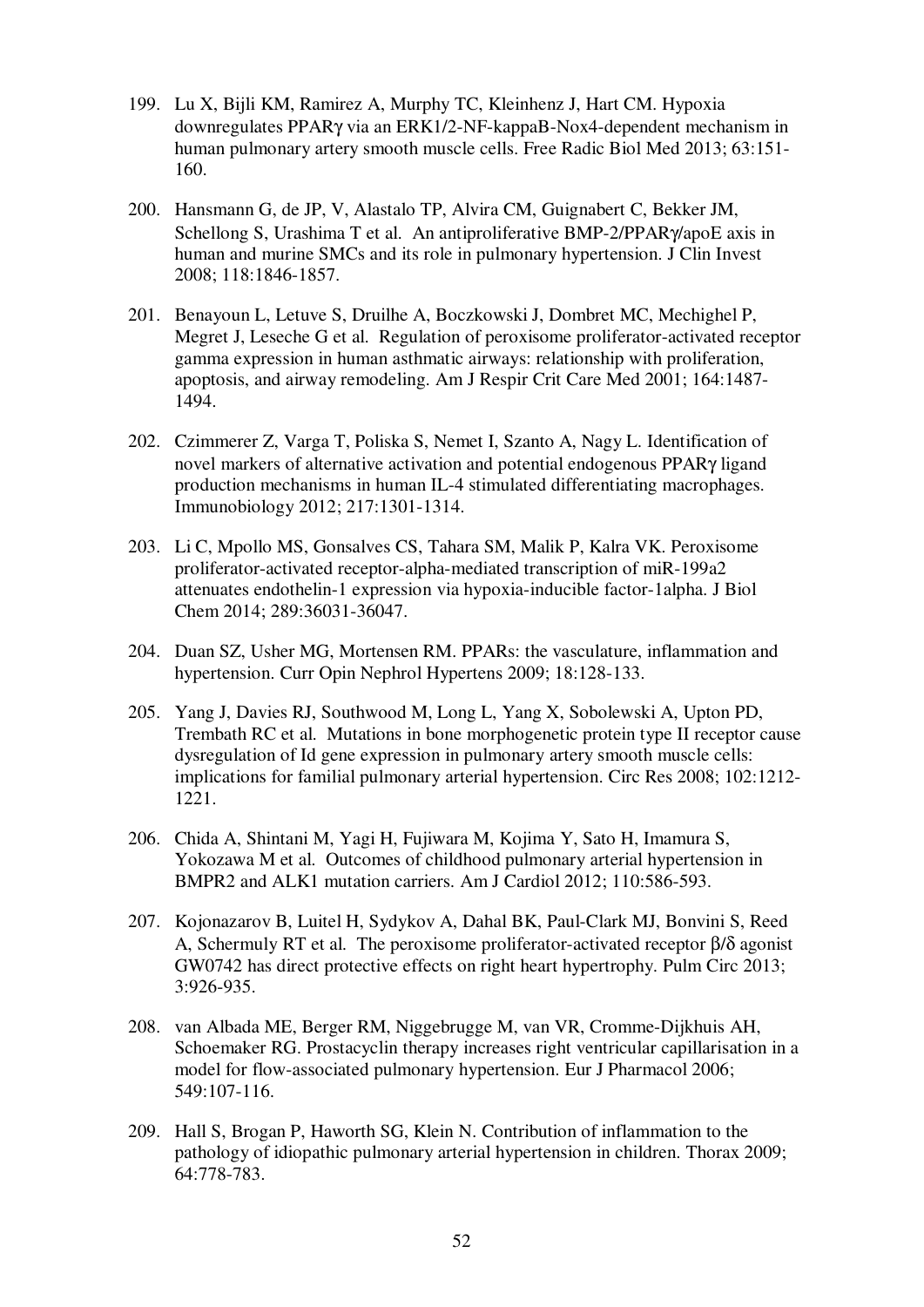- 210. Klings ES, Anton BD, Rosenman D, Princeton S, Odhiambo A, Li G, Bernard SA, Steinberg MH et al. Pulmonary arterial hypertension and left-sided heart disease in sickle cell disease: clinical characteristics and association with soluble adhesion molecule expression. Am J Hematol 2008; 83:547-553.
- 211. Sakamaki F, Kyotani S, Nagaya N, Sato N, Oya H, Satoh T, Nakanishi N. Increased plasma P-selectin and decreased thrombomodulin in pulmonary arterial hypertension were improved by continuous prostacyclin therapy. Circulation 2000; 102:2720-2725.
- 212. Goya K, Otsuki M, Xu X, Kasayama S. Effects of the prostaglandin  $I_2$  analogue, beraprost sodium, on vascular cell adhesion molecule-1 expression in human vascular endothelial cells and circulating vascular cell adhesion molecule-1 level in patients with type 2 diabetes mellitus. Metabolism 2003; 52:192-198.
- 213. Riva CM, Morganroth ML, Ljungman AG, Schoeneich SO, Marks RM, Todd RF, Ward PA, Boxer LA. Iloprost inhibits neutrophil-induced lung injury and neutrophil adherence to endothelial monolayers. Am J Respir Cell Molec Biol 1990; 3:301- 309.
- 214. Konya V, Sturm EM, Schratl P, Beubler E, Marsche G, Schuligoi R, Lippe IT, Peskar BA et al. Endothelium-derived prostaglandin  $I_2$  controls the migration of eosinophils. J Allergy Clin Immunol 2010; 125:1105-1113.
- 215. Birukova AA, Wu T, Tian Y, Meliton A, Sarich N, Tian X, Leff A, Birukov KG. Iloprost improves endothelial barrier function in lipopolysaccharide-induced lung injury. Eur Respir J 2013; 41:165-176.
- 216. Braun M, Pietsch P, Zepp A, Schror K, Baumann G, Felix SB. Regulation of tumor necrosis factor  $α$ - and interleukin-1-β-induced induced adhesion molecule expression in human vascular smooth muscle cells by cAMP. Arterioscler Thromb Vasc Biol 1997; 17:2568-2575.
- 217. Raychaudhuri B, Malur A, Bonfield TL, Abraham S, Schilz RJ, Farver CF, Kavuru MS, Arroliga AC et al. The prostacyclin analogue treprostinil blocks NFKB nuclear translocation in human alveolar macrophages. J Biol Chem 2002; 277:33344-33348.
- 218. Tsai MK, Hsieh CC, Kuo HF, Lee MS, Huang MY, Kuo CH, Hung CH. Effect of prostaglandin I analogs on monocyte chemoattractant protein-1 in human monocyte and macrophage. Clin Exp Med 2014.
- 219. Wang WL, Kuo CH, Chu YT, Huang CH, Lam KP, Huang SK, Jong YJ, Kuo YT et al. Prostaglandin I<sub>2</sub> analogues suppress TNF- $\alpha$  expression in human monocytes via mitogen-activated protein kinase pathway. Inflamm Res 2011; 60:655-663.
- 220. Zhou W, Hashimoto K, Goleniewska K, O'Neal JF, Ji S, Blackwell TS, FitzGerald GA, Egan KM et al. Prostaglandin  $I_2$  analogs inhibit proinflammatory cytokine production and T cell stimulatory function of dendritic cells. J Immunol 2007; 178:702-710.
- 221. Zhou W, Blackwell TS, Goleniewska K, O'Neal JF, FitzGerald GA, Lucitt M, Breyer RM, Peebles RS, Jr. Prostaglandin  $I_2$  analogs inhibit Th1 and Th2 effector cytokine production by CD4 T cells. J Leukoc Biol 2007; 81:809-817.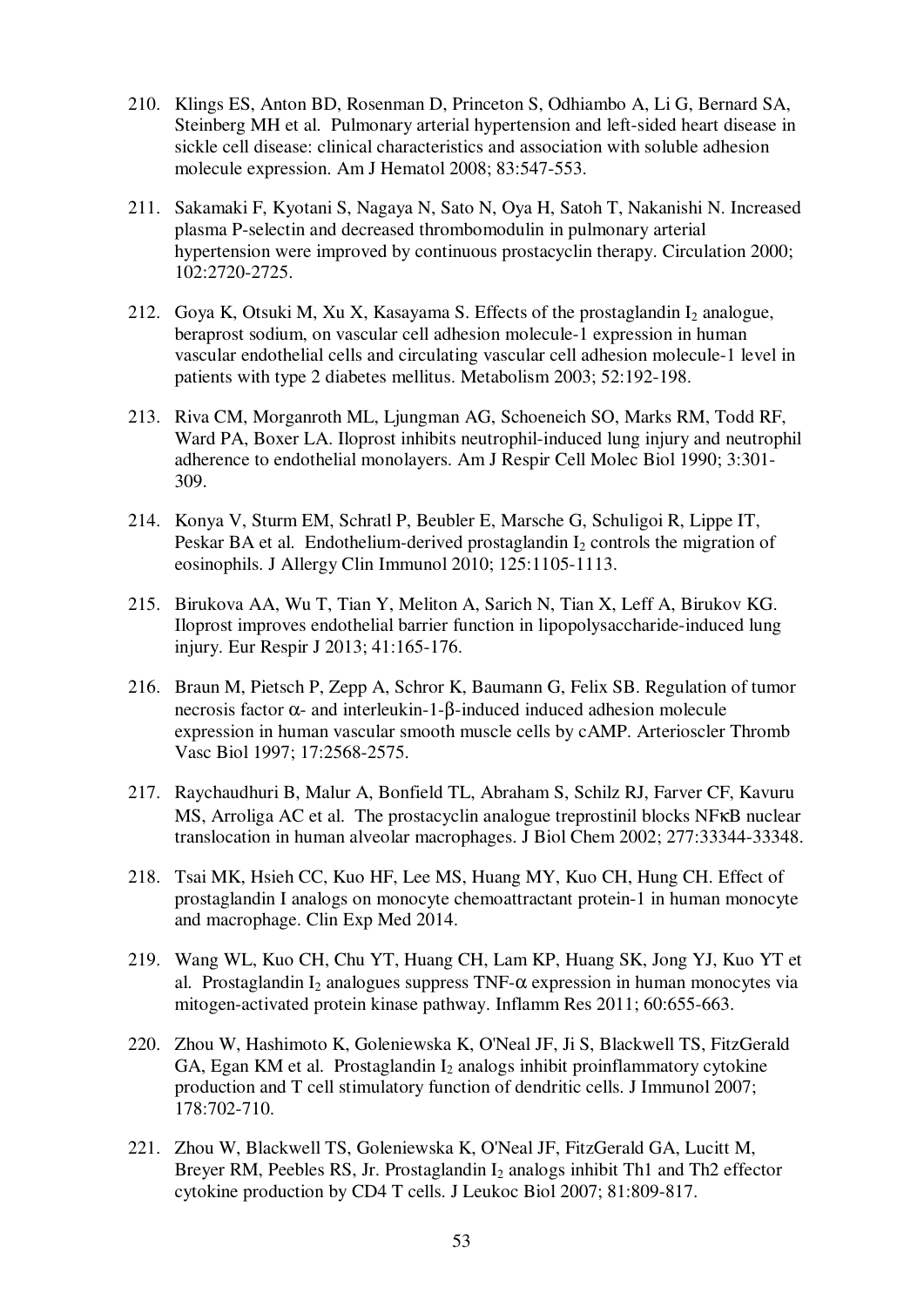- 222. Di RM, Pieragalli D, Meini S, De F, V, Pompella G, Auteri A, Pasqui AL. Iloprost treatment reduces TNF-alpha production and TNF-RII expression in critical limb ischemia patients without affecting IL6. Prostaglandins Leukot Essent Fatty Acids 2005; 73:405-410.
- 223. Katsushi H, Kazufumi N, Hideki F, Katsumasa M, Hiroshi M, Kengo K, Hiroshi D, Nobuyoshi S et al. Epoprostenol therapy decreases elevated circulating levels of monocyte chemoattractant protein-1 in patients with primary pulmonary hypertension. Circ J 2004; 68:227-231.
- 224. Kiriyama M, Ushikubi F, Kobayashi T, Hirata M, Sugimoto Y, Narumiya S. Ligand binding specificities of the eight types and subtypes of the mouse prostanoid receptors expressed in Chinese hamster ovary cells. Br J Pharmacol 1997; 122:217- 224.
- 225. Blair IA and MacDermot J. The binding of  $\int^3 H$ ]-prostacyclin to membranes of a neuronal somatic hybrid. Br J Pharmacol 1981; 72:435-441.
- 226. Shepherd GL, Lewis PJ, Blair IA, de MC, MacDermot J. Epoprostenol (prostacyclin, PGI2) binding and activation of adenylate cyclase in platelets of diabetic and control subjects. Br J Clin Pharmacol 1983; 15:77-81.
- 227. Davis TL and Sharif NA. Pharmacological characterization of  $\int^3 H$ -prostaglandin E<sub>2</sub> binding to the cloned human EP<sub>4</sub> prostanoid receptor. Br J Pharmacol 2000; 130:1919-1926.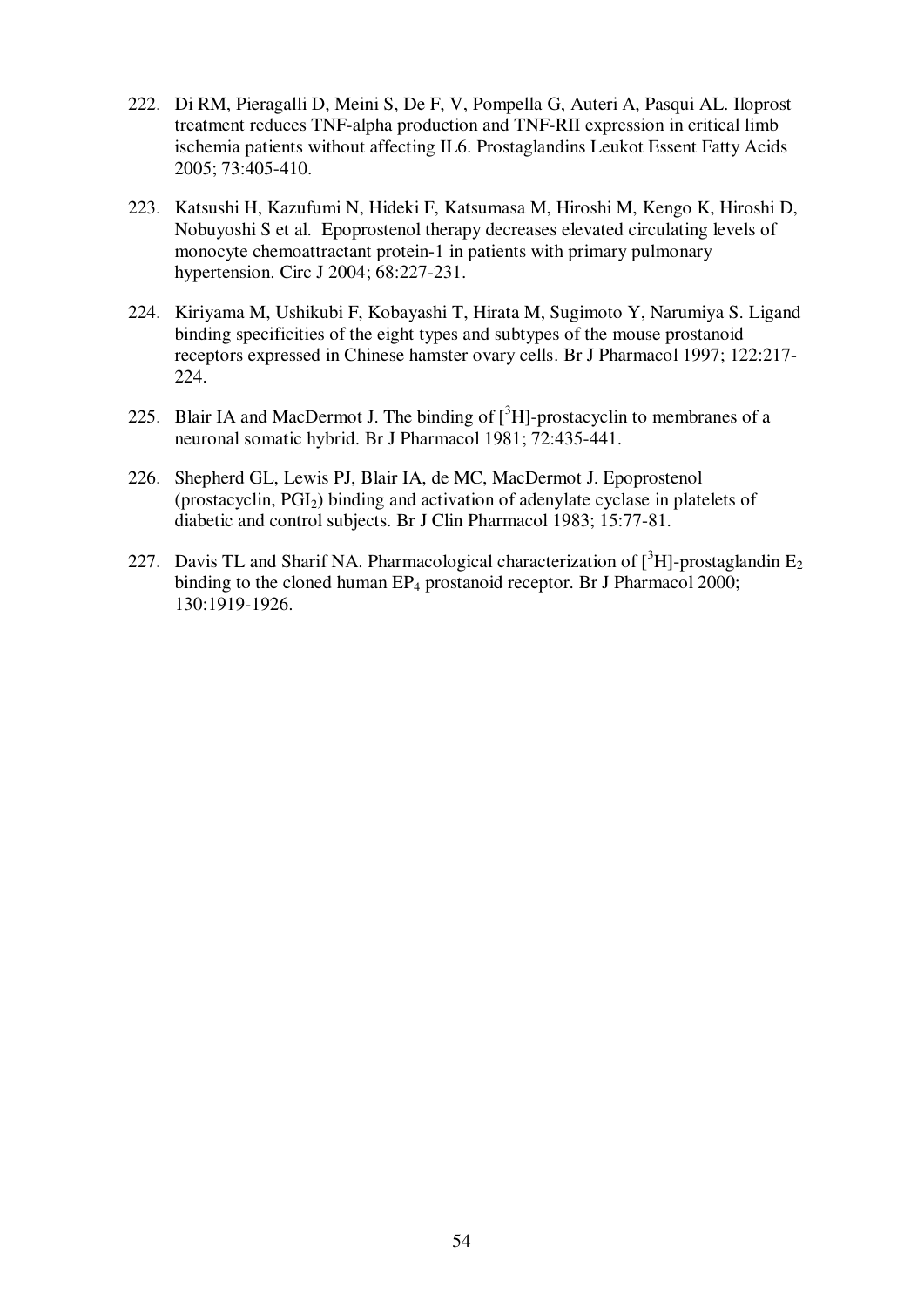**Table 1.** Distinct differences in prostanoid receptor binding affinities (K<sub>i</sub>) for prostacyclin mimetics compared with prostaglandin  $I_2$  (PGI<sub>2</sub>), prostaglandin  $E_2$  (PGE<sub>2</sub>) and prostaglandin  $D_2$  (PGD<sub>2</sub>) at human and mouse (rat) prostanoid receptors. Radioligand binding data ( $K_i$  in nM) has been taken from original study references for PGI<sub>2</sub> analogues, PGE<sub>2</sub>, PGD<sub>2</sub> for selexipag and metabolite [29,75,89,224]. K<sub>i</sub> values for PGI<sub>2</sub> against IP &  $EP_4$  receptors come from three individual studies where  $\binom{3}{1}$ -PGI<sub>2</sub> showed saturable binding at a single high affinity site or displaced  $\int_{0}^{3}H$ ]-PGE<sub>2</sub> [225-227]. Estimated K<sub>i</sub> values  $EP_1, EP_3, \& TP$  receptors come from historical dose-ratio and binding data where prostacyclin contractile have been directly with  $PGE_2$  [78-80]. Blank means  $K_i$  value >3µM, ND means not done, YES indicates evidence for functional activity and NO means the opposite.  $a = K_i$  value from [89] and GP=guinea-pig.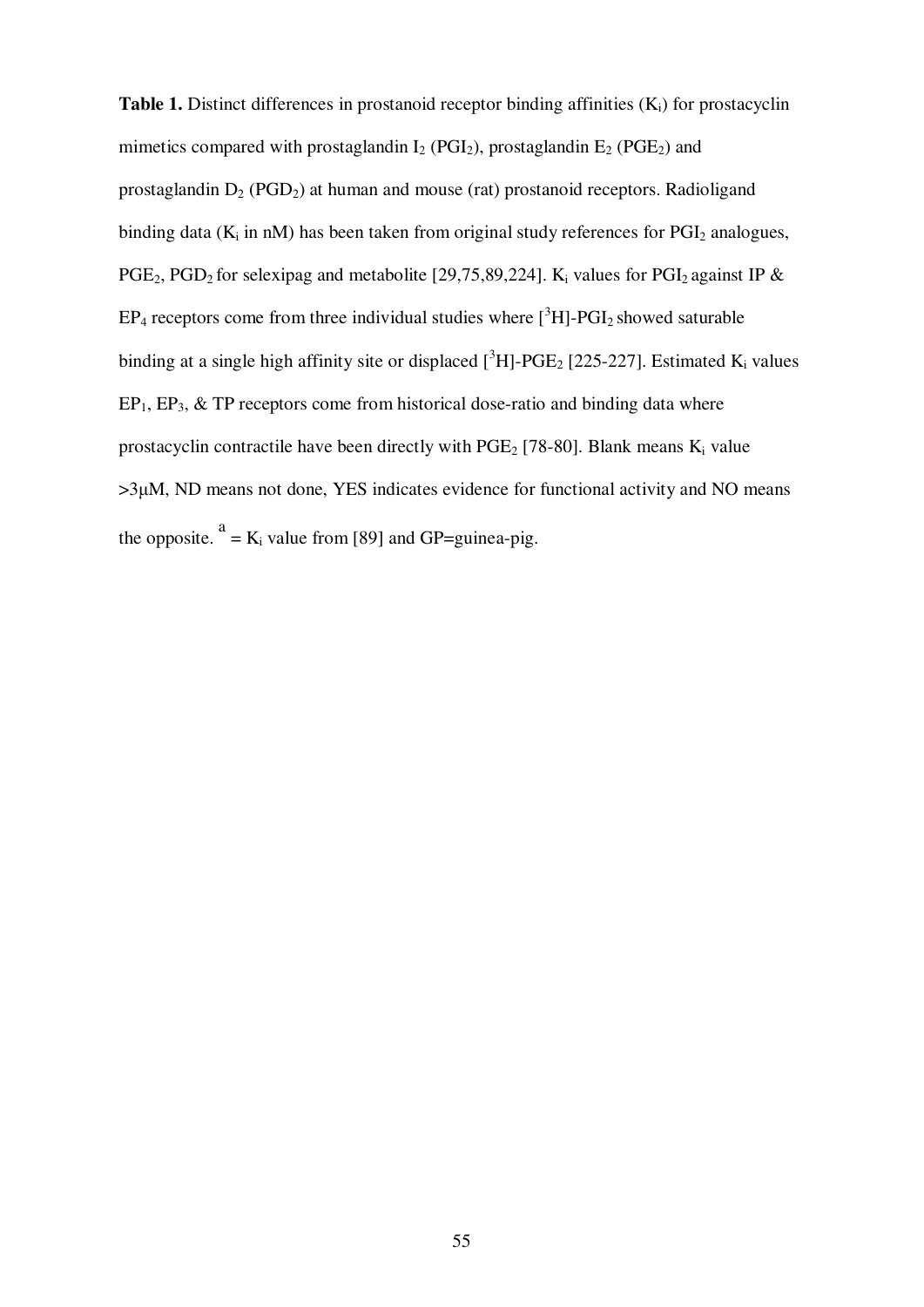| Table 1. Receptor binding affinities (Ki, nM) of prostacyclin mimetics to human & rodent prostanoid receptors compared with endogenous |             |                |             |              |                 |              |           |              |                |
|----------------------------------------------------------------------------------------------------------------------------------------|-------------|----------------|-------------|--------------|-----------------|--------------|-----------|--------------|----------------|
| ligands<br>Ligands                                                                                                                     |             | IP             | <b>DP</b>   | <b>EP1</b>   | EP <sub>2</sub> | EP3          | EP4       | <b>TP</b>    | <b>FP</b>      |
| Cicaprost                                                                                                                              |             | 17             | >1340       | >1340        | >1340           | 255          | 44        | >1340        | >1340          |
|                                                                                                                                        | Human       |                |             |              |                 |              |           |              |                |
|                                                                                                                                        | Mouse       | 10             |             | 1300         |                 | 170          |           |              |                |
| <b>Iloprost</b>                                                                                                                        | Human       | $\overline{4}$ | 1016        | $\mathbf{1}$ | 1172            | 203 $(56)^a$ | 212       |              | 131            |
|                                                                                                                                        | Mouse       | 11             |             | 21           | 1600            | 27           | 2300      |              |                |
| Beraprost                                                                                                                              | Human       | 39             |             |              |                 | 680          |           |              |                |
|                                                                                                                                        | Mouse (rat) | 16(19)         |             |              |                 | 110          |           |              |                |
| Treprostinil                                                                                                                           | Human       | 32             | 4.4         | 212          | 3.6             | 2505         | 826       |              |                |
|                                                                                                                                        | Mouse       | <b>YES</b>     | <b>ND</b>   | <b>ND</b>    | <b>YES</b>      | <b>ND</b>    | <b>ND</b> | <b>ND</b>    | <b>ND</b>      |
| Selexipag                                                                                                                              | Human       | 260            |             |              |                 |              |           |              |                |
|                                                                                                                                        | Rat         | 2100           |             |              |                 |              |           |              |                |
| <b>MRE-269</b>                                                                                                                         | Human       | 20             | 2600        |              |                 |              |           |              |                |
|                                                                                                                                        | Rat         | 220            |             |              |                 |              |           |              |                |
| PGI <sub>2</sub>                                                                                                                       | Human       | $2^{\circ}$    | <b>ND</b>   | $\geq$ 100   | <b>ND</b>       | $10 - 40$    |           | $^{\sim}100$ | <b>ND</b>      |
|                                                                                                                                        | Mouse (GP)  | 17(16)         | <b>ND</b>   | $^{\sim}200$ | <b>ND</b>       | $12 - 50$    | <b>NO</b> | $^{\sim}100$ | <b>ND</b>      |
| PGE <sub>2</sub>                                                                                                                       | Human       |                | 307         | 9.1          | 4.9             | 0.3          | 0.8       |              | 119            |
|                                                                                                                                        | Mouse       |                |             | 20           | 12              | 0.8          | 1.9       |              | 100            |
| PGD <sub>2</sub>                                                                                                                       | Human       |                | $2^{\circ}$ |              | 2973            | 421          | 1483      |              | $\overline{7}$ |
|                                                                                                                                        | Mouse       |                | 21          |              |                 | 280          |           |              | 47             |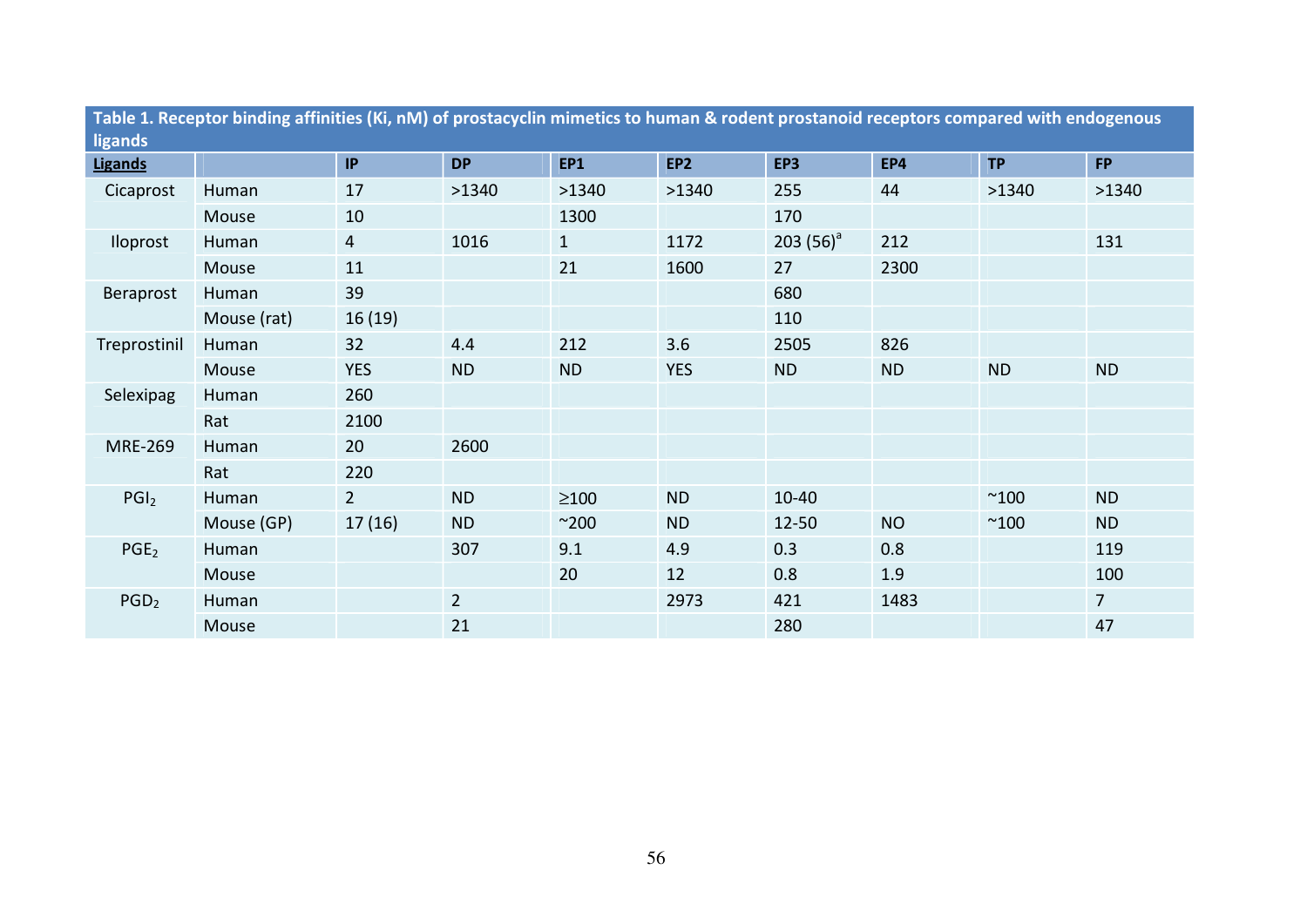**Figure 1. Prostacyclin drugs differentially bind to multiple prostanoid receptors at therapeutic doses.** All prostacyclin mimetics, including selexipag and its metabolite, bind to the IP receptor which is coupled via Gs to adenylyl cyclase and cyclic AMP production. Prostacyclin (PGI<sub>2</sub>) can also bind to and activate the  $EP_3$  receptors in human pulmonary arteries and platelets and gut (not shown). These receptors counteract IP receptor signalling by lowering cyclic AMP levels through Gi. Iloprost can bind with equipotent affinity to the  $EP_1$  receptor, which elevates intracellular  $Ca^{2+}$  though activation of Gq, and an unknown Gprotein pathway; the consequence would be to cause vasoconstriction and cell proliferation as well as produce functional effects in the gut as indicated. Treprostinil has 10 fold higher affinity at  $EP_2$  and  $DP_1$  receptors compared to the IP receptor, activation of which will also elevate cAMP. Both these receptors are found in airways, platelets and fibroblasts, and  $EP<sub>2</sub>$ receptors along with IP receptors, are expressed in various inflammatory cell types where they reduce inflammation (not shown). AC, adenylyl cyclase; cAMP, cyclic adenosine monophosphate; DAG, diacylglycerol; G, G protein; IP<sub>3</sub>, inositol triphosphate; PKA, protein kinase A; PLC, phospholipase C; PIP2, phosphatidylinositol 4,5-bisphosphate.

**Figure 2. Prostacyclins and PPAR**γ **ligands can enhancing BMPRII signalling in PAH and oppose cell growth through PDGF and TGF-1**β **receptor pathways.** Upon ligand binding, the BMPRII receptor phosphorylates a type I receptor (ALK1, ALK2, ALK3 or ALK6) leading to the phosphorylation of Smad1/5/8. Upon phosphorylation of Smad4, this causes translocation of the phosphorylated Smads to the nucleus to modulate the expression of target genes that inhibit growth and promote apoptosis. Upon TGFβ ligand binding, the TGF-1β type II receptor phosphorylates a type I receptor, ALK5. This leads to phosphorylation of Smad2/3 which phosphorylates Smad4, with the complex translocating to the nucleus. Activation of this receptor will also lead to activation of extracellular signal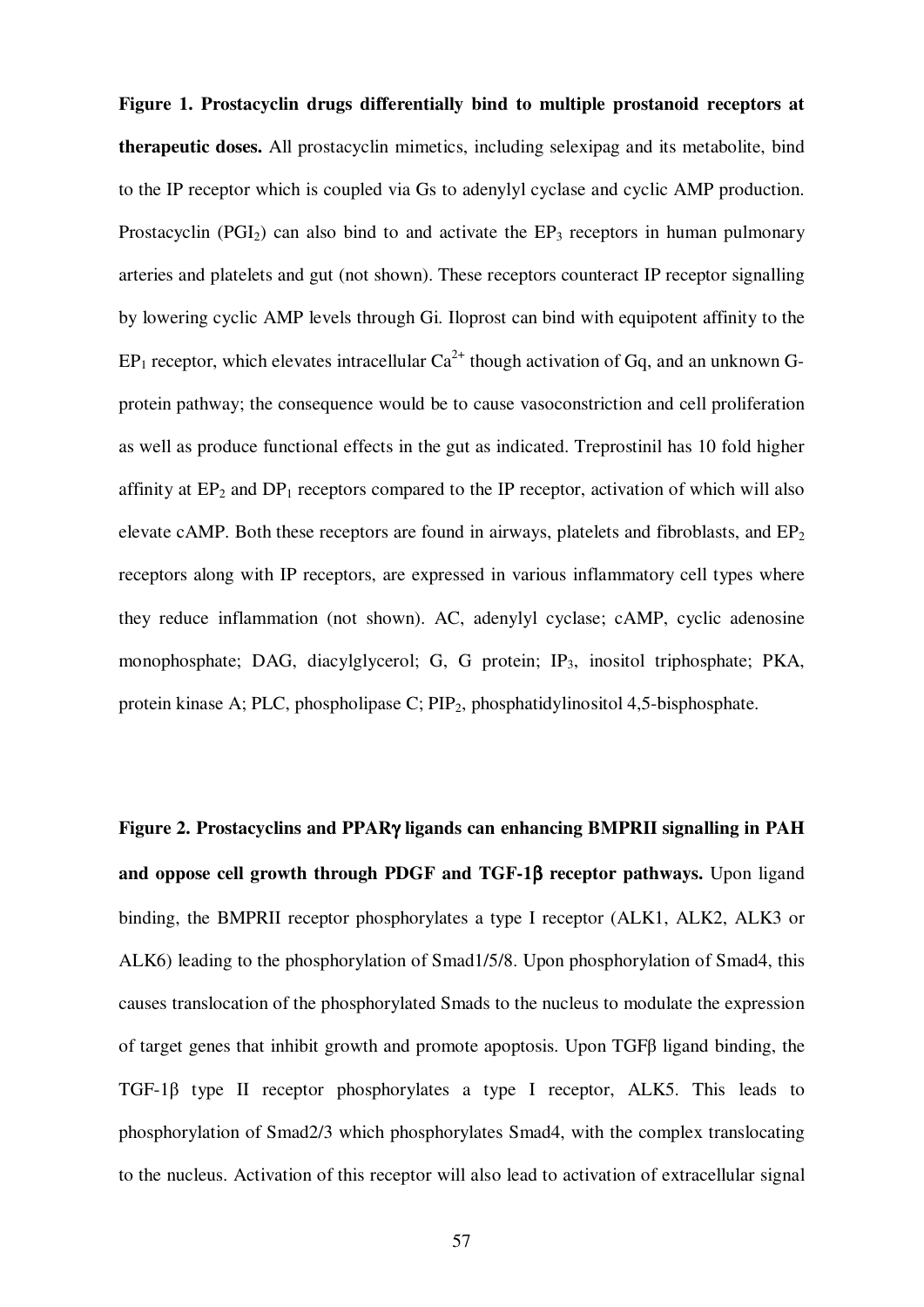regulated kinases (ERKs), which can be inhibited by PPARγ and prostacyclin analogues. ERK activation limits the phosphorylation of Smad1/5. Stimulation of ERK by receptor tyrosine kinases (RTKs) can also further limit Smad c-terminus phosphorylation. These effects are integrated at the level of inhibitory DNA binding protein 1 (Id1) gene expression, which can also be activated by prostacyclin analogues independently of SMADs.

**Figure 3. Anti-inflammatory actions of prostacyclin and PPARs.** Endothelial dysfunction associated with the expression of adhesion molecules, adherence of leukocytes to the injured endothelium, and an environment where pro-inflammatory cytokines are produced by endothelial and various inflammatory cell types (not shown), is common place in pulmonary arterial hypertension. TNFα, through activation of the transcription factor, NF-κB is a potent driver of these events and has often been used experimentally to investigate analogue and PPAR driven effects on inflammatory mediators. Prostacyclin and its analogues are potent inhibitors of inflammation, where NF-κB is suppressed through IP receptor activation and may involve Epac-dependent activation of Rac-1 or PPAR activation either through the receptor or via direct binding. The role of PPARs in mediating the effects of prostacyclin is assumed rather than being directly investigated.

AC, adenylyl cyclase; cAMP, cyclic adenosine monophosphate; Gs, stimulatory G protein; PKA, protein kinase A; COX, cyclooxygenase; EPAC, exchange protein activated by cAMP; ICAM, intercellular adhesion molecule; IFγ, interferon-γ; IL-1, interleukin-1; IL-6, interleukin-6; IP, prostacyclin receptor;  $NF$ - $\kappa$ B, nuclear factor kappa B;  $PGI_2$ , prostacyclin; PGH<sub>2</sub>, prostaglandin H<sub>2</sub>; PKA, protein kinase A; PPAR, peroxisome proliferator-activated receptor α, γ; Rac-1, Ras-related C3 botulinum toxin substrate 1; TNF-α, tumour necrosis factor; VCAM, vascular cell adhesion molecule-1.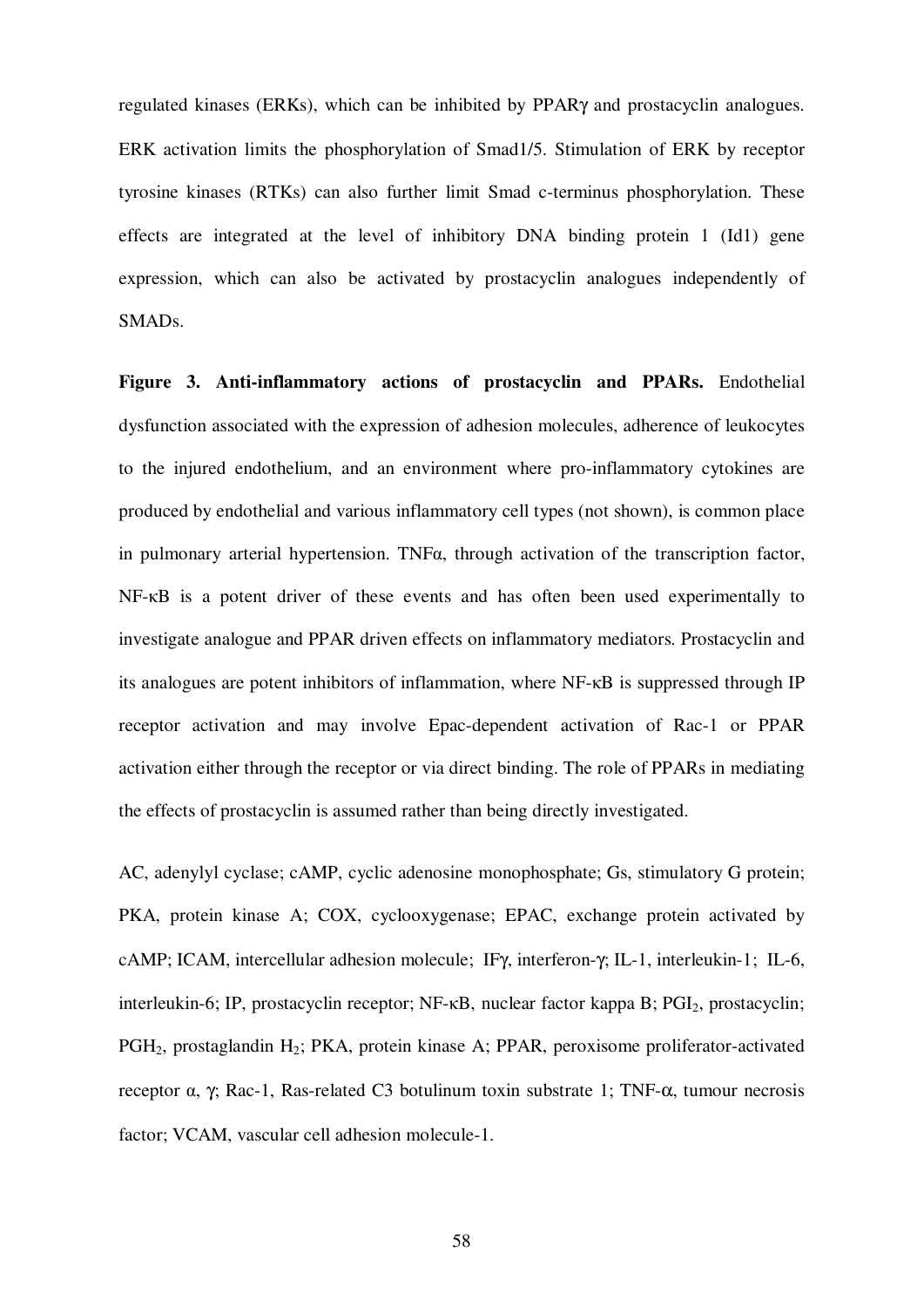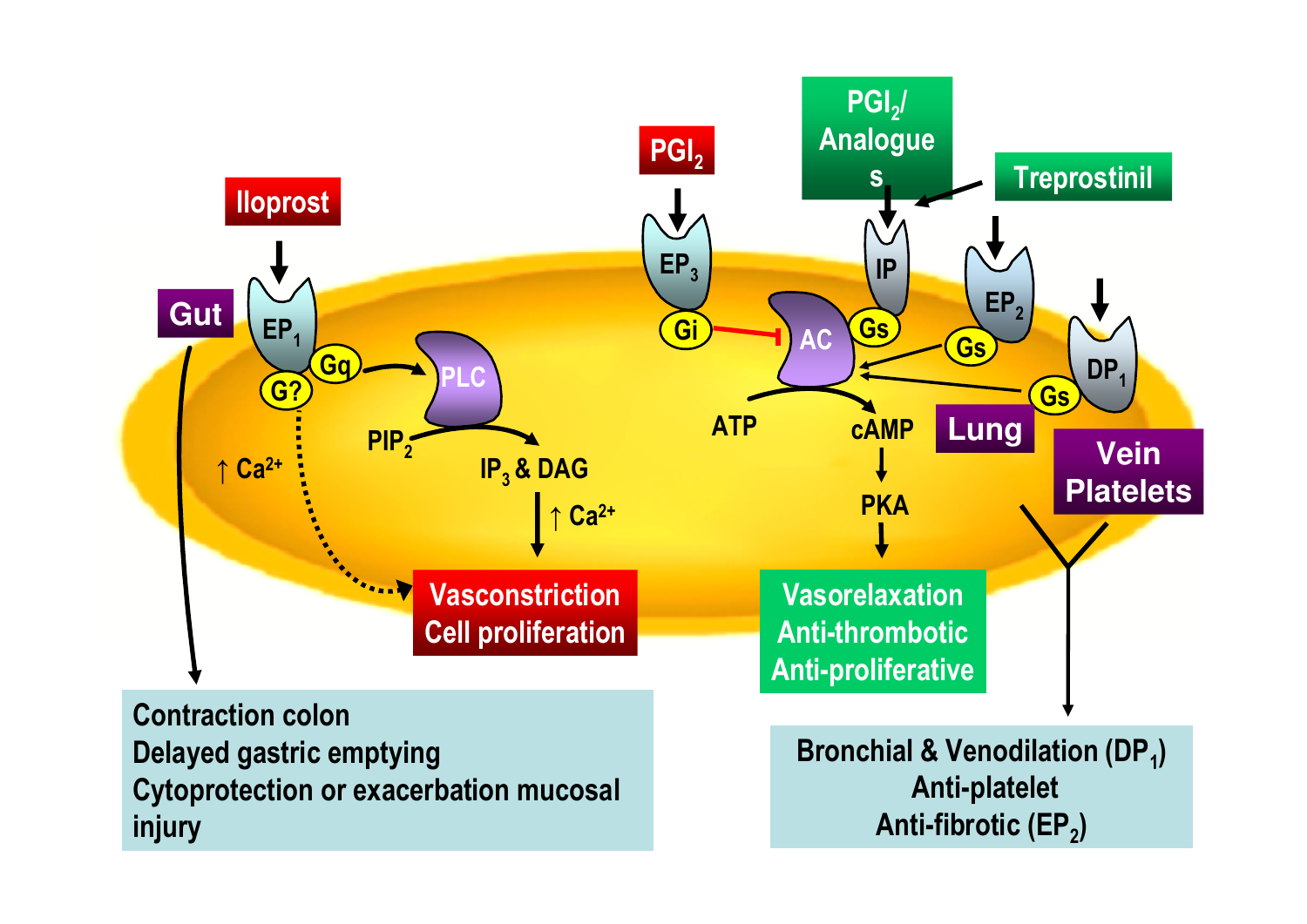